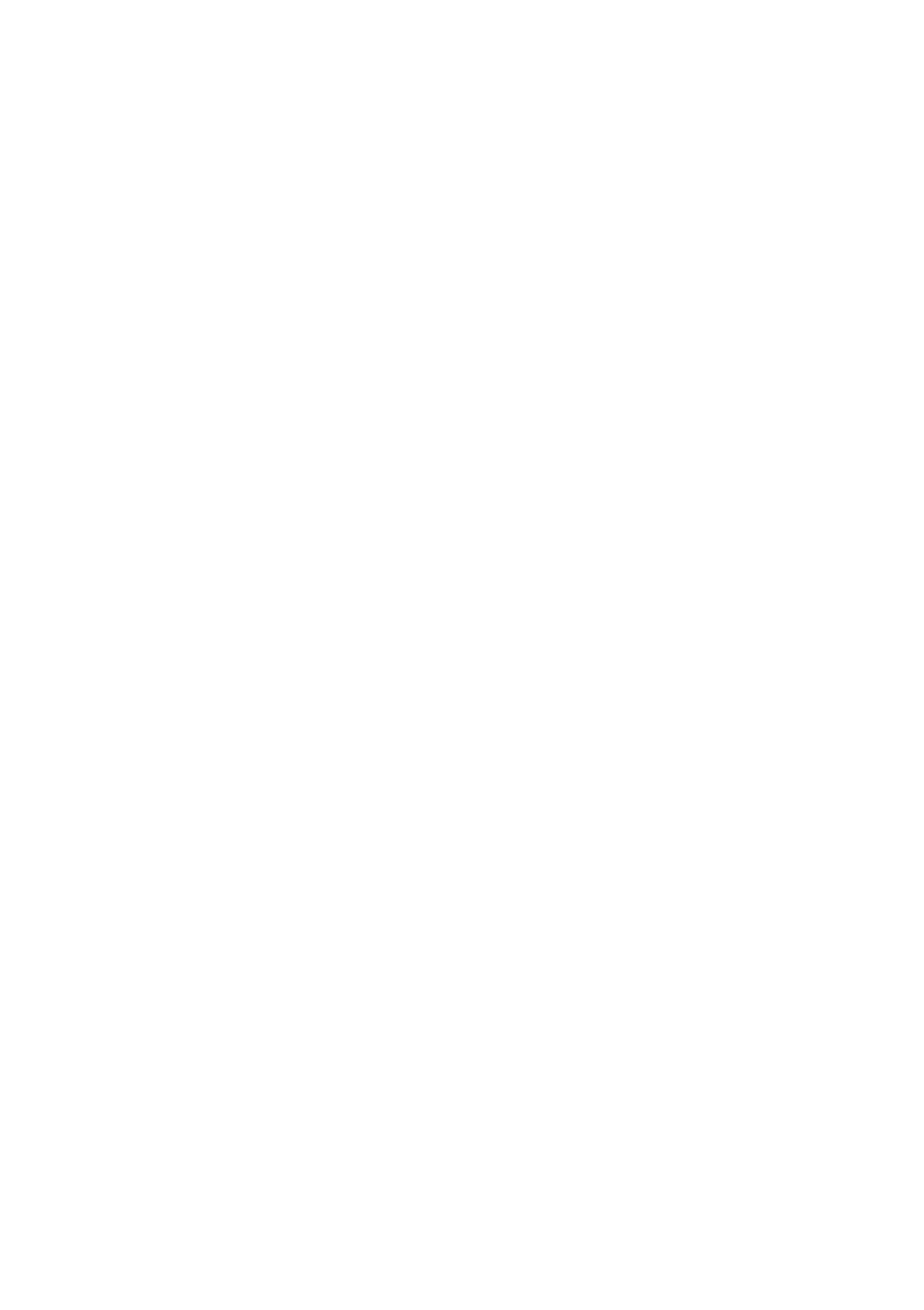

# Rights and Accountability in Development

RAID is a UK-based non-governmental organisation promoting responsible conduct and respect for human rights by companies around the world. RAID works closely with affected communities, helping victims of corporate human rights abuses to seek justice through complaint mechanisms and legal action. Through research, education and international advocacy, RAID raises awareness on human rights issues among corporations and the public.

RAID informs and advises governments, the UN, the OECD and other bodies responsible for developing and enforcing international norms on the human rights responsibilities of companies. RAID advocates for binding corporate accountability frameworks, and believes that companies trading on the world's stock markets should abide by the rules and not bring markets into disrepute.

Cover photos: RAID, Gwenn Dubourthoumieu/ Carter Center, Emmanuel Umpula, Tricia Feeney, ESCR-Net, Paul Robinson, ICoCA

© Rights and Accountability in Development

Rights and Accountability in Development Limited (RAID) is a charity registered in England and Wales, No.

RAID is incorporated as a private, not-for-profit company limited by guarantee in England and Wales, No.

Registered offices: 1 Bladon Close, Oxford, OX2 8AD, UK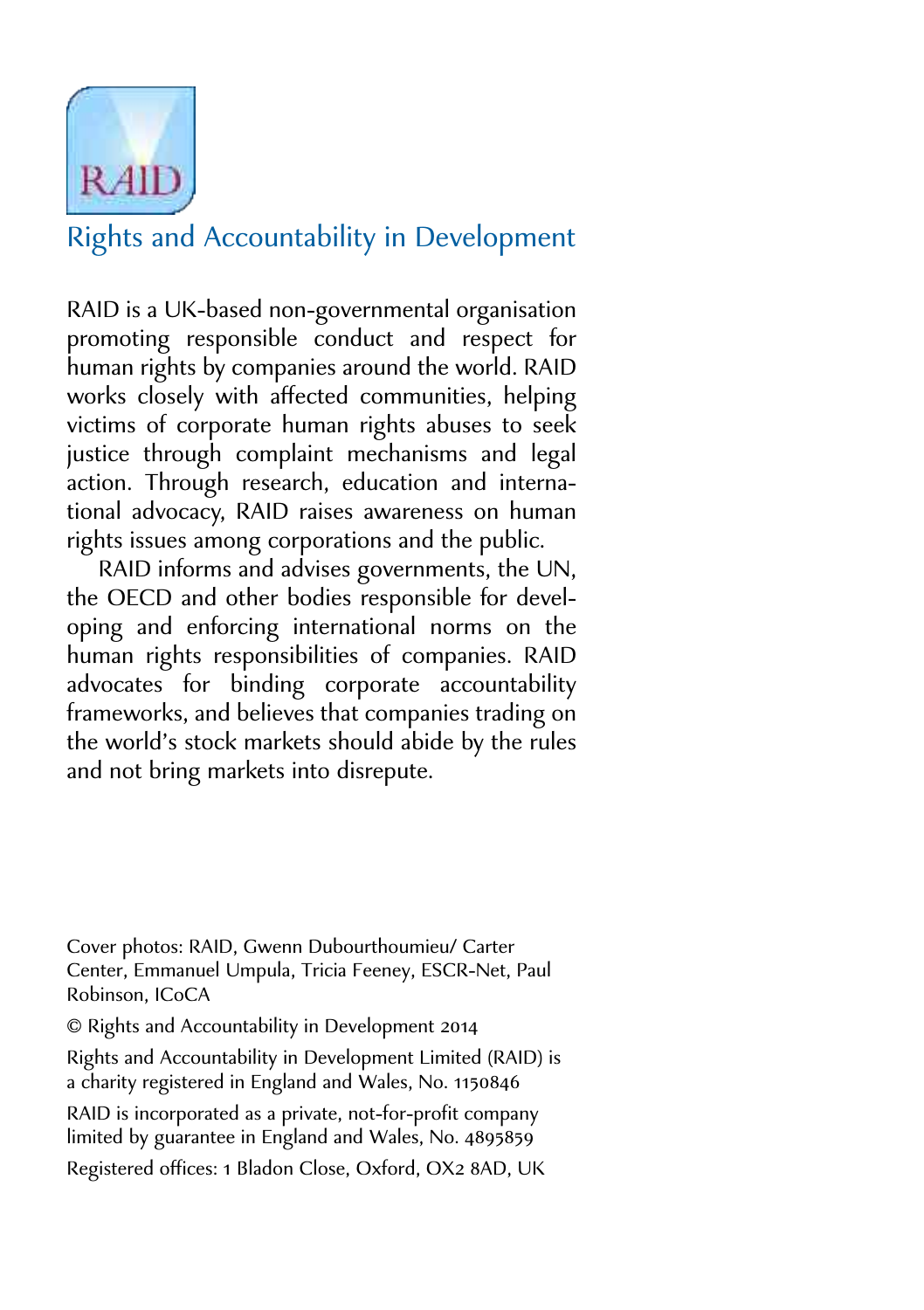# **Contents**

# Fifteen Years of Achievement

| Working with the OECD on responsible business           |  |  |  |                                                          |
|---------------------------------------------------------|--|--|--|----------------------------------------------------------|
|                                                         |  |  |  | $\begin{minipage}{.4\linewidth} conduct. \end{minipage}$ |
| Collaborating internationally to achieve legal redress4 |  |  |  |                                                          |
| Working to improve stock market regulation 8            |  |  |  |                                                          |
| Working with parliaments and governments11              |  |  |  |                                                          |
| Improving public/private contracts in Zambia and the    |  |  |  |                                                          |
|                                                         |  |  |  |                                                          |
| Informing the human rights debate at the United         |  |  |  |                                                          |
|                                                         |  |  |  |                                                          |

# Review of Progress, 2012-13

| Action on OECD Guidelines around the world16            |
|---------------------------------------------------------|
| Anvil Mining case goes to Canada's Supreme Court26      |
| The London Stock Exchange - a haven for laundered       |
|                                                         |
| Parliamentarians look to RAID for advice31              |
| RAID and partners investigate human rights and conflict |
|                                                         |
| Private security providers' Code of Conduct Association |
|                                                         |
|                                                         |
| Publications, media engagement and conferences39        |
|                                                         |
|                                                         |
|                                                         |
|                                                         |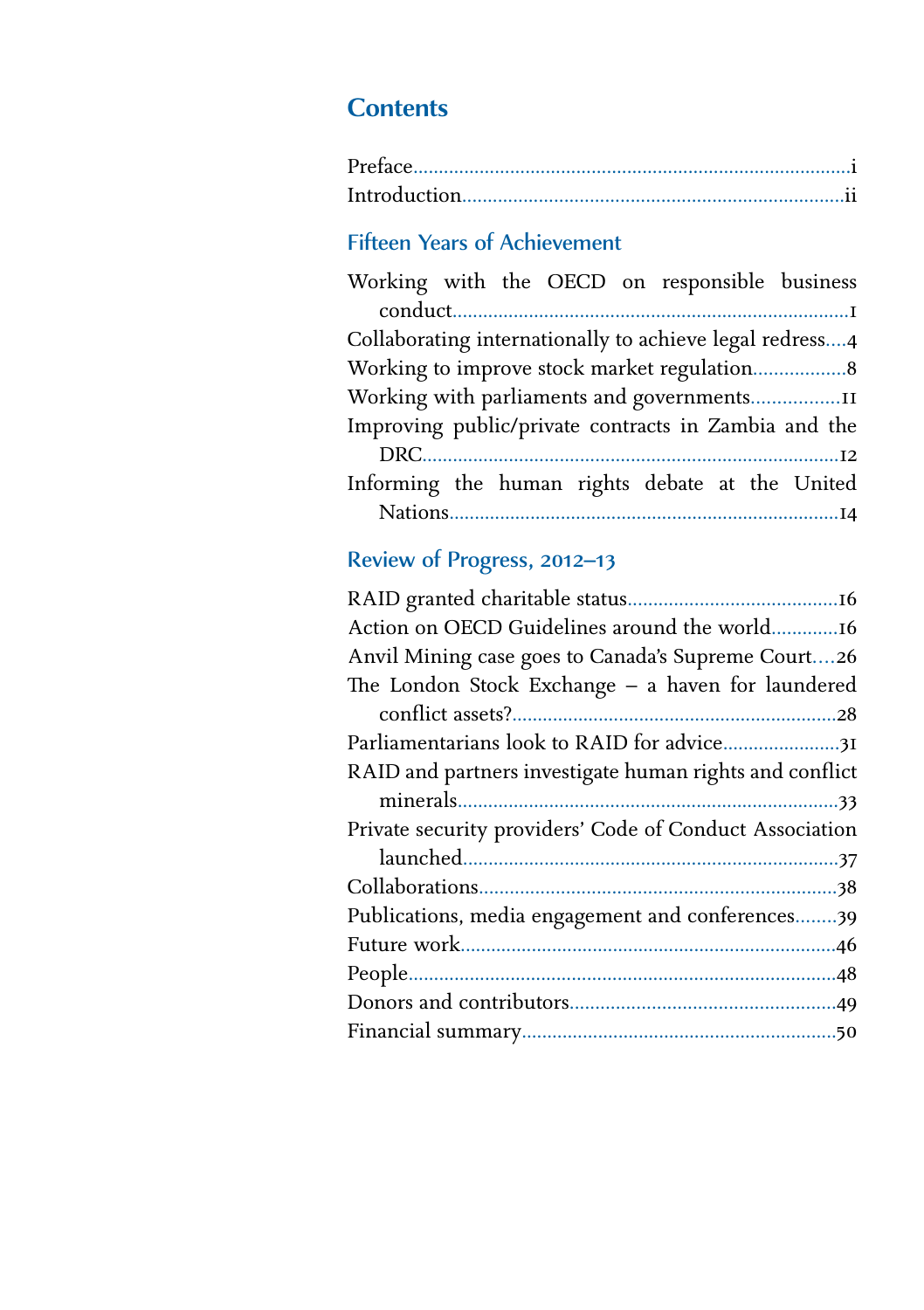# **Preface**

SINCE its foundation in 1998. RAID has been at the forefront of efforts to strengthen and implement the mechanisms that can bring corporate misconduct to light and achieve justice for victims of abuse.

RAID's work focuses especially on ensuring that corporations operating in conflict-affected countries where the rule of law is weak adhere to international norms on human rights and corporate responsibility. Through field research in collaboration with national and international partners, RAID builds a detailed understanding of the harms suffered by individuals and communities as a result of corporate action or complicity with governments, and helps those affected to seek appropriate remedies. It has been a leader in such efforts in relation to mining companies operating in the Democratic Republic of the Congo (DRC), assisting victims to seek remedies in Congo and in the courts of the countries where companies are headquartered.

Simultaneously, the organisation engages with governments and international organisations to press for the development of fair and just policies. RAID is working to strengthen the effective implementation of international norms such as the OECD Guidelines for Multinational Enterprises, and the UN's Guiding Principles on Business and Human Rights, and is also increasingly recognized for its innovative work on stock exchange regulation.

RAID's unique contribution is in linking its extensive knowledge of individual cases with national and international policy debates at the highest level. In this anniversary review, we celebrate some of the milestones achieved by RAID over the past fifteen years.

Bonnewmanty



*Bronwen Manby has been Chair of Trustees at RAID since 2010. PHOTO: Andrew Testa/Panos Pictures for OSF*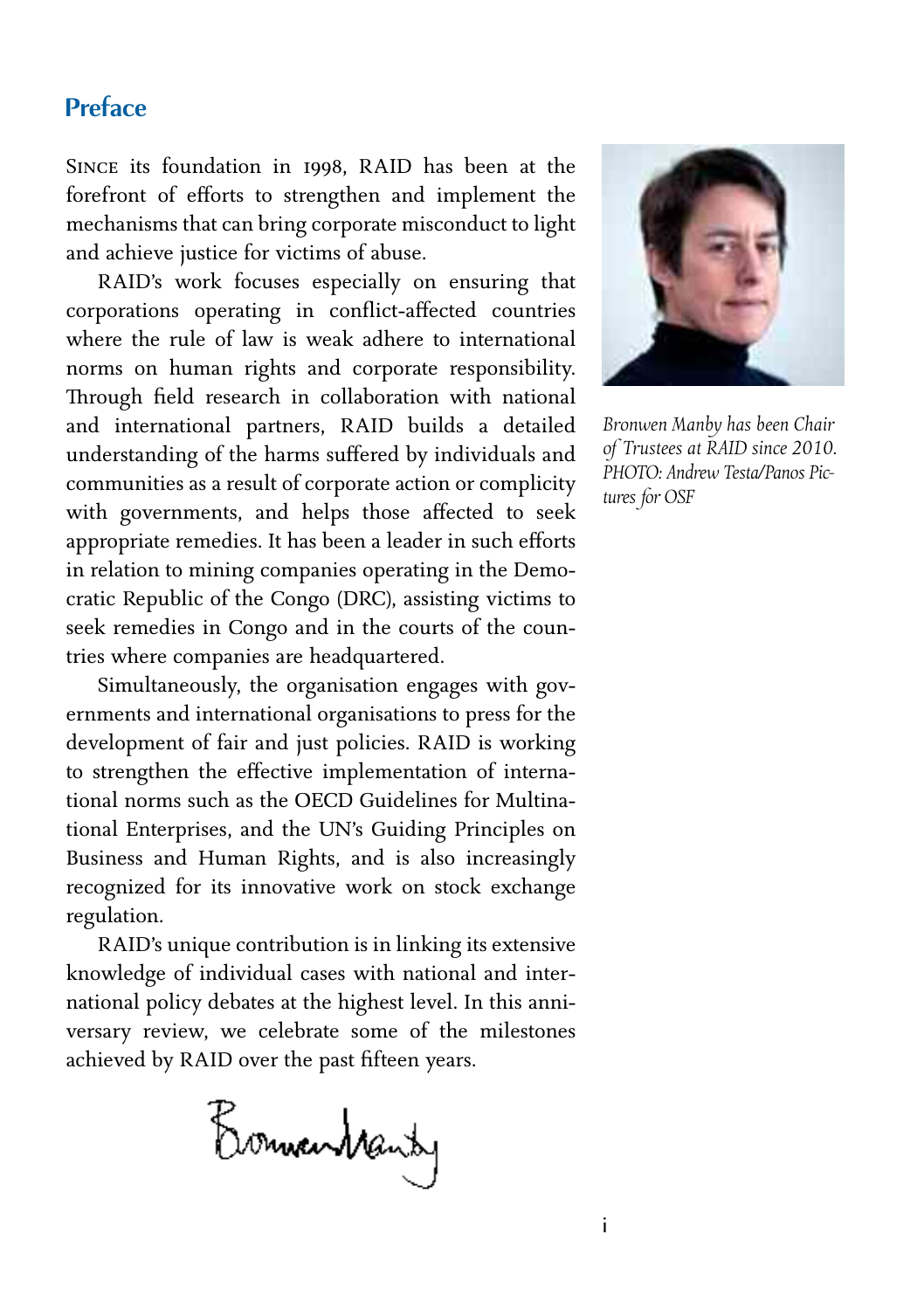#### **Introduction**



*Tricia Feeney is the co-founder and Executive Director of RAID. PHOTO: RAID*

RAID started its existence as a sabbatical research project based at the Refugee Studies Centre, Queen Elizabeth House, University of Oxford. With generous funding from the Ford Foundation, RAID's co-founders, Tricia Feeney and Tom Kenny, carried out an ambitious threeyear study into the human rights impact of the sale of Zambia's state-owned copper mines. The pioneering nature of this research, which uncovered secret, unbalanced investment agreements, ineffectual oversight by government bodies and corporate malpractice during the privatisation of Zambia's state-owned assets, has informed all of RAID's subsequent work, which seeks to clarify the human rights responsibilities of corporations and to develop effective mechanisms for curbing corporate misconduct.

In 2002, RAID shifted its focus to the DRC when the United Nations Panel of Experts on the Illegal Exploitation of Natural Resources and Other Forms of Wealth of the Democratic Republic of Congo implicated over foreign companies in the armed conflict, illicit trading in minerals and human rights violations. RAID's research highlighted the way companies operating in conflictaffected countries such as the DRC were able to act with complete impunity. Then as now, the only mechanism to hold companies to account was the OECD Guidelines for Multinational Enterprises. But these guidelines, described as 'voluntary', do not have the force of law and are unable to provide a remedy to the victims of corporate abuse. The UN's publication of the names of companies accused of breaching the OECD Guidelines caused uproar. Most governments refused to investigate the UN's allegations and, in the face of their inaction, RAID started to file complaints, most of which were rejected outright or simply ignored. However the critical issues, raised by the UN with regard to the role of companies in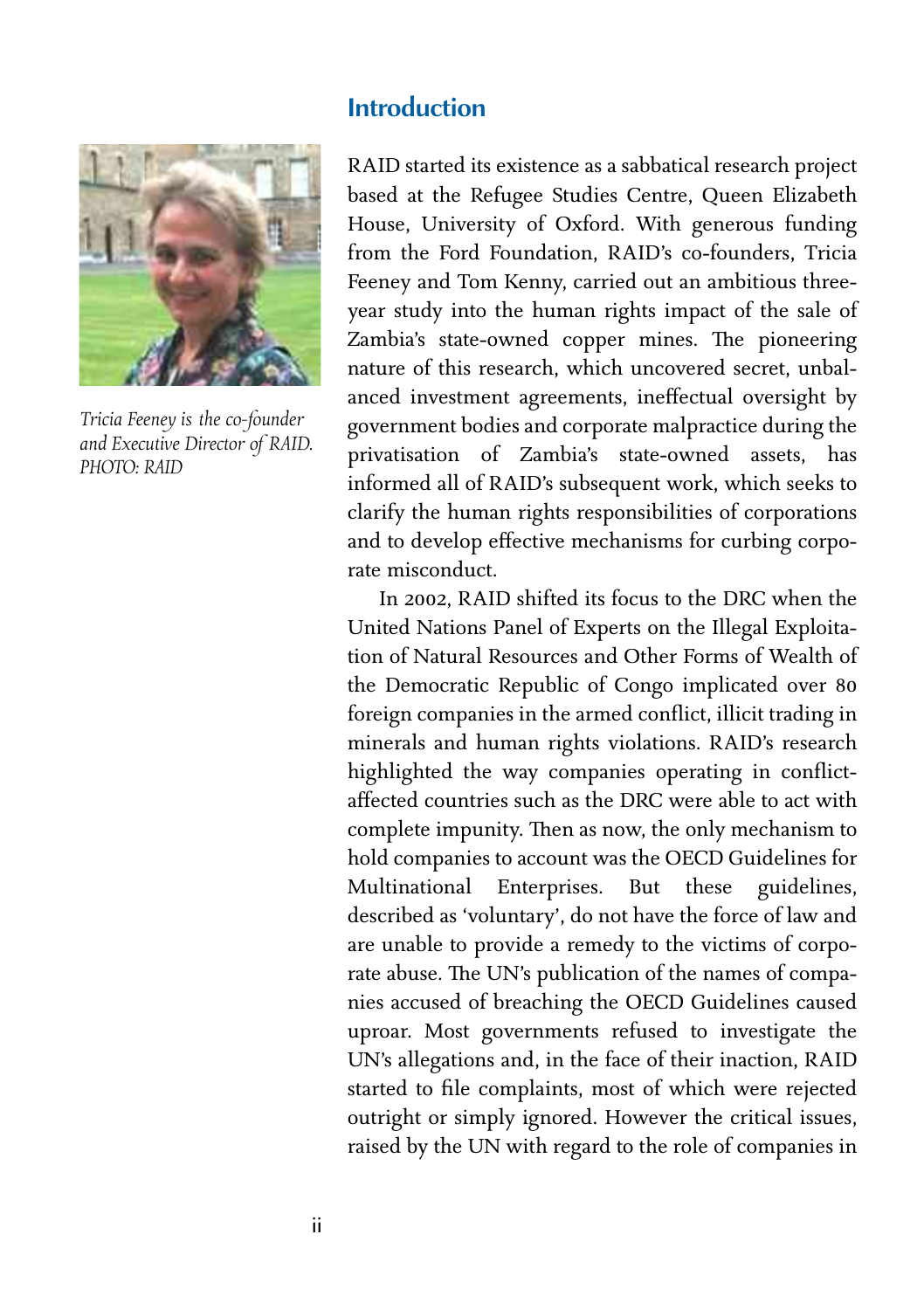conflict affected-countries have had a profound and lasting impact on the business and human rights debate.

RAID's work on companies in the DRC forcefully illustrated the need for the creation of a robust legal framework to hold multinationals to account. Despite the 2008 banking crisis, excessive executive pay and corporate tax scandals, Western governments have shown little political will to introduce effective measures to regulate corporate activity for misconduct overseas. Instead states have taken a soft law, self-regulatory approach. RAID's most recent work on the London Stock Market and alleged violations of EU and US sanctions against Zimbabwe by UK and US companies reveals a marked reluctance to enforce existing regulations. The growing economic and political power of the emerging economies has contributed to the collective loss of nerve. Nowhere is this more apparent than in the minerals sector and in the competition for control of resources.

In the face of these challenges RAID continues its work to ensure that key decision-makers and opinionformers take responsibility for those killed, injured or dispossessed by corporate misconduct. RAID supports the calls of those affected for access to justice.

The following history of RAID's activities is divided into two sections. The first, *Fifteen Years of Achievement*, charts RAID's impressive contribution to the business and human rights debate: from its initial ground-breaking analysis of the flawed privatisation of State-owned mining assets in Zambia and the DRC, to its influential empirical study of corporate abuse in conflict zones and its painstaking investigation of the 2004 Kilwa massacre in the DRC. RAID has established itself as an authority on obstacles to effective remedies for the victims of corporate abuse. RAID's thorough understanding of the governance problems besetting the Congolese mining sector informed its later critique of gaps in the international legal framework, which culminated in a detailed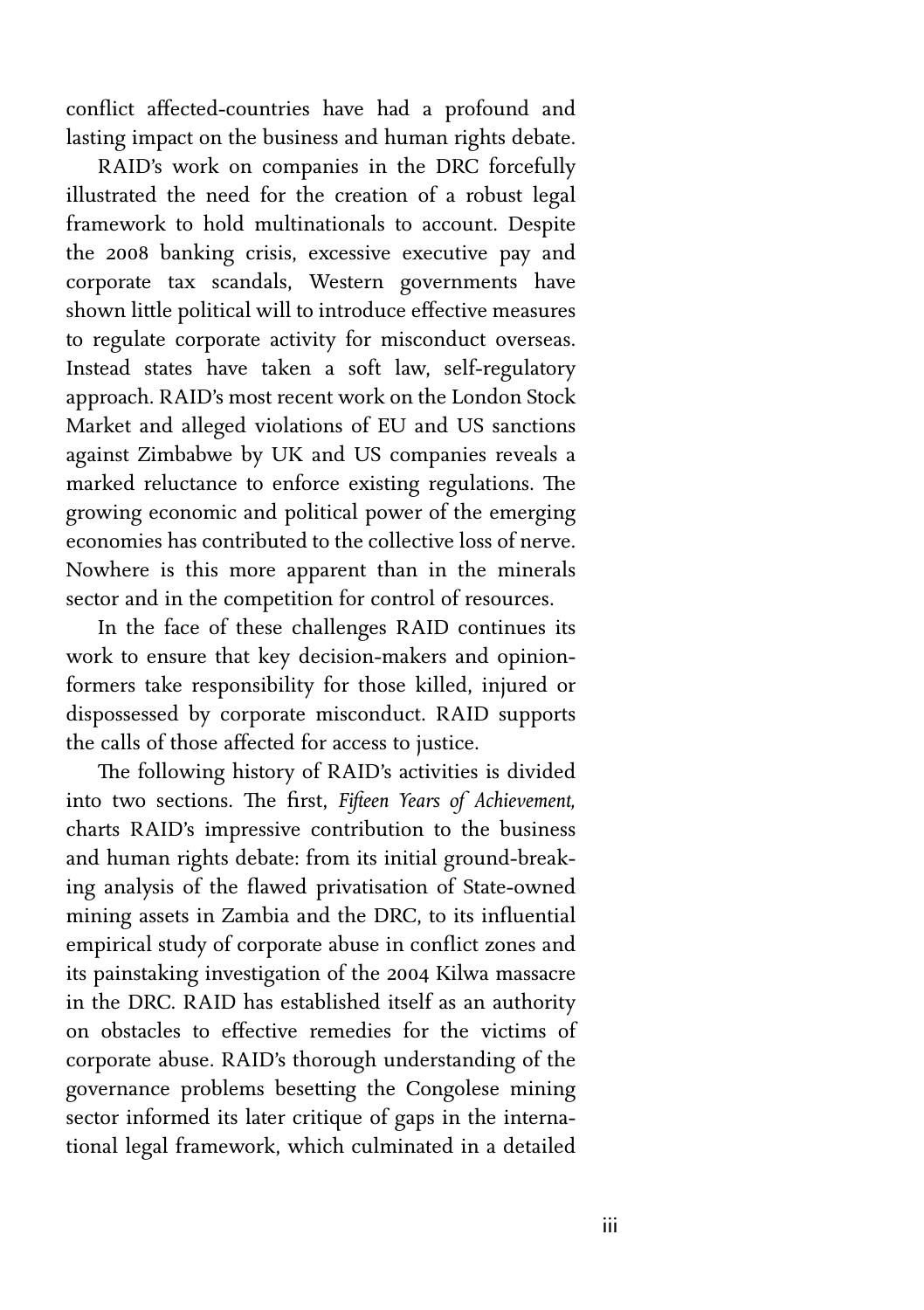examination of the regulatory failings of the London Stock Exchange in relation to a complaint brought by RAID about the Central African Mining and Exploration Company plc (CAMEC).

The second section, *Review of Progress 2012-13*, highlights RAID's recent activities. The Review covers private security companies and RAID's submissions to the US Congress (about conflict minerals and mandatory due diligence) and to the UK parliament (about the need for reforms to market regulations). It provides information on legal developments in the Anvil Mining case and the outcome of OECD complaints brought by RAID or its partners against companies such as the Eurasian Natural Resource Corporation (ENRC) and the Forrest Group in the DRC; Centerra Gold Inc. in Mongolia; and Barrick Gold Corporation in Papua New Guinea. Lastly, the Review summarizes a report on Och-Ziff Capital Management Group LLC, a New York hedge fund, in which RAID called on the US authorities to investigate loans allegedly used to fund human rights violations by the Mugabe government during the elections in Zimbabwe.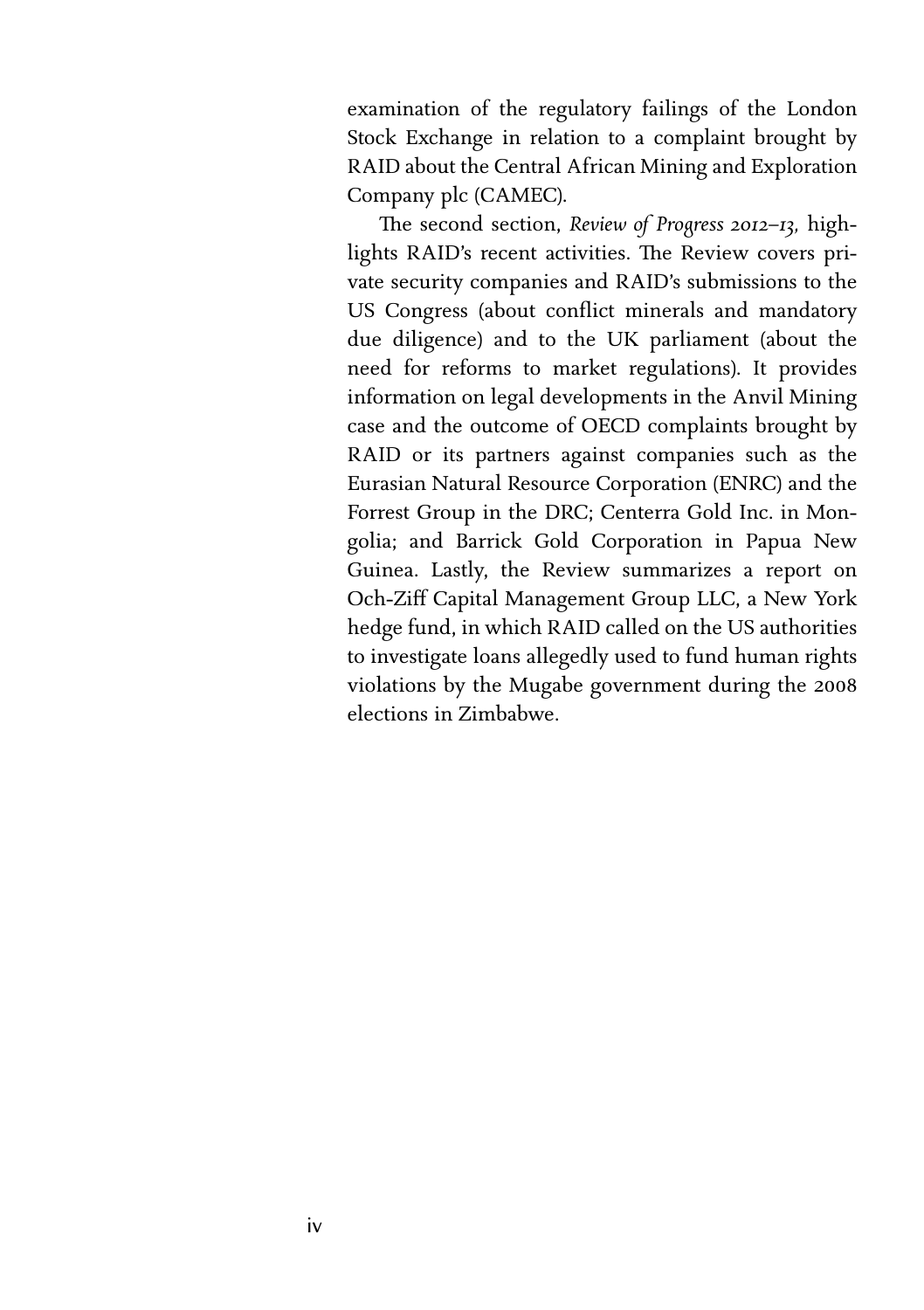# **Fifteen Years of Achievement**

By the end of the 1990s campaigns exposing human rights-related problems in the garment and textile sector and the extractive industries spawned a dizzying number of private codes and industry codes. RAID's work reinforced the increasingly shared recognition that global standards are needed to define a common benchmark for business conduct in relation to human rights. RAID's landmark report on Zambia exposed the limitations of the traditional State-centric approach to regulating corporations in the era of globalisation. Through the quality of its research, analysis and advocacy, RAID has played a pivotal role in building consensus around three concepts: companies have responsibilities to all human rights everywhere; national governments must act to protect people from abuses by companies; and extra-territorial monitoring and enforcement mechanisms are urgently needed.

# **Working with the OECD on responsible business conduct**

THE Organisation for Economic Co-operation and Development (OECD) Guidelines for Multinational Enterprises are government-backed recommendations to enterprises regarding responsible business conduct in their worldwide operations. They are the only corporate responsibility instrument to have been adopted by all member countries of the OECD, as well as eleven non-OECD countries – most recently Costa Rica in September 2013.

By endorsing the Guidelines, governments convey an expectation that multinational companies should follow these standards of good conduct in their operations worldwide. However, compliance with the Guidelines is voluntary for companies.

- R *Strengthening rules on the conduct of multinational companies*
- R *Holding corporations to account*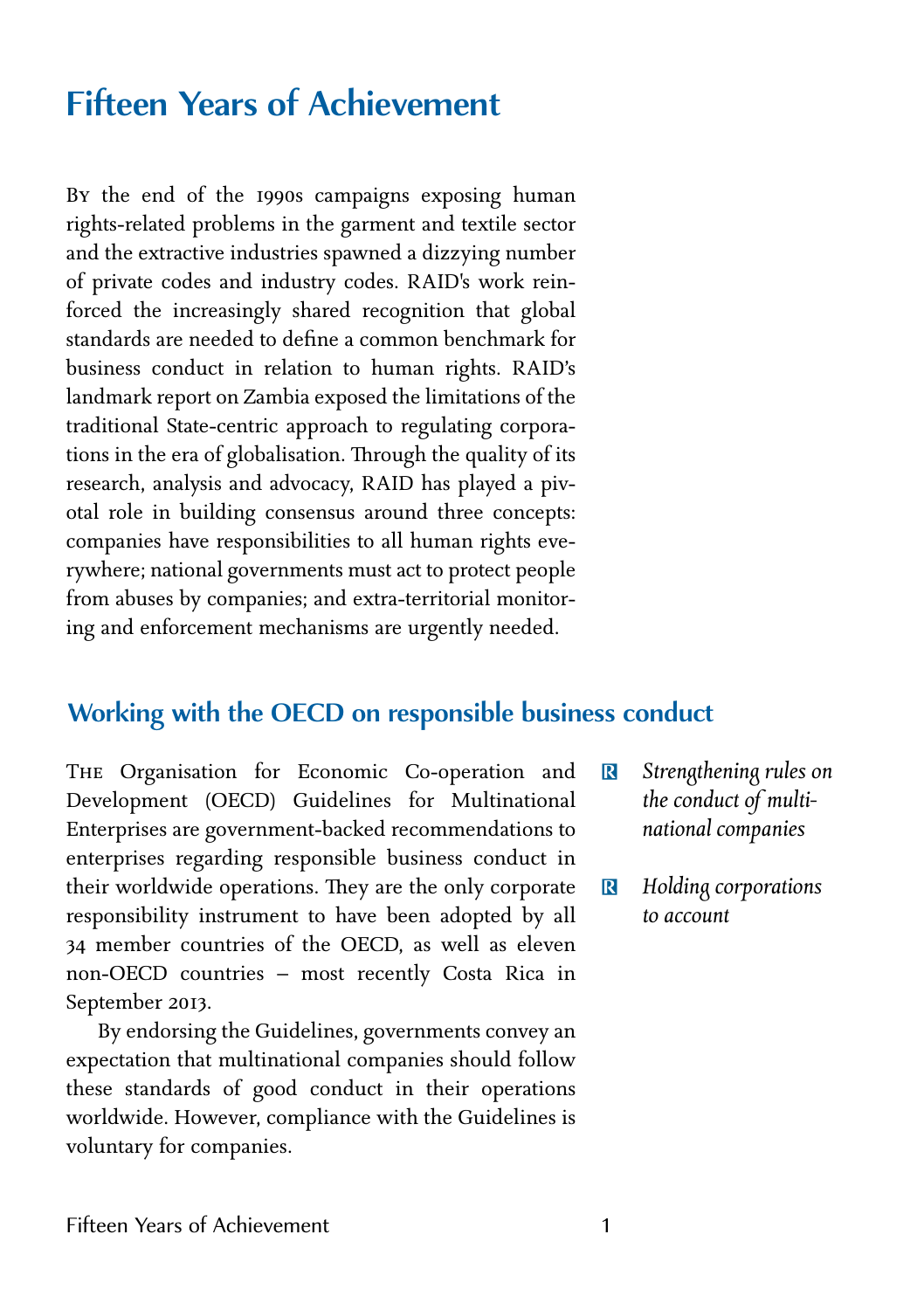Each adhering government has clear implementation obligations, which include establishing a 'National Contact Point' (NCP) to promote adherence by companies and investigate allegations of non-compliance. RAID was instrumental in establishing the NCP complaints mechanism, and in 2001 became the first NGO to file a complaint under the Guidelines. RAID is now one of principal groups taking cases forward, having been involved in around two dozen complaints.

RAID helped to found, and formerly co-ordinated, OECD Watch, an international consortium of NGOs which monitors governments' implementation of the Guidelines.

RAID's landmark report *Unanswered Questions: Companies, conflict and the Democratic Republic of the Congo* (2004) was influential in publicising the existence of the Guidelines and the workings of the NCP complaints mechanism. The report also highlighted a number of serious shortcomings both with the Guidelines themselves and with the way in which they are interpreted and put into practice.

RAID's Executive Director, Tricia Feeney, has been an independent expert for the UK's National Contact Point for the past six years, monitoring and advising the NCP in order to ensure that procedures are properly followed. There have been laudable improvements in the structure and organisation of some NCPs – for example in the UK, Norway and the Netherlands. Nevertheless many of the problems identified in *Unanswered Questions* still remain. The rules are still voluntary for companies, and NCPs are often not sufficiently independent of governments and have little or no training in international human rights law or international humanitarian law to enable them to achieve effective redress for complainants. Moreover, NCPs have no powers to impose sanctions or award compensation, so a satisfactory resolution depends on the goodwill of the company involved.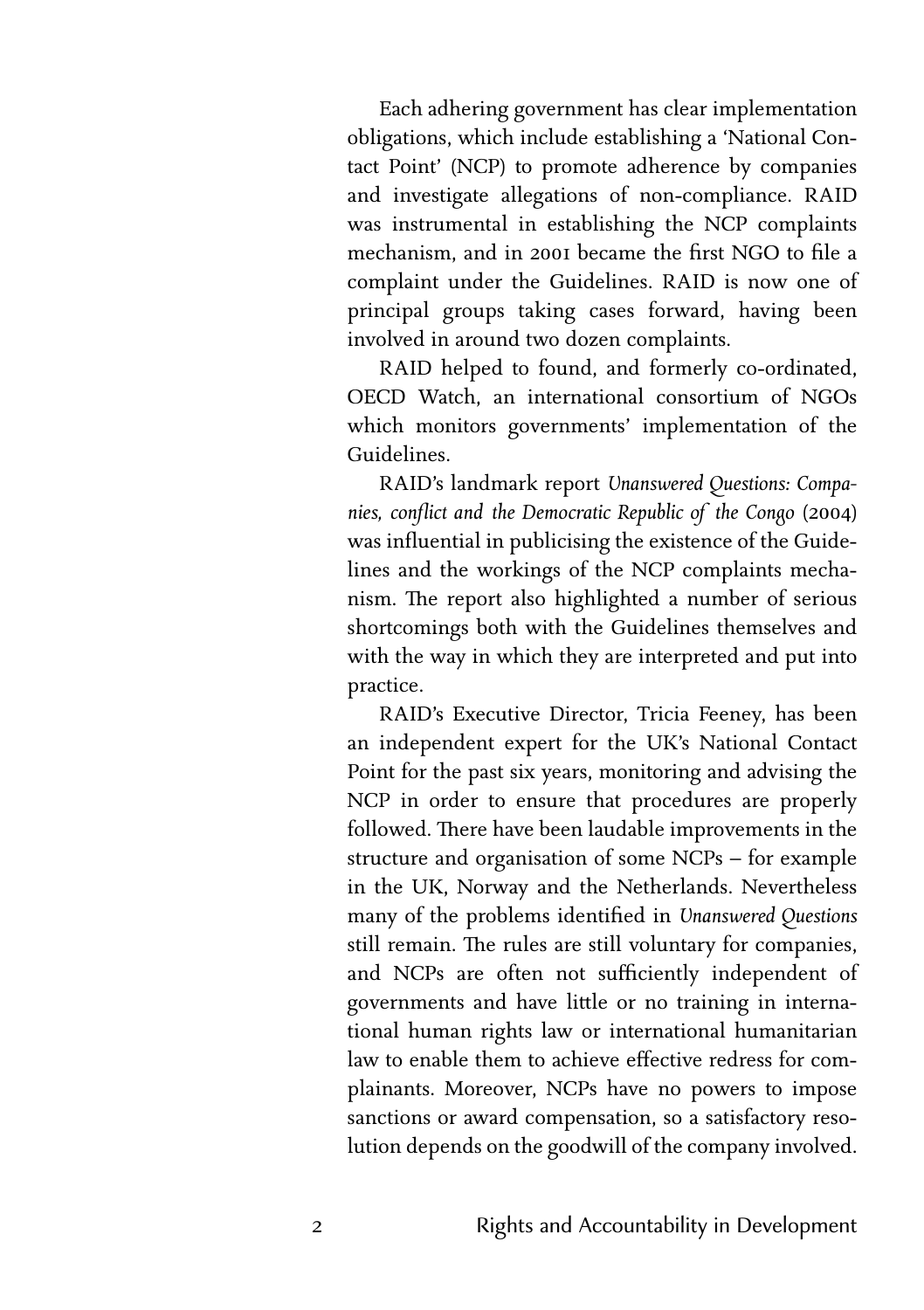The process of updating the Guidelines in 2011 provided an opportunity for RAID to work with OECD Watch and the OECD's Trades Union Advisory Committee to develop position papers calling for positive revisions. As a result of this process, the text was considerably improved, in particular through the addition of a human rights chapter. The OECD also produced and adopted its *Due Diligence Guidance for Responsible Supply Chains of Minerals from Conflict-Affected and High Risk Areas*.

In September RAID's London workshop 'Business and Human Rights: Assessing the Achievements and the Way Forward' brought together NGOs, senior civil servants, leading human rights lawyers, UN human rights representatives, European experts on constitutional rights and representatives from trade unions and business. The meeting updated participants on recent developments in the UN business and human rights agenda as well as on changes to the text of the OECD Guidelines, and provided a forum for discussion on ways forward.

The revised 2011 Guidelines include a new provision on stakeholder engagement. Following its adoption, adhering governments have been working on a proposal by Canada and Norway to develop a guide for extractive companies, which would provide recommendations on conducting stakeholder engagement and on exercising due diligence by identifying ways to avoid harm or the adverse impacts of business operations, products, or services. An Advisory Group was established to inform the development and implementation of a User Guide for Stakeholder Engagement in the Extractive Sector. In February RAID's Executive Director, Tricia Feeney, became a member of this Advisory Group.

RAID continues to press for improvements to the Guidelines mechanism, and to pursue complaints in a number of countries. See the Review of Progress, p. 16, for further details.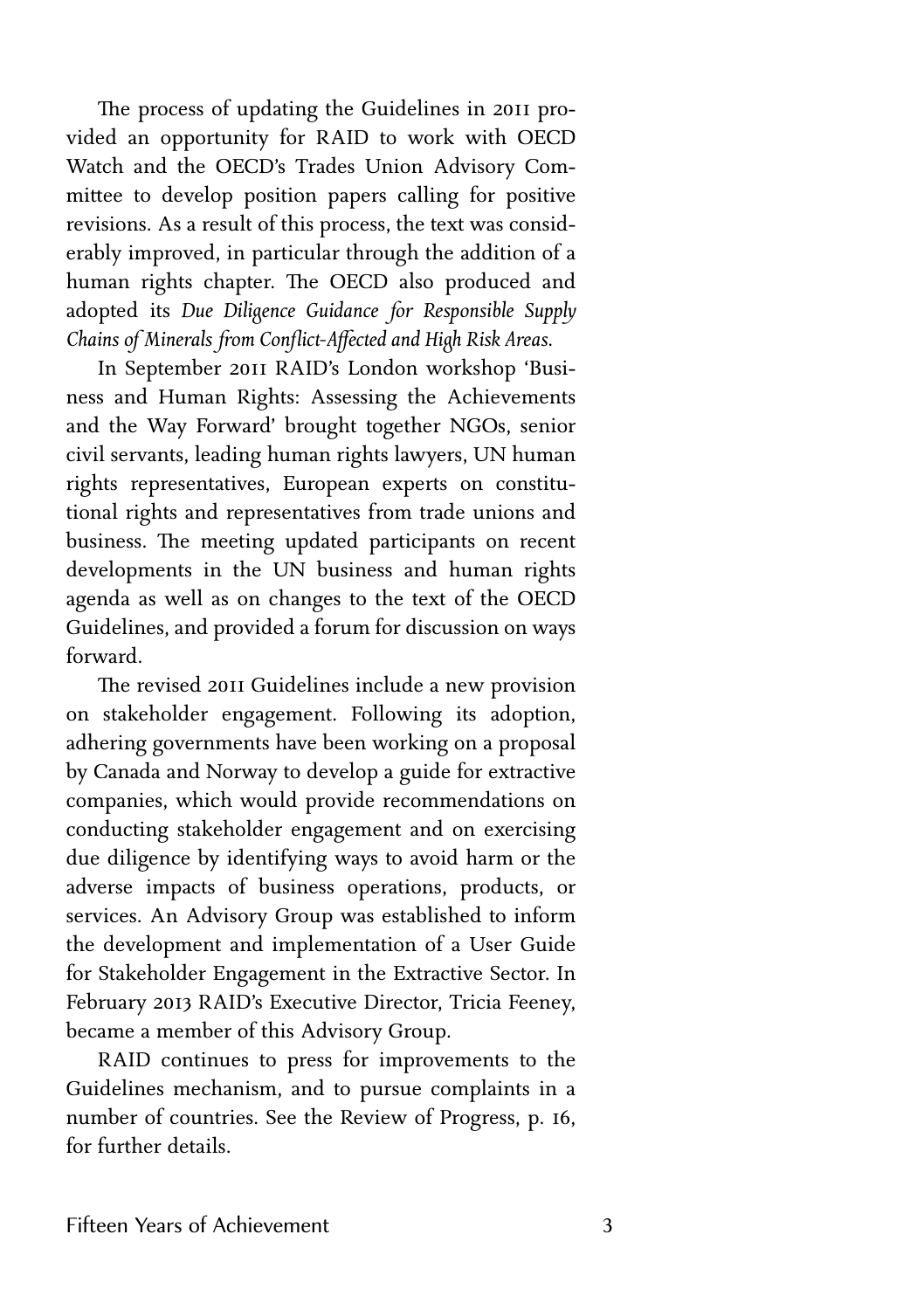#### **Collaborating internationally to achieve legal redress**

- R *Coordinating legal action with other NGOs*
- R *Pursuing justice for victims*

IN recent years, RAID has been relentlessly pursuing a legal case to achieve justice for victims of serious human rights abuses in Kilwa, in Katanga Province, DRC.

In October 2004 the Congolese military crushed a small uprising in the town. Immediately after the town was recaptured, the military went on the rampage, looting shops and houses, and detaining, torturing and killing civilians. The majority of the population fled, and some died in the attempt. In the subsequent day or two, around 100 people were killed; others died in the following months from their injuries.

RAID's interest in the case stems from the involvement of the Canadian/Australian mining company Anvil Mining Limited, which provided logistics, vehicles and personnel to assist the military action. According to the local military commander, the support provided by Anvil Mining was instrumental in making the operation possible. In a press release issued before the offensive, Anvil announced that it was suspending operations at its Dikulushi mine, some 50km away, as 'a precautionary measure,' although the rebel group was described as a 'small band of disaffected individuals' which had 'no intention of taking over the Dikulushi mine'. Three days later, after the military operation, Anvil confirmed that the conflict 'did not move beyond Kilwa'.

In a television interview the following year, Bill Turner, then CEO of Anvil, explained that the military had requested assistance from Anvil for the counterinsurgency. According to Turner, Anvil flew between and 100 troops into the area from the provincial capital, supplied vehicles to move soldiers into Kilwa, and flew detainees out of the area after the operation. Eyewitnesses report that Anvil vehicles, driven by Anvil personnel, were also used for removing looted goods and taking people to be executed at nearby Nsensele. Of this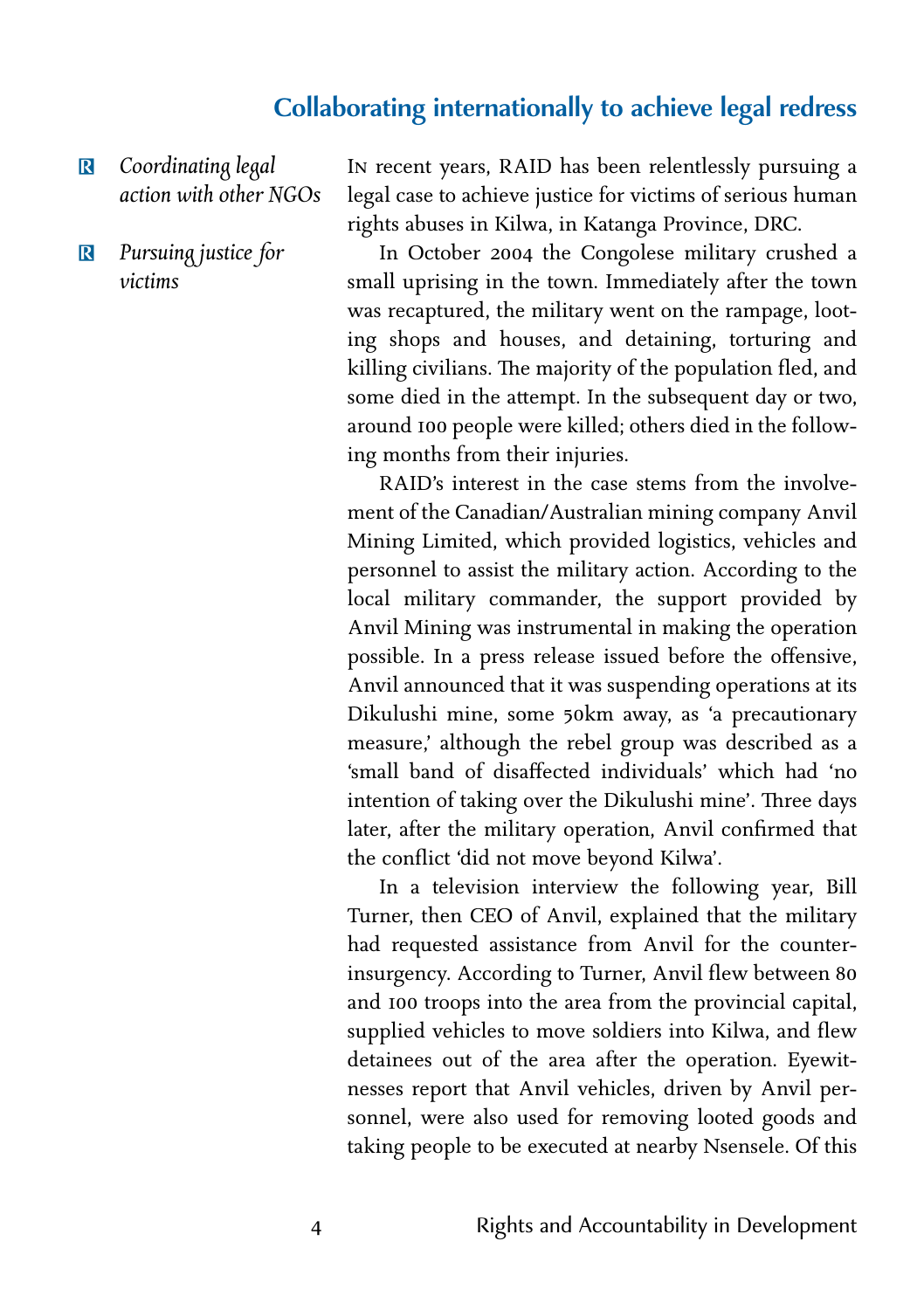last claim, Bill Turner said, "I have no knowledge of it and as far as I'm concerned it never happened."

Within days of the massacre, a delegation from the United Nations Organization Mission in the DRC visited Kilwa to investigate. Their report concluded that:

- $\blacksquare$  the insurrection was orchestrated by six or seven people
- $\blacksquare$  these ringleaders recruited under 100 supporters from the area, including some local policemen
- around 90% of the civilian population of Kilwa were displaced by the conflict
- $\blacksquare$  during the counter-insurgency, military personnel were responsible for illegal detention, looting and extortion as well as tens of summary executions
- the Congolese military suffered no casualties
- ß Anvil Mining provided logistics, air transport and truck drivers.

After two years of intense pressure led by RAID and the Congolese NGO *Action contre l'impunité pour les droits humains* (Action Against Impunity for Human Rights), a Congolese military prosecutor recommended in October 2006 that nine military personnel and three former Anvil Mining employees be tried for alleged war crimes or complicity in war crimes. Anvil Mining itself escaped prosecution. Within days, the prosecutor, Colonel Eddie Nzabi Mbombo, was summoned urgently to Kinshasa by the President's office – a move that the UN deplored as political interference in the trial. In March 2007, immediately before the trial, Nzabi was removed from the case. His replacement, Lt. Colonel Kasongo Kyolwele, was a close associate of Congolese President Kabila and former advisor to an ex-Board member of Anvil Mining.

By this time Anvil was claiming that it had had no choice in supporting the offensive because its vehicles had been requisitioned by the military. The company made no reference to a requisition in its press releases at the time nor in the television interview some months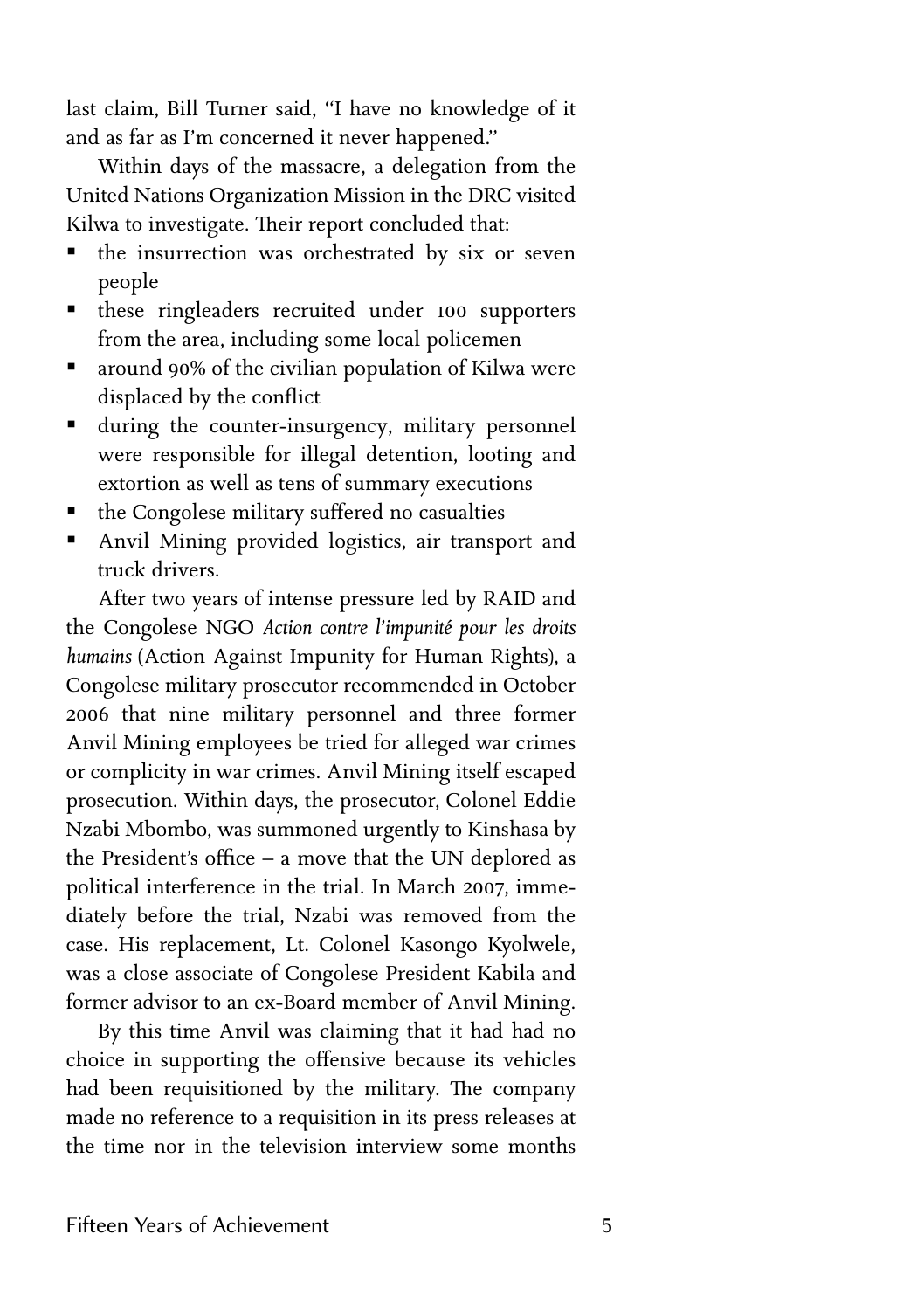later, and produced no documentary evidence of a requisition at the trial.

In June 2007, all the defendants were acquitted in relation to the Kilwa incident. Louise Arbour, UN High Commissioner for Human Rights, expressed concern at the verdicts, given 'the presence at the trial of substantial eye-witness testimony and material evidence pointing to the commission of serious and deliberate human rights violations'. RAID and other NGOs condemned the trial



*prisoners were held in a room for three days and tortured. Some died from beatings or heat exhaustion; others were taken away and shot at Nsensele. PHOTO: Tricia Feeney*

*e shack in Kilwa where 48*

process, citing repeated obstructions, political interference and witness intimidation. Nevertheless, in December 2007 a higher military court refused to hear an appeal against the acquittals. Like the original trial, the appeal was dogged by serious irregularities – indeed the survivors of the massacre were not even notified that the appeal hearing was taking place.

Denouncing the appeal as a travesty of justice, RAID and Global Witness called on the governments of South Africa, Canada and Australia to conduct proper investigations. The Anvil employees originally charged were South African and Canadian nationals, while the company had principal offices in Australia and Canada.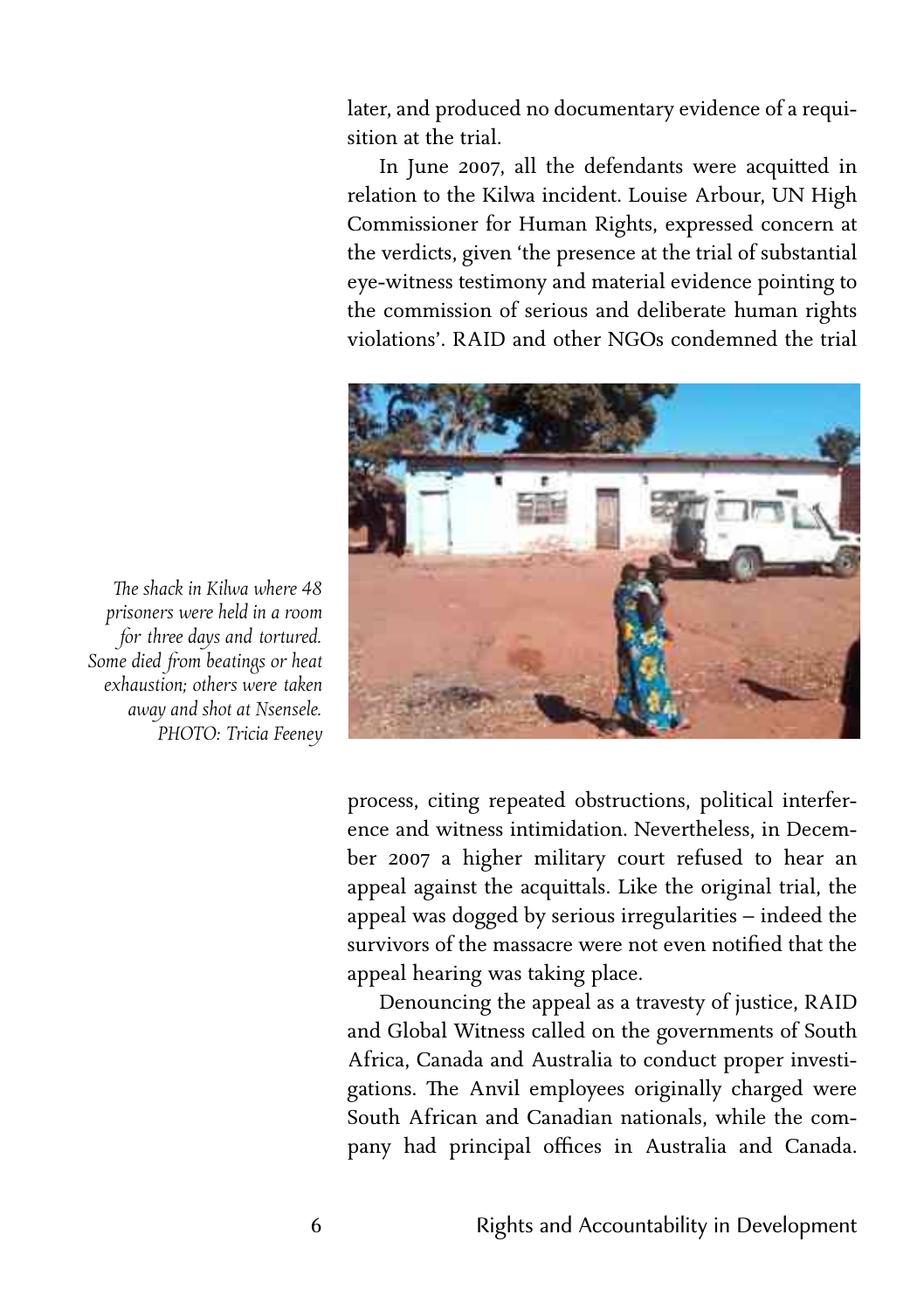However, an Australian federal investigation launched in 2005 was closed in August 2007, and there seemed little prospect that any of the three governments would investigate further.

Accordingly, RAID invited five other NGOs from the DRC, the UK and Canada to work with it in bringing together a coalition of Kilwa victims to file a class action in Quebec, where Anvil had its Canadian office. The Canadian Association Against Impunity (CAAI) consists of Congolese citizens affected by the Kilwa incident, supported and advised by a board representing the six partner NGOs. Lodging the case in November 2010, RAID's Executive Director Tricia Feeney, President of CAAI, reiterated that the military assault had depended upon Anvil's material support.

In April 2011 the Superior Court in Quebec accepted jurisdiction, finding that the victims would not receive justice either in the DRC or in Australia. Anvil appealed the judgment, and in January 2012 the Quebec Court of Appeal found in the company's favour, ruling that Quebec's courts did not have jurisdiction because Anvil's Canadian office had not been involved in decisions leading to the company's alleged role in the massacre.

During 2012 CAAI took the case all the way to the Supreme Court of Canada. RAID continues to press for justice for the victims and survivors of the Kilwa abuses. See the Review of Progress, p. 26, for further details.



*RAID's Executive Director Tricia Feeney flanked by Bruce Johnston (l) and Philippe Trudel, lawyers for CAAI, before the Quebec hearing, November 2010. PHOTO: RAID*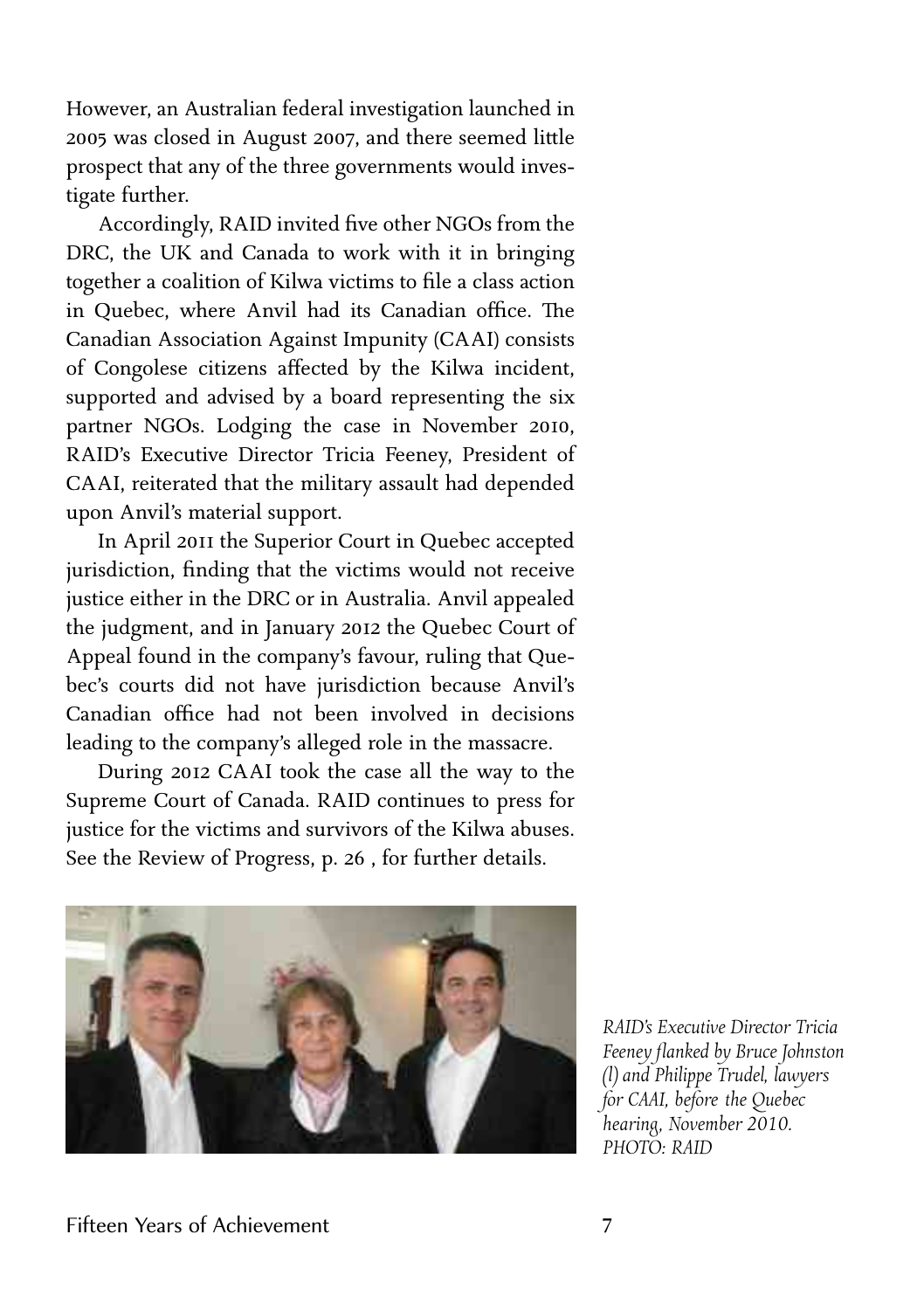#### **Working to improve stock market regulation**

- R *Exposing stock market complicity in asset laundering*
- R *Critiquing lax regulation and enforcement*
- R *Holding markets and regulators to account*

RAID has been active in the pursuit of UK corporate responsibility at home and abroad since 2004, when the UN Panel of Experts on the Illegal Exploitation of Natural Resources and Other Forms of Wealth of the Democratic Republic of the Congo accused four British companies of supplying arms or logistical services to rebel or government forces – often in exchange for diamonds and other minerals – and in one case of having participated in military operations.

RAID argues that by failing adequately to regulate companies and turning a blind eye to corporate abuses, bodies such as the London Stock Exchange are complicit in human rights violations. The corporate misconduct that can thrive when regulations are unduly lax, or are not enforced, damages not only shareholders and City institutions but also the lives and well-being of individuals and communities in countries such as the DRC.

In 2011, RAID embarked on an entirely novel intervention on stock market regulation and human rights. Drawing on years of meticulous research, the report Questions of Compliance: The conduct of the Central African Min*ing & Exploration Company (CAMEC) plc and its nominated adviser, Seymour Pierce Limited* details troubling irregularities in the implementation of listing rules for London's (junior) Alternative Investment Market (AIM). CAMEC was allowed to trade and flourish on AIM despite its links to Robert Mugabe's ZANU PF party, the dubious provenance of its Congolese mining assets and the unsavoury reputation of key business associates.

*Questions of Compliance* presents evidence, for determination by AIM, of inadequate due diligence; conflicts of interest; the absence of reliable financial information; the disputed ownership of assets; the conduct and reputation of key managers and business associates; and the withholding of information material to the attractiveness of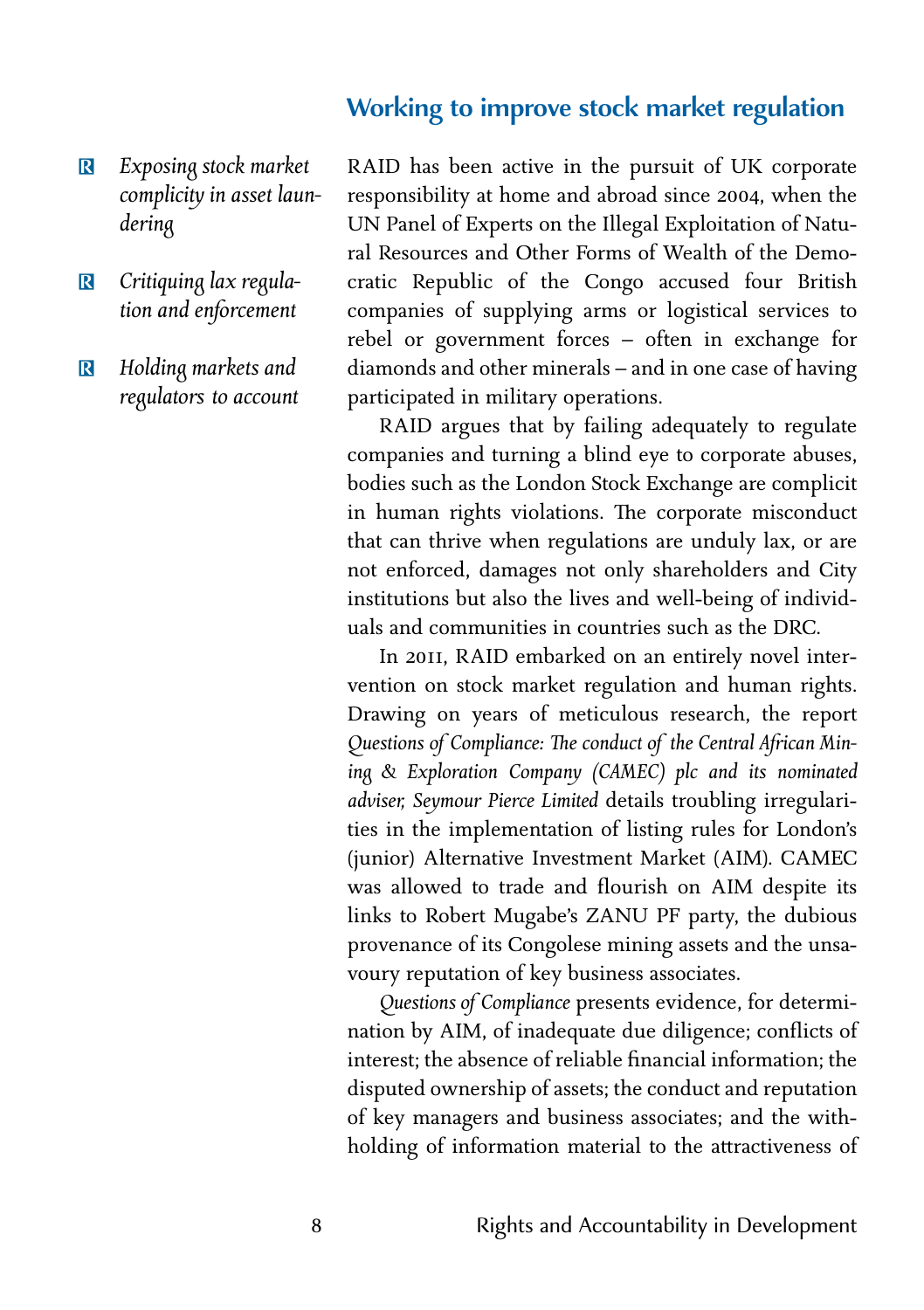CAMEC's shares. RAID's findings echo those of the UN Group of Experts on the DRC, which in 2006 drew attention to 'insufficient due diligence' that had allowed 'individuals of unknown or questionable standing' to become major shareholders in CAMEC and other companies. Besides exposing issues of non-compliance, the RAID report also highlights problems with the rules themselves – in particular the conflict of interest inherent in the role that nominated advisors are expected to play in regulating the market.

In December 2011 Seymour Pierce was publicly censured by the Exchange and fined a record  $\text{\pounds}_{4}$ 00,000 for failing to advise an existing AIM company properly, and for not assessing with due skill and care the appropriateness of a new AIM applicant. While this disciplinary notice came shortly after RAID submitted its report, the Exchange based its action on 'illustrative cases' that did not relate to Seymour Pierce in its capacity as CAMEC's adviser.

AIM has never dealt publicly with the matters raised in *Questions of Compliance.* Given the seriousness of the issues, in 2012 RAID published a supplementary report, *Asset Laundering and AIM: Congo, corporate misconduct and the* market value of human rights. This follow-up report reiterates the unanswered questions, discusses reasons for the inadequacy of the regulator's response and recommends reform of the junior market. See the Review of Progress, p. 28, for further details.



*London's financial district. PHOTO: Mewiki*

#### Fifteen Years of Achievement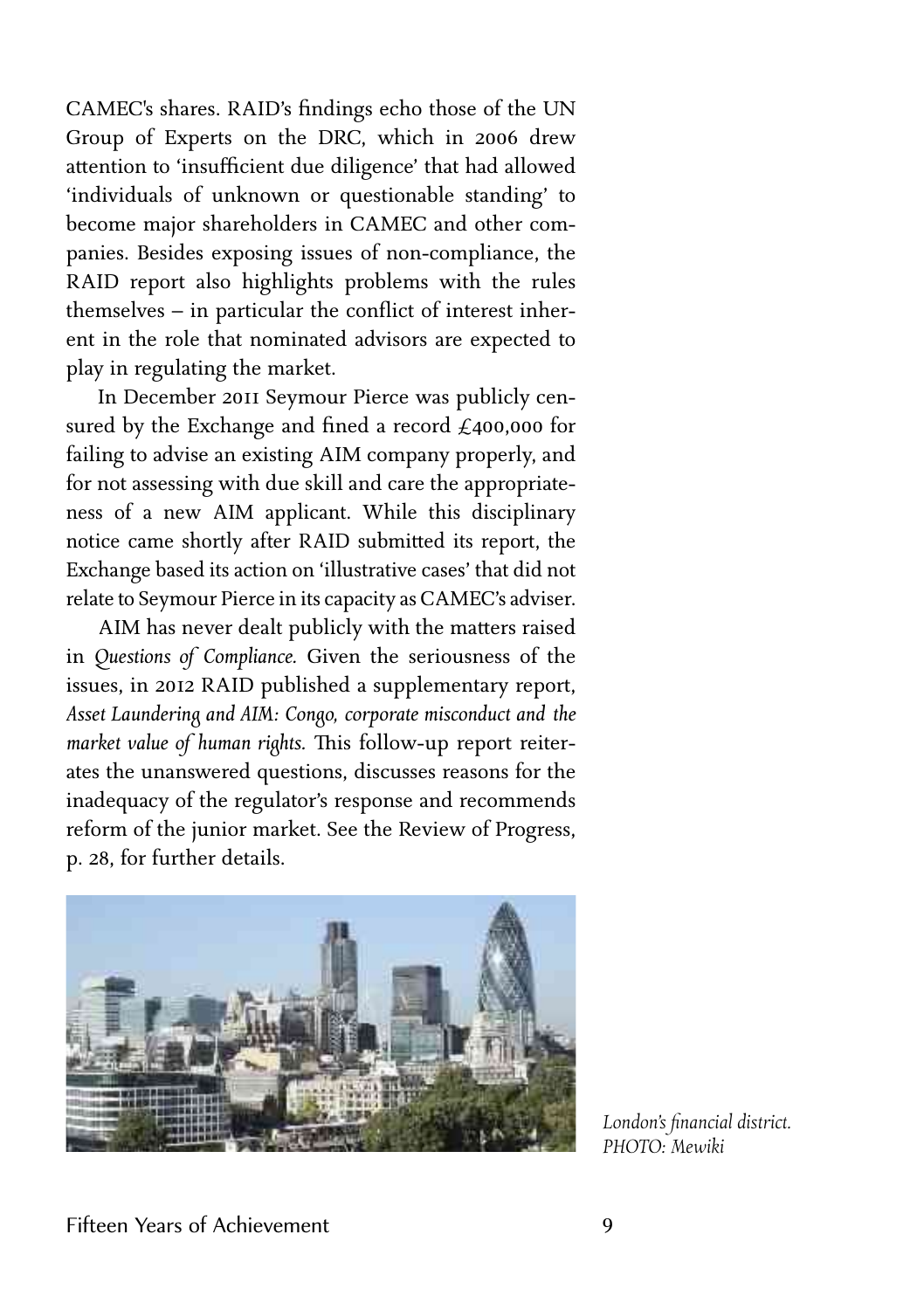# **Working with parliaments and governments**

- R *Advising policy-makers*
- **R** *Working collaboratively to improve regulation*
- R *Pressing for effective enforcement*

RAID has a record of working productively with legislatures and executive bodies to improve corporate accountability rules and their implementation.

In 2004 RAID submitted information to the Commission for Africa, a panel established by British Prime Minister Tony Blair that brought together 17 eminent people including the President of Ethiopia, Meles Zenawi, and the President of the IMF, Michel Camdessus. Their recommendations included the following:

- The international community should create a permanent Expert Panel within the UN to monitor the links between natural resource extraction and violent conflict and the implementation of sanctions. The panel should be empowered to recommend enforcement measures to the UN Security Council.
- **•** OECD countries should promote the development and full implementation of clear and comprehensive guidelines for companies operating in areas at risk of violent conflict, for incorporation into the OECD Guidelines on Multinational Enterprises.

In March 2004 RAID's Executive Director, Tricia Feeney, together with representatives of Human Rights Watch and Global Witness, had meetings with Patricia Hewitt, Secretary of State at the Department of Trade and Industry; Hilary Benn, Secretary of State at the Department for International Development; and Chris Mullin, Minister for Africa at the Foreign and Commonwealth Office. The NGOs called on the UK Government to take leadership on holding British and other multinational corporations accountable for their behaviour in conflict zones such as the DRC – and in particular to launch immediate investigations into British companies criticised by the UN Panel of Experts on the Illegal Exploitation of Natural Resources and Other Forms of Wealth of the Democratic Republic of the Congo.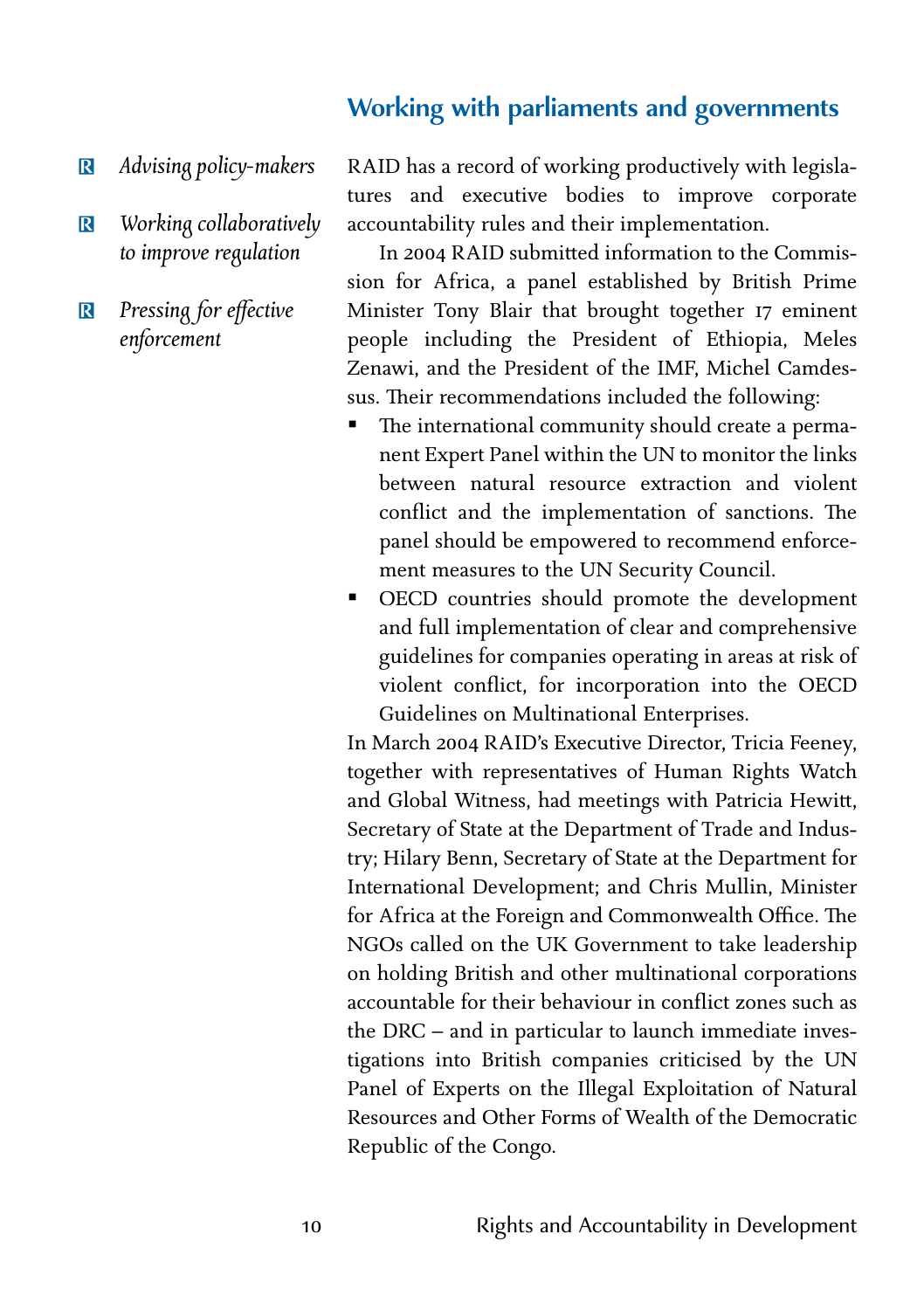Similarly, in June 2004 RAID and Friends of the Earth (US) sent a copy of RAID's report *Unanswered Questions: Companies, conflict and the Democratic Republic of the Congo* to US Secretary of State Colin Powell, and called for investigations into three American companies listed by the UN Panel. Despite several meetings and followup letters in which RAID presented evidence of US companies' involvement with conflict minerals, the US National Contact Point refused to investigate the cases.

In June 2004 RAID submitted complaints under the OECD Guidelines against the UK companies named by the UN Panel. Following the unsatisfactory handling of these cases, RAID worked closely in 2005-6 with the All-Party Parliamentary Group on the Great Lakes Region of Africa to improve implementation of the Guidelines in the UK. RAID's recommendations, submitted jointly with The Corner House, were instrumental in shaping the revamped UK National Contact Point, which has since been seen as a model of best practice.

In the same spirit of improving understanding of international mechanisms, in November 2011 RAID helped the UK's All-Party Parliamentary Group on International Corporate Responsibility to hold a meeting in Westminster on the OECD Guidelines, which was attended by MPs and Lords.

Other examples of RAID's expert evidence or policy advice to the UK Parliament and Government include:

- testimony in July 2006 before the International Development Committee in their hearing on 'Conflict and Development: Peacebuilding and post-conflict reconstruction'.
- **a** Parliamentary Briefing on 'Controlling the Flow of Natural Resources from the Eastern Democratic Republic of the Congo', issued in November
- a submission in May 2009 to the Joint Committee on Human Rights, providing evidence on 'Business and Human Rights'.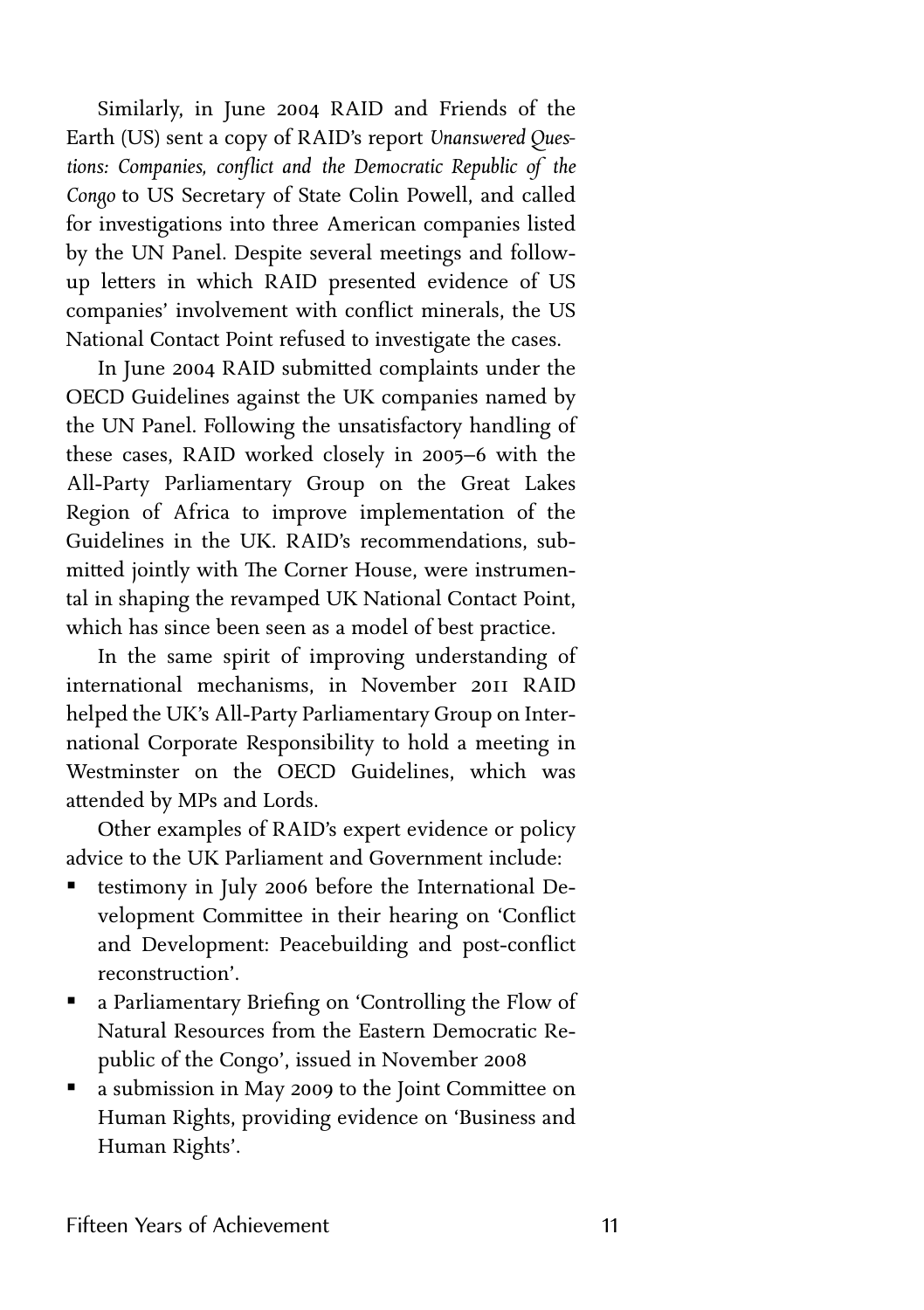# **Improving public/private sector contracts in Zambia and the DRC**

- R *Reviewing agreements between the state and business*
- R *Analysing the human rights and economic impacts*
- R *Promoting fair contracts*

RAID was originally established to examine the human rights implications of the privatisation of Zambia's stateowned copper-mining and -refining industry. The mines, smelters and refineries were formerly operated by Zambia Consolidated Copper Mines Limited (ZCCM), which was majority owned by the Zambian Government. In the wake of privatisation in March 2000, RAID produced a series of fact sheets, *Privatisation in Zambia: What it means for the majority,* to inform the Zambian public and others.

RAID's report *Zambia: Deregulation and the denial of human rights* (2000) was the first comprehensive human rights analysis of the ZCCM sale. It found serious problems with the privatisation, including multiple deviations from the procedures laid down in the Zambian Privatisation Act. The process lacked transparency and accountability, and paid scant regard to the immediate negative impacts on the majority of Zambians living below the poverty line. The privatisation failed to safeguard working conditions and employee rights, left tenants who lived in mining areas vulnerable to intimidation and forced eviction, and allowed the social welfare historically supplied by ZCCM to lapse with no replacement being made available.

The unfair agreements between the Government and mining companies also lacked adequate provision for



*Nchanga Copper Mine near Chingola, Zambia, one of the world's largest. PHOTO: BlueSalo*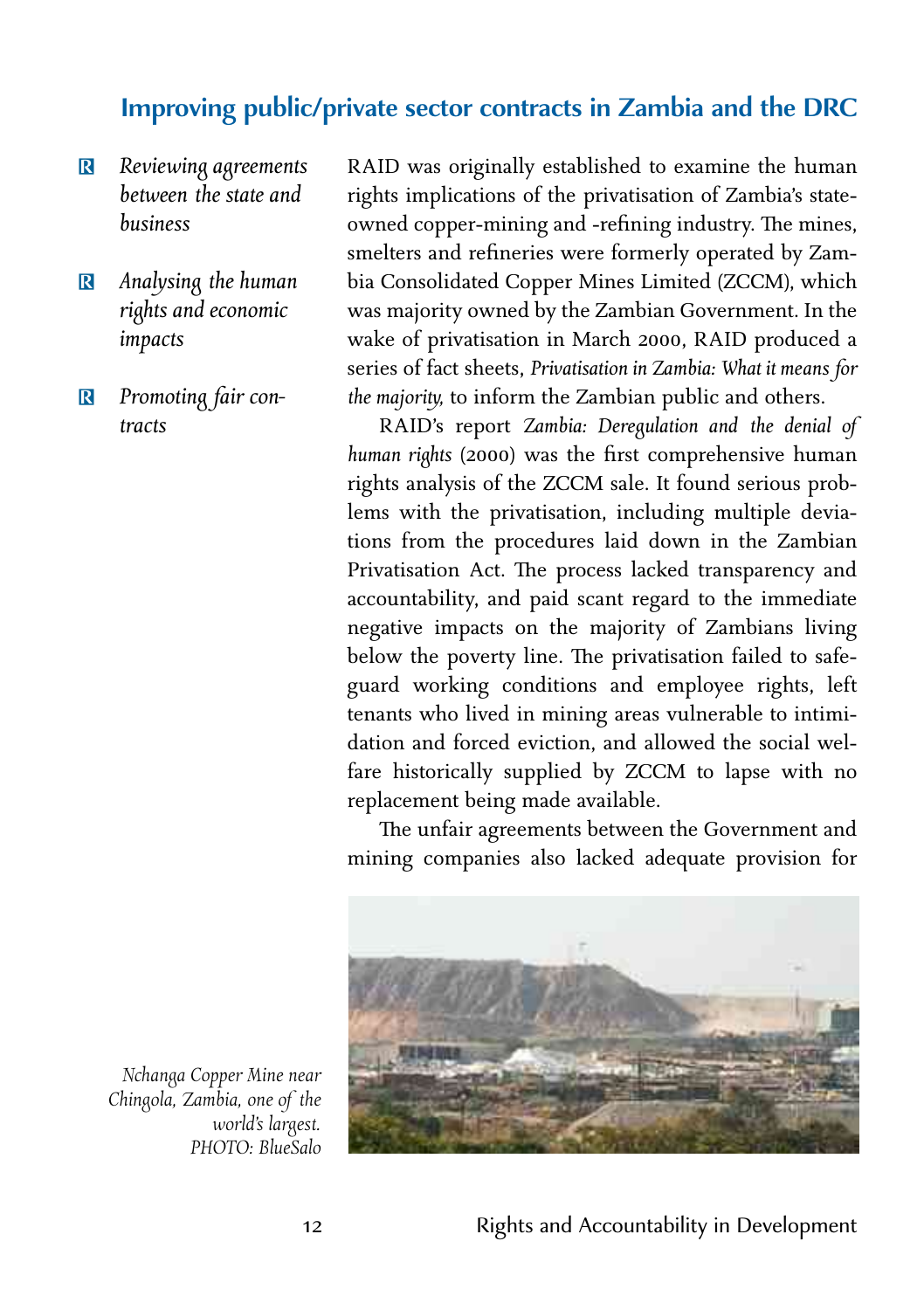fluctuations in the price of copper. When ZCCM was privatised, copper was trading at an historic low of under \$1,750/tonne, and the sale price reflected this. Five years later, the copper price had almost doubled; since then it has doubled again to around \$7,000/tonne. As a result of work by RAID and others, the investment agreements have been, and continue to be, modified: the royalties payable by mining companies have been raised, and arrangements have been put in place to ensure that the state can share the rewards of any future increase in the copper price.

From 2005, RAID was also at the forefront of successful efforts to bring about the renegotiation of unfair mining contracts in the DRC.

In the early 1990s, Gécamines, the DRC's state-owned mining enterprise, was the country's most lucrative source of revenue. However, disadvantageous contracts negotiated during the war years 1996-2003 stripped Gécamines of virtually all its assets and ore bodies.

Under the 2003 peace accords, a parliamentary commission was set up to investigate mining and other business contracts signed by rebels and the government during the war years. The commission, which reported in , found that dozens of contracts were either illegal or of limited value for the development of the country, and recommended their termination or renegotiation.

Together with other NGOs, RAID led a campaign calling upon the World Bank to investigate contracts – negotiated under the Bank's supervision – between Gécamines and several mining companies. In March RAID led an international consortium of NGOs in an appeal for the contracts to be revisited. In April RAID published *Key Mining Contracts in Katanga: The economic argument for renegotiation.* The same month, the Congolese Government set up the Mining Contracts Review Commission to examine over 60 public/private contracts. The Commission's 2008 report has resulted in an extensive renegotiation of mining contracts.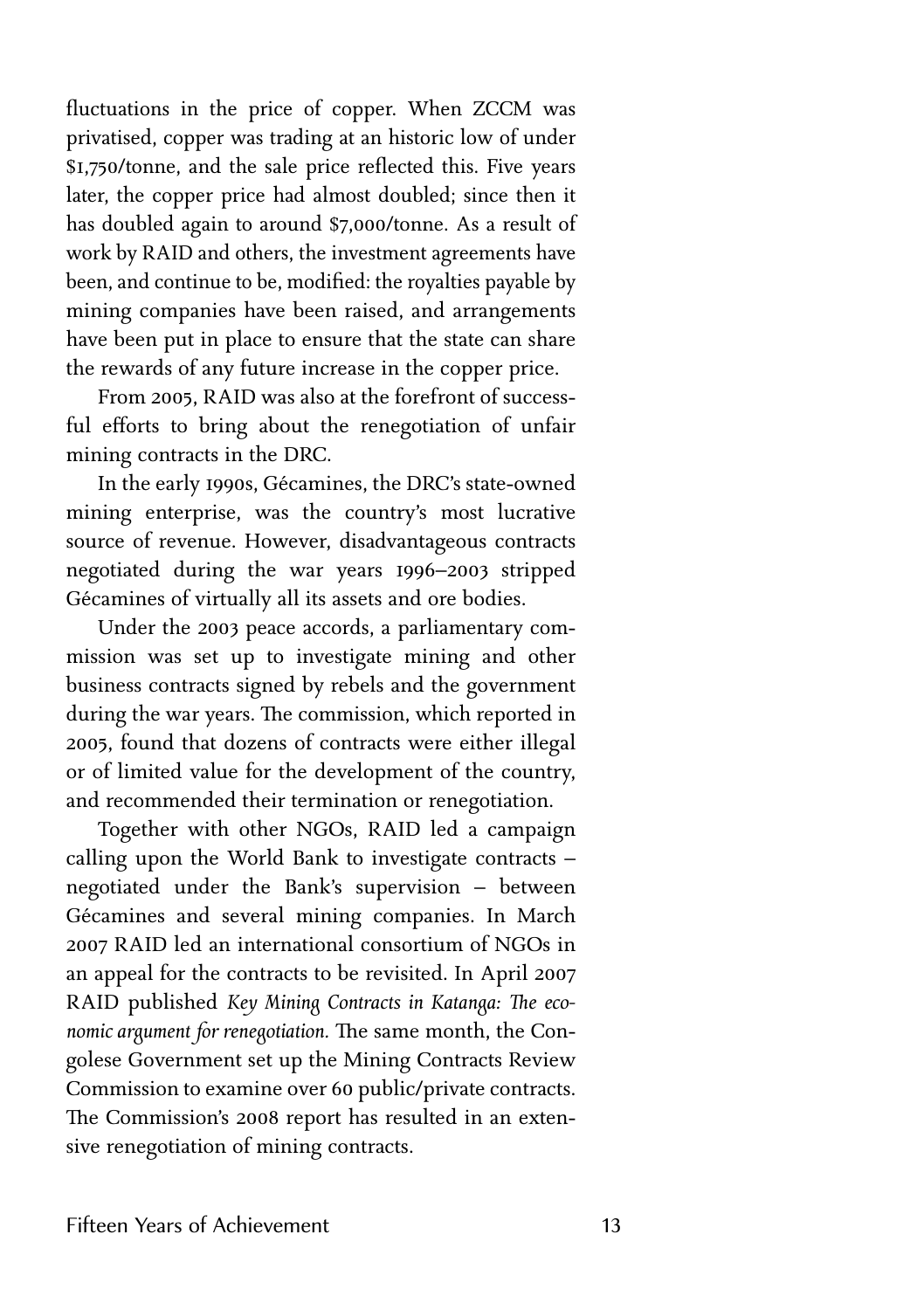# **Informing the human rights debate at the United Nations**

- R *Strengthening UN guidelines on good practice and access to remedy*
- R *Working for robust evaluation and review*

In 2005, following a request by the UN Commission on Human Rights, UN Secretary-General Kofi Annan appointed Professor John Ruggie as the Special Representative of the Secretary-General (SRSG) on human rights and transnational corporations and other business enterprises.

In 2008 the SRSG proposed a policy framework on business and human rights to the UN Human Rights Council. The Protect, Respect and Remedy Framework rests on three principles: the State's duty to protect against human rights abuses by third parties, including business; the corporate responsibility to respect human rights; and the improvement of access by victims to effective remedy.

The Human Rights Council asked the SRSG to draw up guidance on how the Framework should be put into practice. In November 2010 he presented a draft series of *Guiding Principles for the Implementation of the United Nations 'Protect, Respect and Remedy' Framework,* and opened a consultation on the document.

RAID and other NGOs expressed significant concerns with the draft. For example:

- ß the draft Guiding Principles (GPs) called on states to require companies to undertake human rights due diligence 'where appropriate', but did not indicate when this would be appropriate
- the draft called on business to respect the rights of vulnerable groups such as indigenous peoples, women and children, but did not provide guidance on these rights
- the draft did not clarify that the duty to respect human rights applies universally across countries and business sectors.

Shortly before the SRSG's mandate expired in June 2011, he published the final version of the GPs, and it was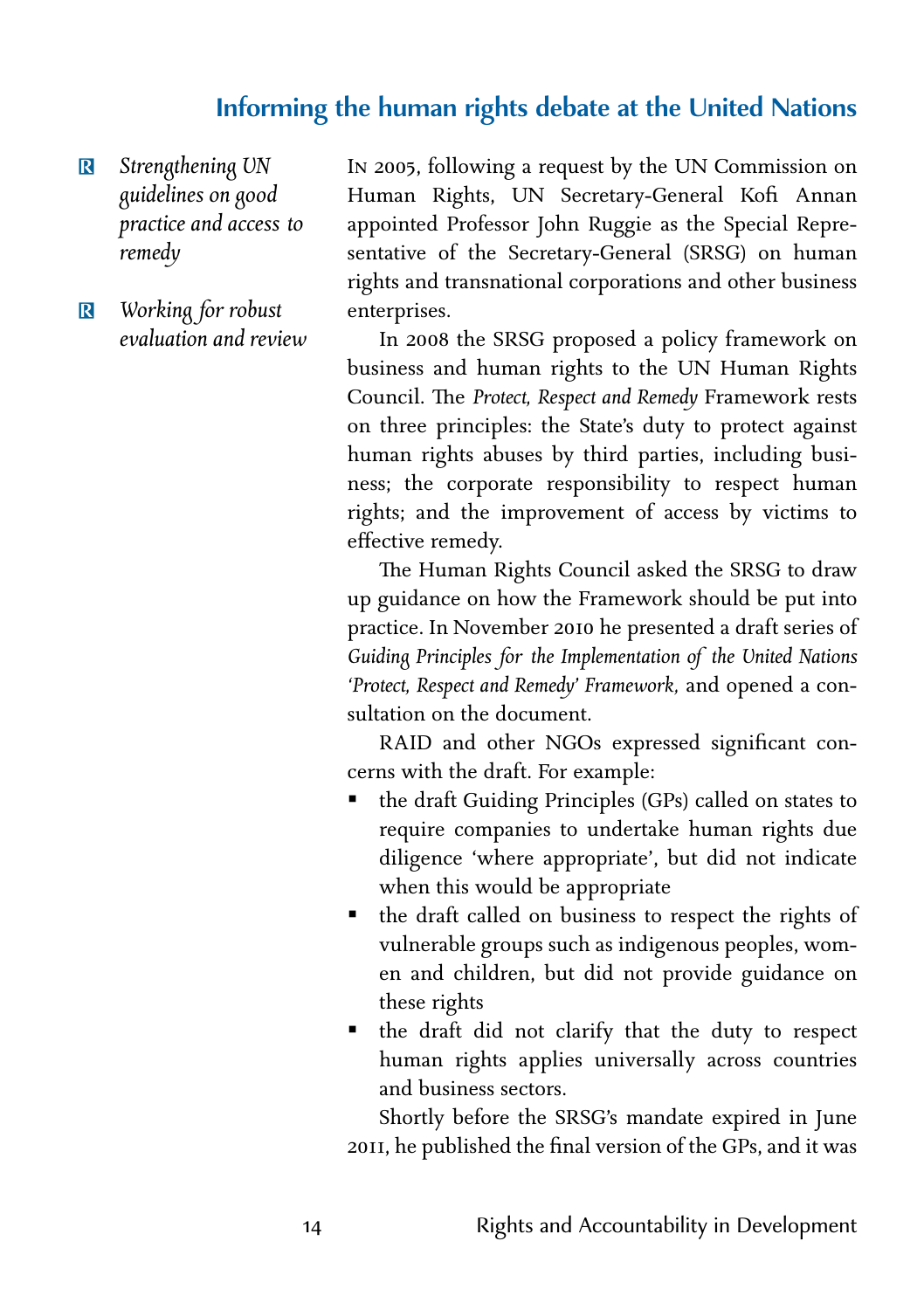endorsed by the UN Human Rights Council. Some improvements had been made in response to the input from RAID and other interested parties. There is some clarification on when human rights due diligence is likely to be needed, and on the rights of vulnerable groups. The final version of the GPs also states explicitly that the responsibility of business enterprises to respect human rights applies to all enterprises regardless of their size, sector, operational context, ownership and structure.

Despite these changes, there remains considerable room for improvement. There are important issues that the GPs do not adequately address. Moreover, the Principles rely on self-policing by business. As the SRSG's mandate was drawing to an end, RAID and a consortium of NGOs published a statement welcoming his achievements in drawing up the *Protect, Respect and Remedy* Framework and the GPs but also offering constructive  $criticism$ . The NGOs called for robust and effective follow-up to ensure that the UN continued to build upon, and to strengthen, the SRSG's work.

In July 2011 the Human Rights Council resolved to set up a Working Group to monitor the operation of the GPs. The Council's resolution fell well short of what the NGOs had requested – not least because the Working Group will examine only the implementation of the GPs and not the adequacy of the Principles themselves. Nevertheless, RAID is proud of its positive contributions to the current UN framework on business and human rights, while recognising that a great deal more work is required.

Tricia Feeney spoke at a number of events related to the SRSG's mandate, including Countdown (AIUK and Clifford Chance, April 2011); a conference organised by the British Institute of International and Comparative Law (September 2011); and the World Legal Forum in The Hague (December 2011).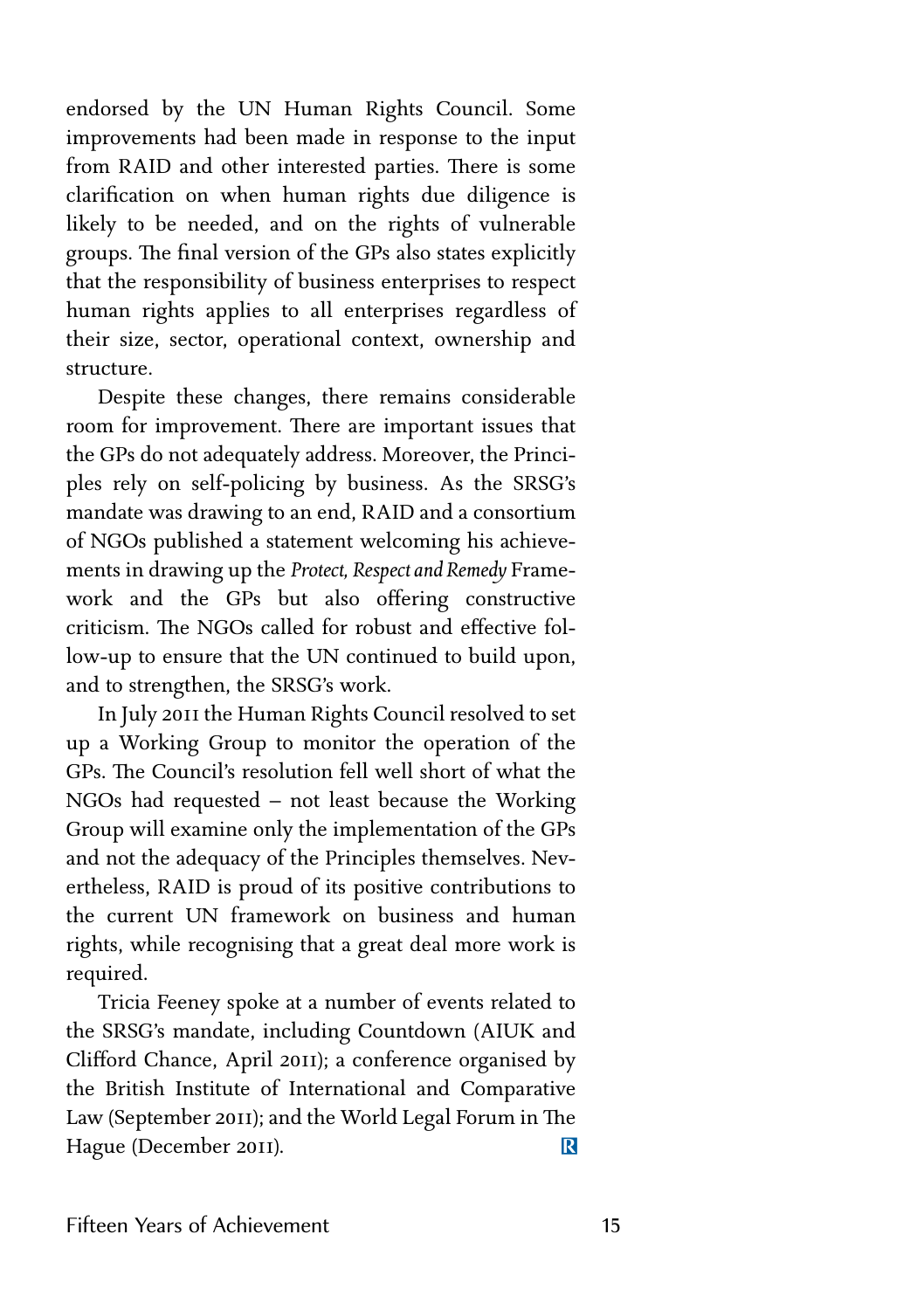# **Review of Progress, 2012-13**

### **RAID granted charitable status**

R *RAID is now a registered charity*

RAID achieved this important milestone in February 2013.

There are clear benefits to being a charity  $-$  particularly in the ability to raise much-needed funds. RAID therefore decided to examine whether it could achieve the advantages of charitable status while preserving the freedom to challenge business, regulators and governments on human rights grounds. Having taken advice from the Charity Commission and others about the best way of achieving these aims, RAID ensured that its constitution was in line with its charitable objective of promoting human rights, and successfully applied for charitable status.

RAID's programme of advocacy, research, advice, education and awareness-raising remains unchanged.

#### **Action on OECD Guidelines around the world**

- R *RAID is involved in filing complaints against companies operating in several countries*
- **R** There have been some *notable successes*
- **R** It is still very difficult *to bring companies to justice*

RAID has been involved in filing complaints in a number of countries under the OECD Guidelines for Multinational Enterprises. In some cases, mediation under the Guidelines has mitigated the harms caused by corporate misconduct. However, complainants still face huge difficulties in bringing and substantiating a case, and the system as a whole lacks teeth. National Contact Points (NCPs) – through which complaints in each country must be directed – are frequently not sufficiently independent of business interests and government, and lack the powers to compel companies to act responsibly. RAID continues to work for stronger, mandatory Guidelines and for NCPs with more independence and transparency.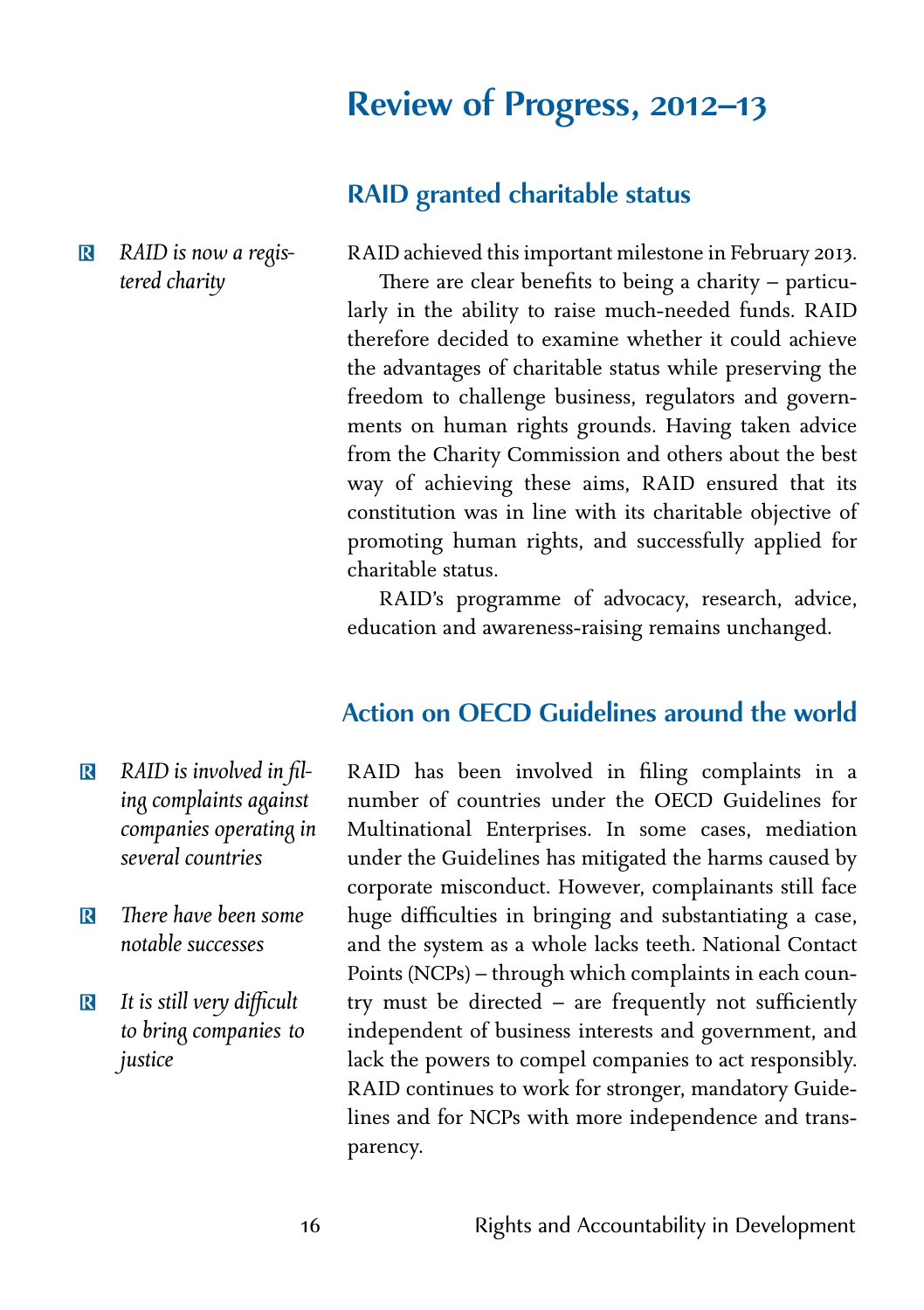#### Lack of access to drinking water in the DRC

In May RAID filed a complaint against the Kazakhowned Eurasian Natural Resources Corporation (ENRC). The complaint is unrelated to the ongoing investigation into ENRC by the UK's Serious Fraud Office over allegations – which the company denies – of fraud, bribery and corruption in Kazakhstan and Africa.

The case concerns the impoverished populations of Kisankala village and Lenge village, located on two mining concessions in Katanga province controlled by companies associated with ENRC. Kisankala's only clean water supply was in disrepair for nearly a year from July



 following clashes between security guards and artisanal miners. RAID's complaint alleges that these clashes were triggered by actions by security guards to remove artisanal miners from the concession.

The complaint is based on ENRC's own internal report and the findings from five visits to the concessions by RAID's Executive Director and colleagues, and on witness statements that she took from villagers.

The complaint also addresses questions about resettlement and compensation for dispossessed villagers R *One weakness highlighted by this case is the UK NCP's apparent inability to expedite the process even when urgent issues have been raised*

*Lile girls gather water from a spring near Kisankala after the supply from the village standpipe was cut off. PHOTO: Emmanuel Umpula*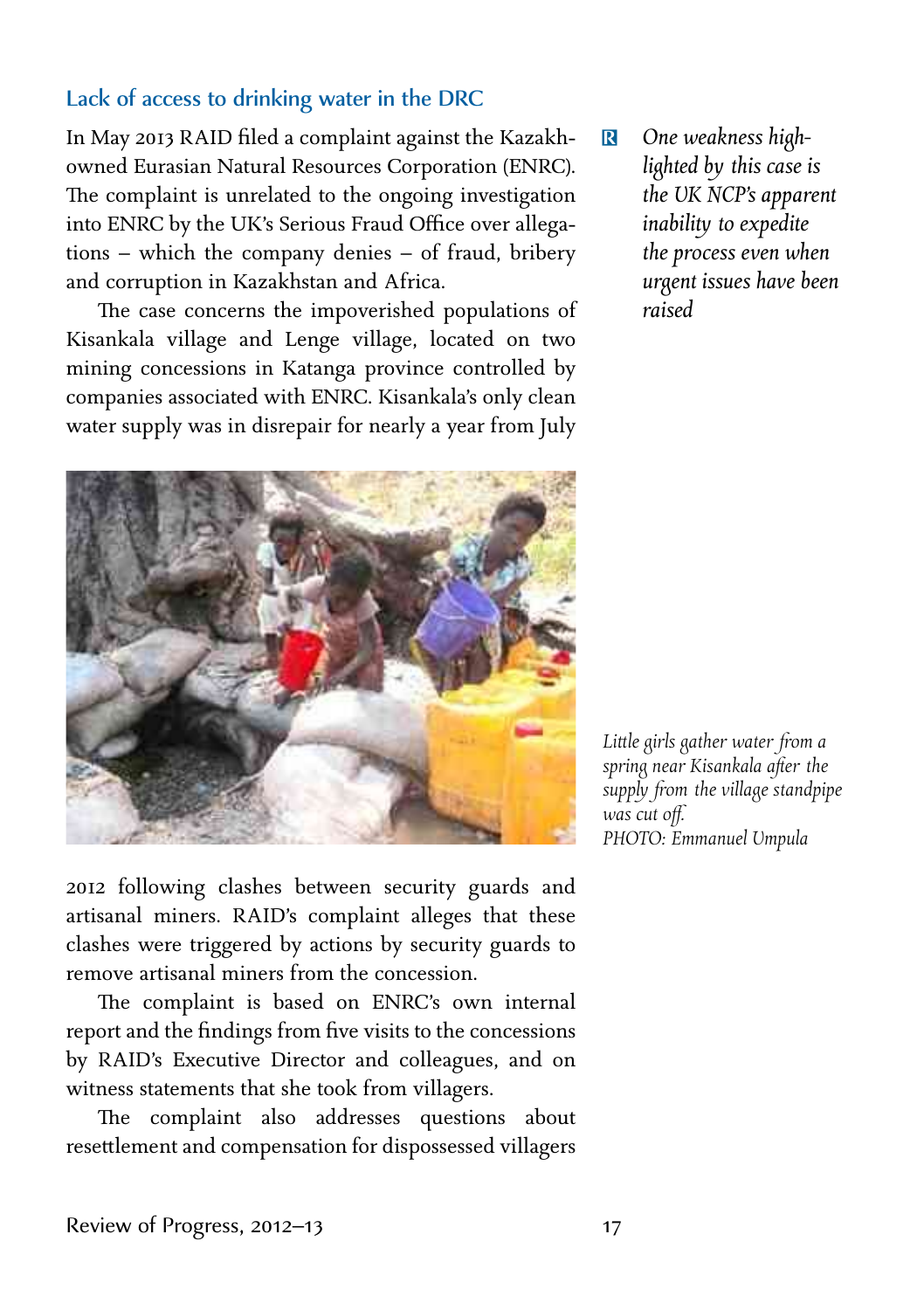and the alleged absence of environmental and social monitoring, particularly for Lenge. In addition, private security guards operating at the sites are said to have engaged in human rights abuses.

In October 2013 the UK NCP issued its initial assessment on RAID's complaint, accepting many of the issues for further examination on the grounds that they are material and substantiated. ENRC denies the allegations, but in October 2013 agreed to mediate.

ENRC has delisted from the London Stock Exchange, where it has been trading since 2007. RAID has expressed concern that the company, whose registered office is in London, may leave UK jurisdiction before the problems on its concessions can be satisfactorily resolved. However, in November 2013 ENRC stated that it had no intention of relocating. Kazakhstan does not adhere to the OECD Guidelines.

#### Killing, rape and environmental destruction in Papua New Guinea

In 2011 MiningWatch Canada and local NGOs brought a complaint against the Canadian mining company Barrick Gold Corporation in respect of its operations at the Porgera Joint Venture (PJV) gold mine in Papua New Guinea (PNG). RAID and EarthRights International (ERI) act as advisors on the case.

The complaint alleges widespread human rights abuses by PJV security personnel over many years, including beatings and killings of local men, and beatings and rapes, including gang-rape, of local women. The living conditions of people in the area of the mine are incompatible with human health and safety standards. In 2009 the PNG Defense Force evicted local landowners near the mine by burning down houses.

In addition, there are allegations of ongoing environmental destruction. The PJV mine disposes of nearly 20 tonnes of tailings and sediment each year into local river

- **R** *The Canadian NCP allowed Barrick to drag out the selection of a mediator for months*
- **R** The delay gave the com*pany time to roll out its own controversial remediation programme for victims of rape and other abuses*
- R *Victims did not benefit from independent legal advice about the terms of the compensation being offered*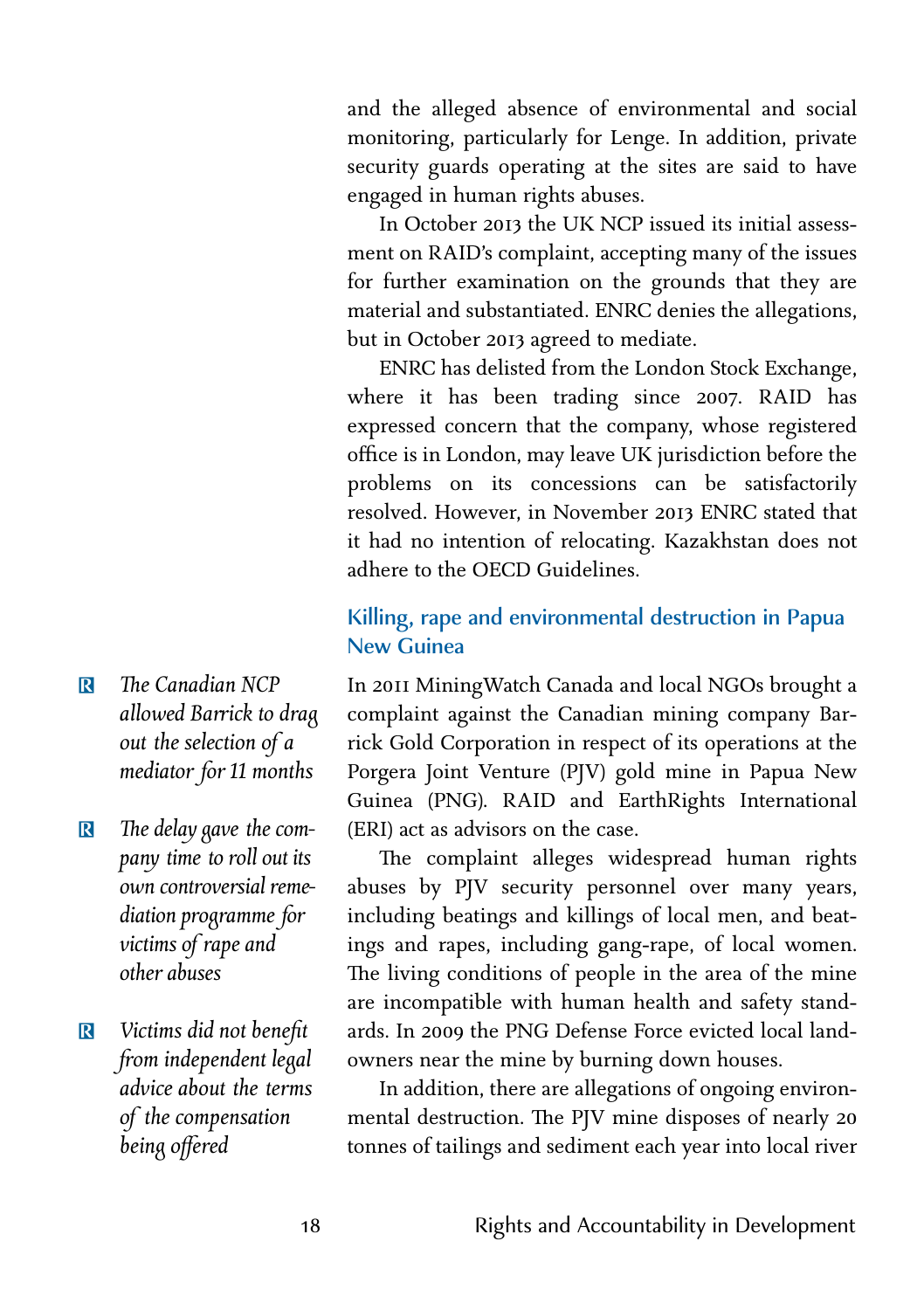systems, polluting the water and endangering public health.

The Canadian NCP accepted the complaint, and Barrick agreed to negotiate with the complainants – though it took nearly a year to agree on a mediator. By the time of the first mediation meeting in November 2012, Barrick had drawn up a remediation framework for rape victims. However, the company did not make the details available for complainants to consider in advance of the meeting. When they finally received a copy, they were deeply concerned that Barrick was asking them to sign away their rights to possible future legal action in order to access remedies from the company.

Stipulating that a negotiated agreement is in full and final settlement is standard practice, which gives certainty to both parties and stops plaintiffs seeking compensation more than once for the same grievance. However, Barrick's proposal went well beyond the standard waiver, requiring victims not to *participate in any legal action* against PJV or Barrick. This wording implied that victims would not be able to take part in criminal proceedings against the company, to act as witnesses in civil actions brought by other victims who chose not to settle, or to pursue civil claims against the company in respect of grievances unrelated to the remediation.

RAID had additional concerns about the proposal. Only women who had been raped by PJV employees were eligible. This criterion excluded women raped or gangraped by members of police Mobile Squads who were being housed, fed and supported by PJV on PJV property. Moreover, none of the victims had access to independent legal advice before entering into the agreement.

In January 2013, following consultation with the mediator in order to avoid any inadvertent disclosure of confidential material, MiningWatch Canada, RAID and ERI issued a carefully worded press release outlining their concerns with Barrick's offer. In response, Barrick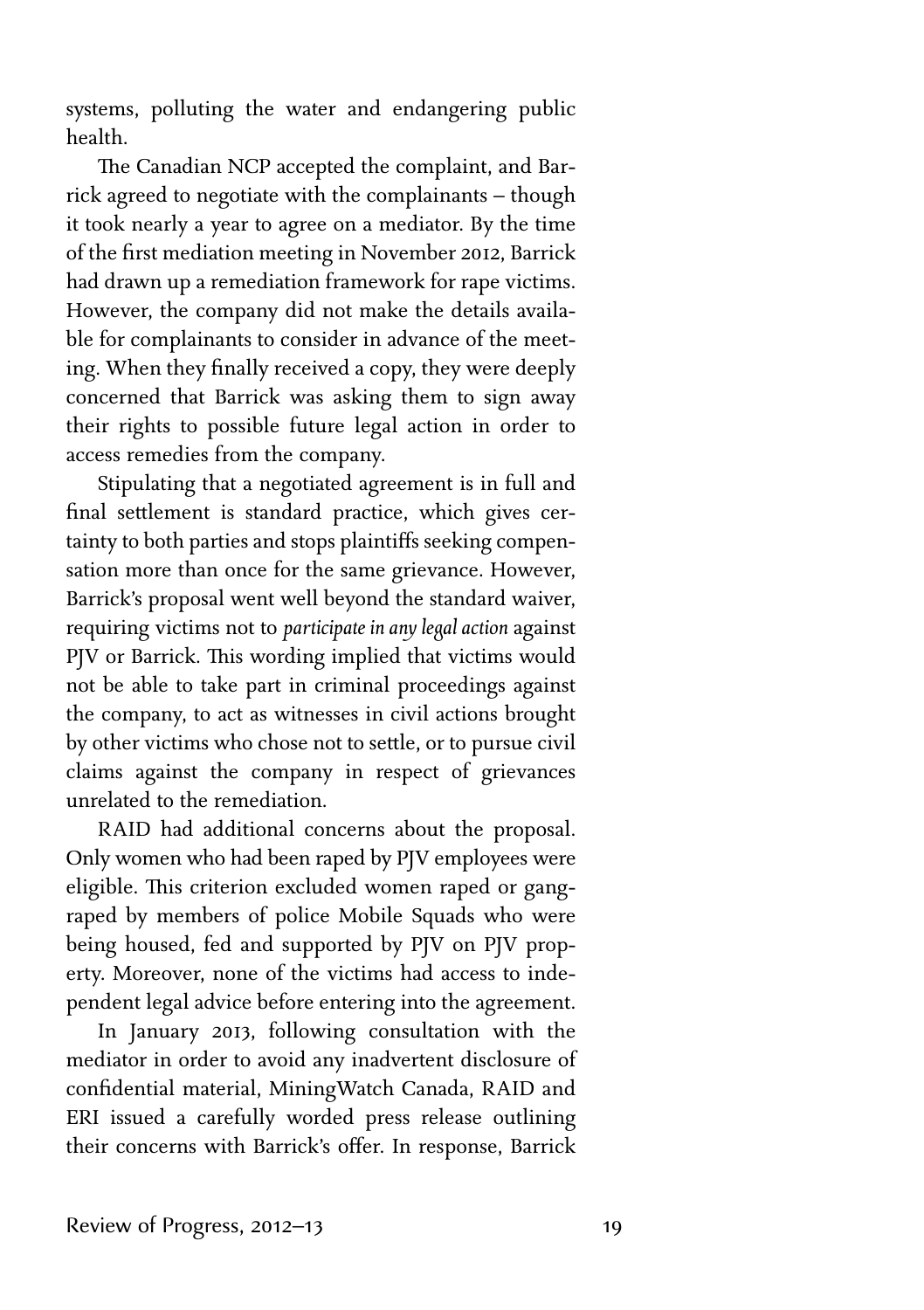threatened to withdraw from mediation unless Mining-Watch Canada, RAID and ERI were excluded.

In order to protect the victims' ability to continue with mediation, the NGOs reluctantly withdrew. In May Barrick proposed an amended waiver, whereby a victim of sexual violence who settles with the company will not also pursue *civil action* in respect of the *same* complaint. In line with the recommendations of RAID and others, the new wording allows victims to participate in criminal proceedings as well as to instigate civil action in respect of unrelated complaints. However, RAID and its partners remain concerned that a company allegedly responsible for serious human rights abuses has complete control over both the process and the scope of any remedy.

In May 2013 the New Zealand Superannuation Fund, which invests money on behalf of the Government, excluded Barrick Gold Corporation from its \$22 million investment portfolio on responsible investment grounds. The Fund views Barrick's activities as inconsistent with UN human rights and environmental standards for business. Given the lengthy period over which problems have continued, and the slow progress made by the company in resolving community grievances, the Fund formed the view that 'engagement with Barrick would be unlikely to be successful'.

The company denies liability.

#### Forcible evictions in the DRC

In November 2009 the Compagnie Minière du Sud Katanga (CMSK), which operates the Luiswishi mine in the Democratic Republic of the Congo (DRC), supported and participated in the demolition of hundreds of houses in the nearby village of Kawama. More than 500 homes were crushed by CMSK bulldozers, and several people were injured.

CMSK was 60 per cent owned by Entreprise Générale Malta Forrest (EGMF)**,** a subsidiary of the Belgian

- **R** The Belgian NCP's pro*cedures were inconsist*ent, arbitrary and far *from neutral*
- R *e NCP took unilateral decisions about both the scope of the discussions and the remedy on offer*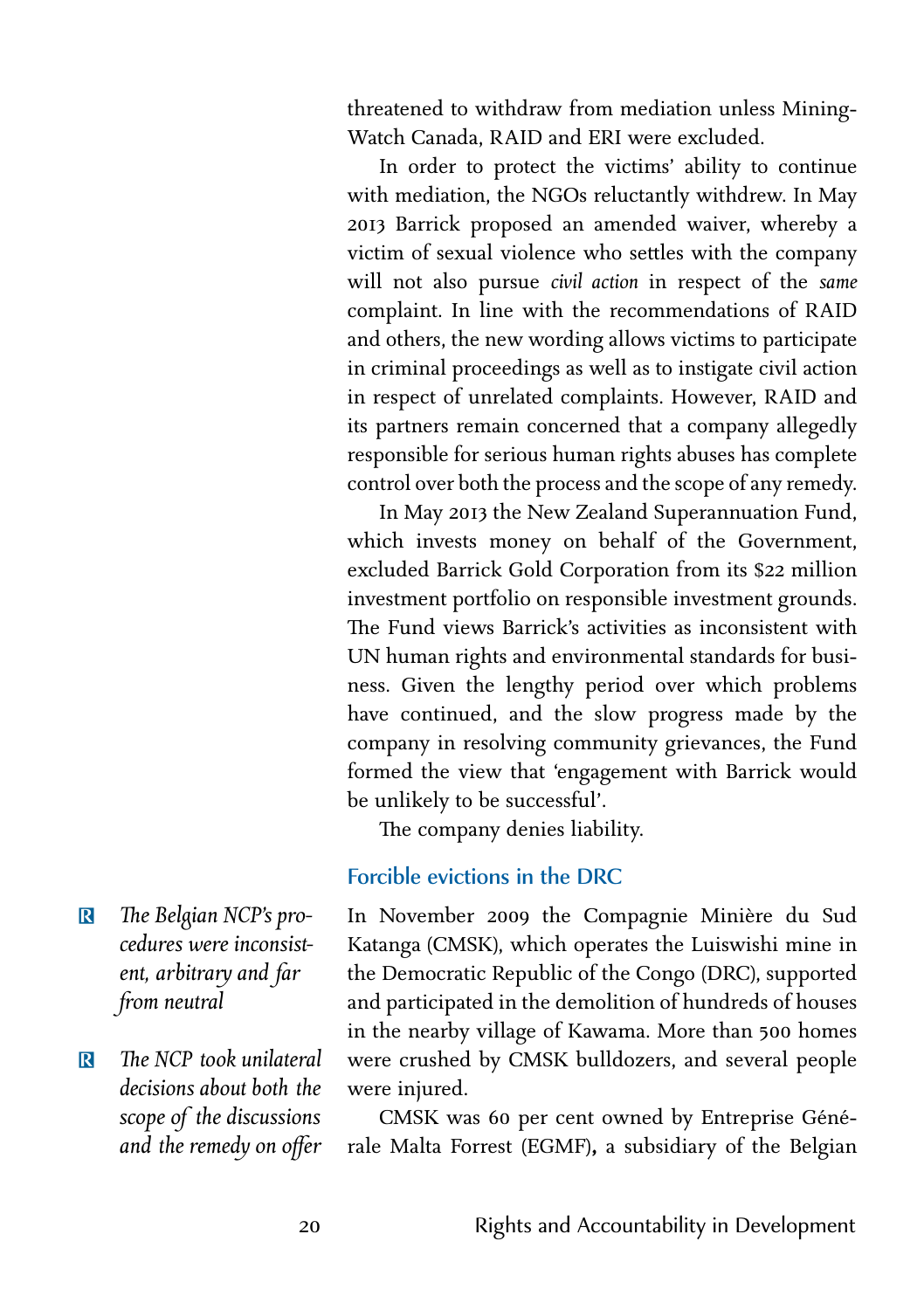group Groupe Forrest International (GFI). After the demolitions, Forrest paid the miners \$300 each to leave, but perversely refused to compensate the villagers who had lost their homes and all their belongings.

Two weeks before the demolitions, mine police and security guards clashed with unarmed artisanal miners. Boniface Mudjani, a Kawama resident, was hit in the chest by a stray bullet while taking a bath in his home.



The bullet lodged in a life-threatening position close to his spine and heart. Following successful negotiations between RAID and GFI, Mr Mudjani underwent surgery in November 2013 to remove the bullet at GFI's expense (though the company does not admit liability).

RAID visited the communities to collect evidence, and in April 2012 submitted a complaint to the Belgian NCP after it became clear that the Congolese authorities were blocking an inquiry by the prosecutor into the forced evictions. The OECD Guidelines make clear that the corporate duty to respect human rights exists even when states fail to uphold their international human

*Boniface Mudjani Tumba with an X-ray showing the bullet close to his spine and heart. PHOTO: Gwenn Dubourthoumieu/ Carter Center*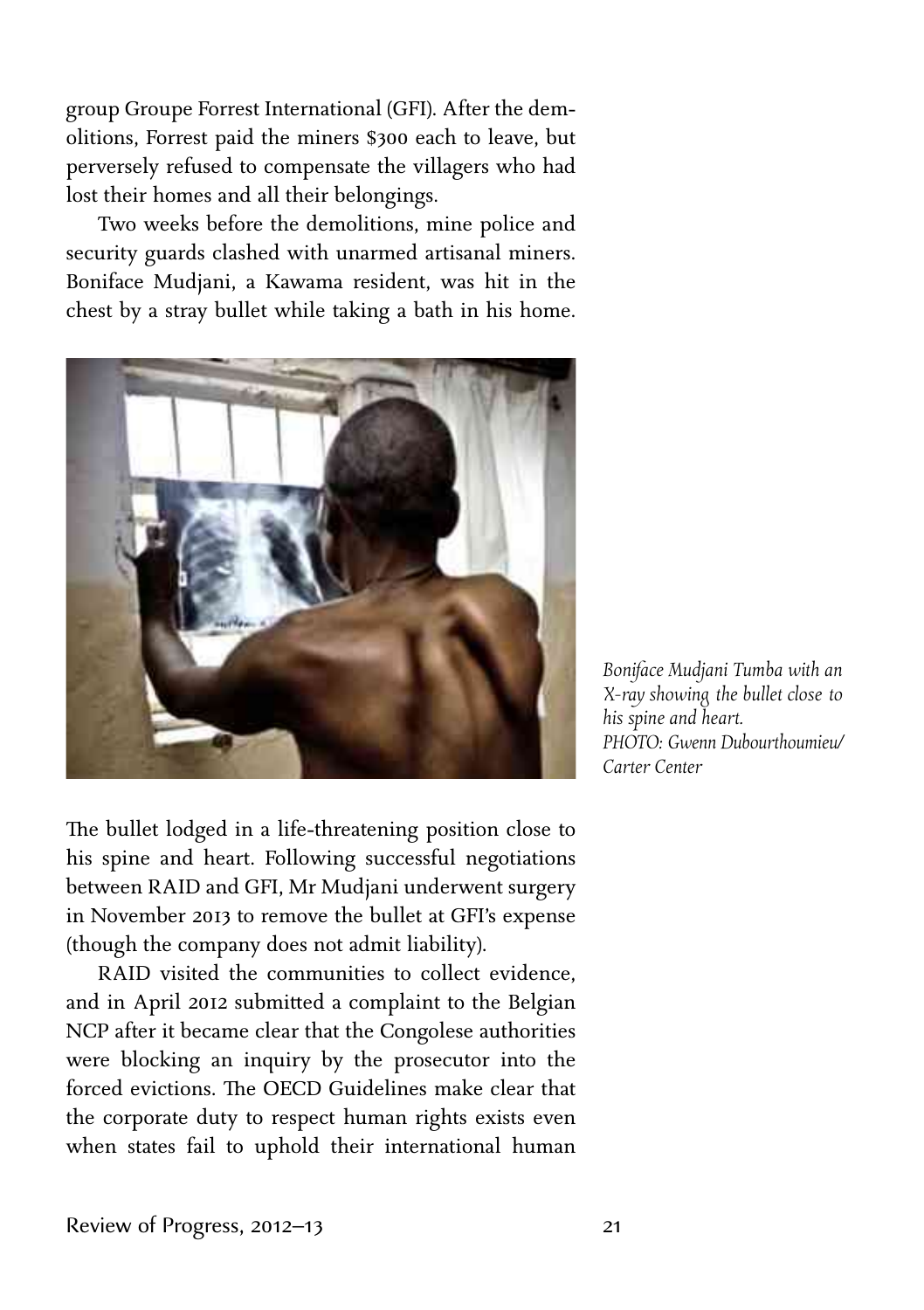rights obligations. The Belgian NCP began a process to negotiate compensation for the 500 families. RAID helped to organise visas for some of the Congolese complainants to attend a preparatory meeting in advance of mediation.

In September 2012, just before mediation began, GFI sold its share of CMSK to the state mining company Gécamines for \$52 million. The compensation sought was approximately \$1500 per affected family, enough to help the villagers rebuild their homes and buy mattresses and cooking utensils, plus \$20,000 to rebuild infrastructure such as a dispensary  $-$  well under \$ $\mathfrak{m}$  in total.

Following the complaint, GFI offered to undertake some community work at Kawama such as repairing wells to provide access to drinking water, and improving maternity services. Although philanthropic work for the general good of Kawama's population is welcome, it does nothing to remedy the harms to the individuals and families who were made homeless and destitute, and some of whom were seriously injured. RAID regards this offer as an attempt to improve the company's image rather than a genuine effort to compensate the people affected by the demolitions and violence. In November 2012 the affected villagers rejected the offer.

In February 2013 the Belgian NCP closed the case, with no satisfactory resolution for the claimants. The NCP did not deal transparently with the complaint, and refused to share all the relevant documents with NGOs. Since the NCP lacks powers to sanction companies or award compensation, it can do little more than determine whether or not a company has complied with the Guidelines. In this case, the Belgian NCP did not even do that. RAID is deeply disappointed with the handling of this case, and does not regard the proceedings as providing an effective non-judicial remedy for victims.

The company denies liability.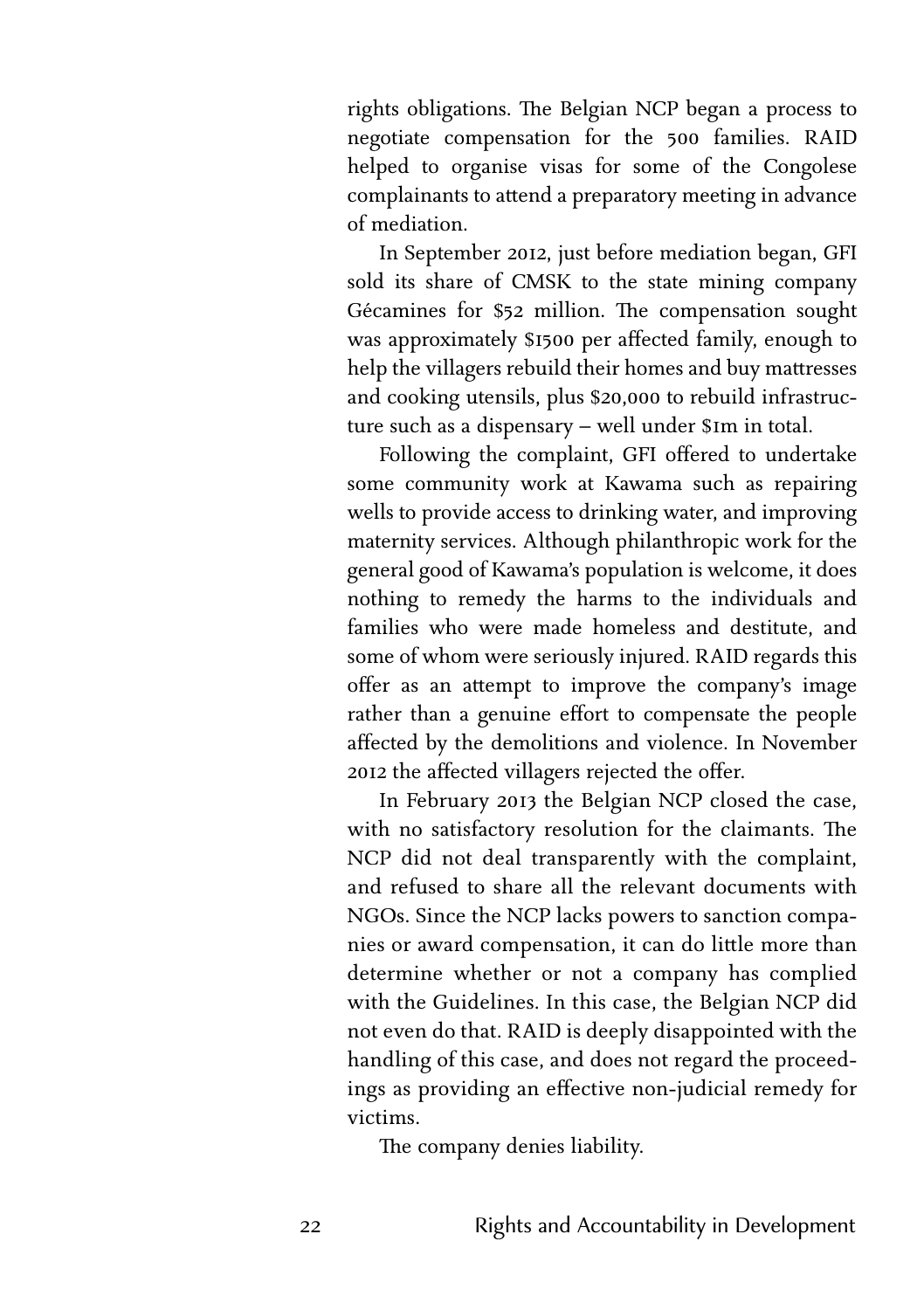#### Environmental devastation at a protected site in **Mongolia**

In March 2012 RAID helped a consortium of Canadian and Mongolian NGOs to draft and file a complaint about the Canadian company Centerra Gold Inc.

Centerra's Gatsuurt site, which is being developed as a gold mine, is located in a forested area near the head of a river valley. Mongolia's Water and Forest Law (2009) prohibits mineral exploration and mining at river headwaters and in forested areas. The complaint alleges that operations at Gatsuurt are therefore illegal.

In 2010 the Mongolian Cabinet issued a list of licenses to be revoked in the light of the Water and Forest Law, including at Gatsuurt. By the end of 2010, Centerra had already completed extensive work on the mine and a 55-km haulage road to Gatsuurt, in what local NGOs saw as an attempt to present the government with a *fait accompli.* Representatives of Mongolian NGOs say that they entered the site in July 2011 and recorded evidence of continuing mine construction work. Satellite images confirm that there has been extensive deforestation.

The complaint further alleges that Centerra is seeking to change the environmental law or to seek an exemp-



- **R** The Gatsuurt mining *license lies within water and forest protection zones, where mining is prohibited*
- R *A flaw exhibited by the Canadian NCP – common to most NCPs – is the lack of clarity about the standard of evidence required to have a complaint accepted*

*Deforestation and (foreground) evidence of excavations at the construction site for Gatsuurt* Open Pit Gold Mine. The excava*tions cut across the headwater of the Gatsuurt River Channel (dashed line). PHOTO: Paul Robinson/Southwest Research*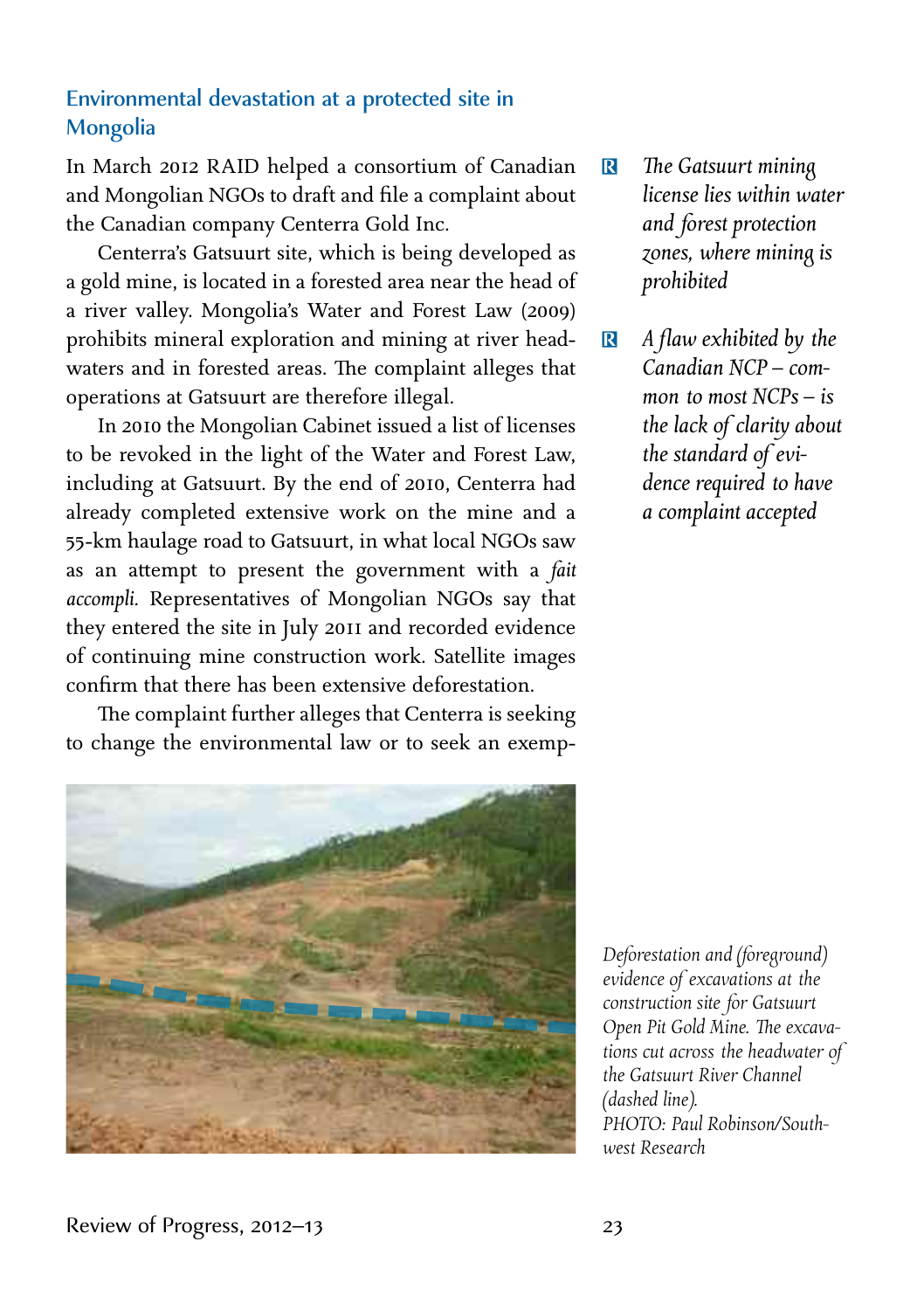tion that was not anticipated when the law was passed – activities prohibited under the OECD Guidelines. In a Mongolian television interview in June 2010, John Kazakov, CEO of Centerra Gold Mongolia, confirmed that the company was lobbying to change or neutralise the Act.

Herders complain that the felling and use of explosives have released arsenic and other heavy metals into the Gatsuurt River, which is now too contaminated to drink safely. Livestock have developed lesions and local people suffer from skin disorders that they attribute to the company's activities.

The Canadian NCP accepted that the allegations against Centerra Gold were material. However, in a blow to residents and environmental groups, the NCP rejected most of the complaints in November 2012. The NCP accepted Centerra's assurance that it had not developed Gatsuurt since late 2010; found the company's lobbying to be within acceptable limits; and ruled that the arsenical contamination could not be proven to result from Centerra's activities.

Notwithstanding these disappointing findings, the complaint did allow important issues to be addressed. While Centerra denied responsibility for contaminating watercourses, it indicated that if development at the site went ahead it would repair the existing damage as well as making good any environmental impacts from future operations. The company has also stated that it is ready to enter into partnerships with NGOs to put in place a programme of reforestation and environmental protection designed to ensure that it delivers a net environmental benefit to the country. Finally, the NCP advised Centerra to improve dialogue with the local community and gain a deeper understanding of local sensitivities, for example regarding access to holy sites.

RAID and other NGOs are monitoring developments closely in order to ensure that Centerra abides by these undertakings and recommendations.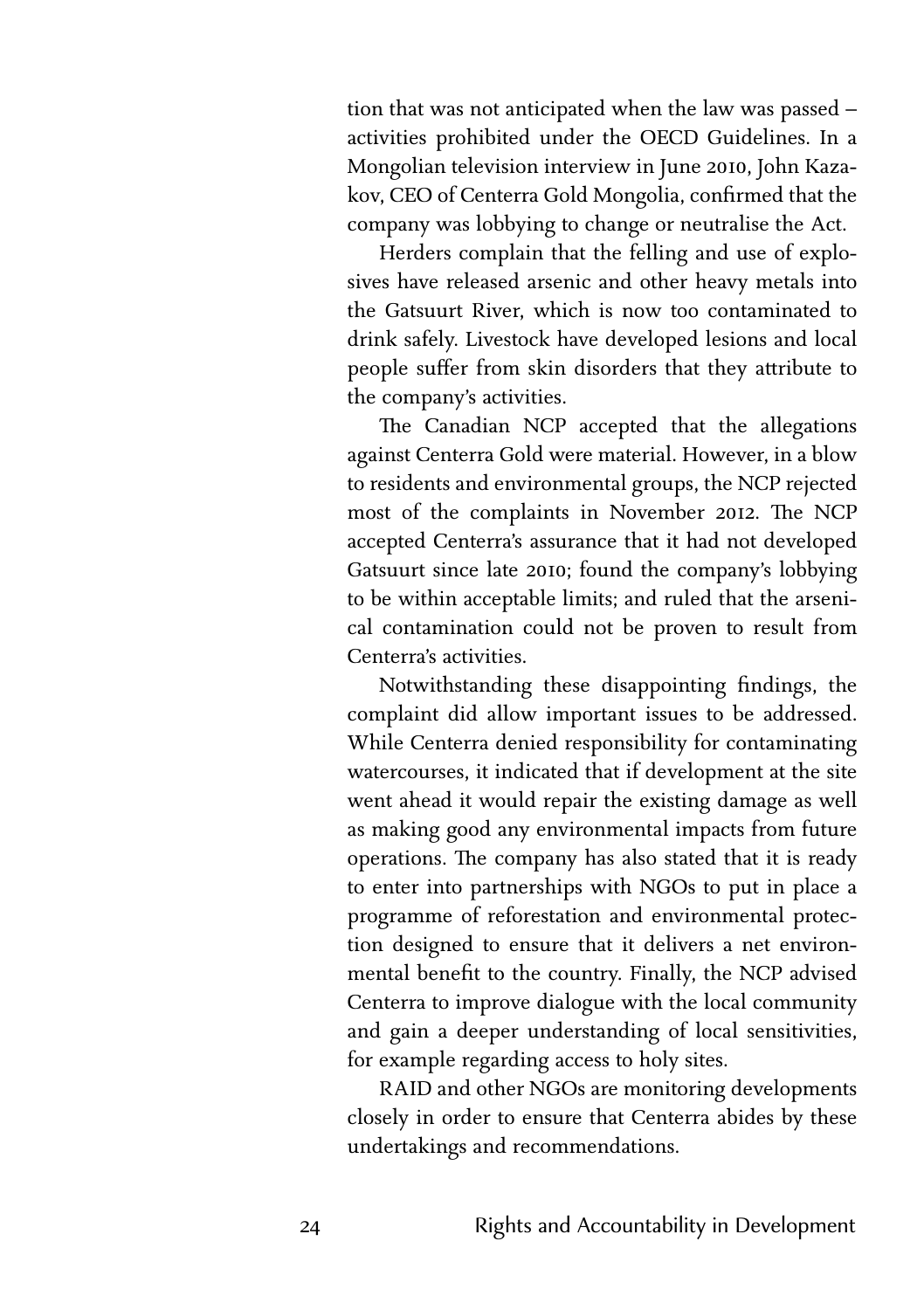#### Pollution from leaded fuel in developing countries

Tetraethyl lead (TEL) was widely used from the 1920s as an anti-knock additive in petrol. However, because it is so toxic, its use in motor fuel was phased out from the 1970s, culminating with bans in all but a handful of developing countries. TEL is still used in aviation fuel.

The US-based chemicals company Innospec is the world's only manufacturer of TEL products. The company was fined US\$40 million by the US Securities and Exchange Commission in 2010 for bribing Iraqi and Indonesian officials to continue to sell leaded petrol even after environmental NGOs in Indonesia had successfully campaigned for a phase-out.

The lead for Innospec's TEL was supplied by the Anglo-Swiss mining company Xstrata from its Mount Isa lead mine in Australia and its Britannia smelter in the UK.

In 2011 the LEAD group, an Australian NGO, filed complaints against Innospec and Xstrata. The OECD Guidelines specify that 'enterprises should… take due account of the need to protect the environment, public health and safety'. Four OECD countries were involved in the TEL supply chain: Australia (the source and exporter of the lead); the UK (where Xstrata had its smelter and was traded on the London Stock Exchange); the USA (where Innospec is incorporated); and Switzerland (where Xstrata and Innospec's distributor were incorporated). LEAD noted that leaded petrol is banned in all four of these countries. LEAD also pointed out that Innospec itself manufactures alternative, lead-free fuel additives, which could easily replace TEL.

Xstrata agreed to mediate; Innospec did not. In February 2012 a mediation was held in London. The LEAD group attended via teleconference, and was represented in person by RAID's Executive Director. Following successful mediation, an agreement was reached between the parties and the complaint against Xstrata was withdrawn.

In May 2013 Xstrata was acquired by Glencore.

- R *RAID was asked to represent the Australian NGO the LEAD group, in a face-to-face mediation with Xstrata*
- **R** *The negotiations resulted in a satisfacto resolution*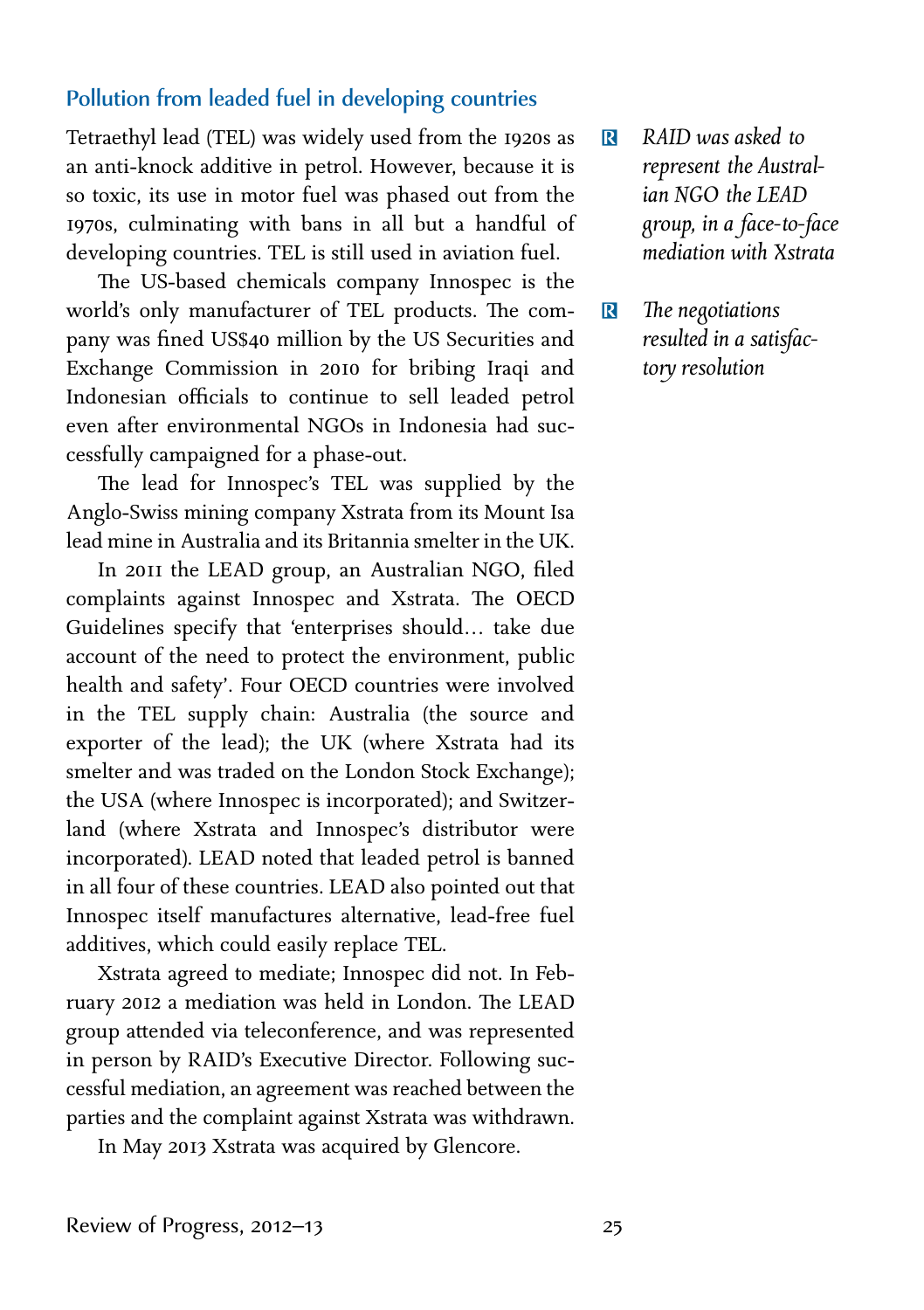# **Anvil Mining case goes to Canada's Supreme Court**

#### R *No judicial remedy for the victims is available in Canada*

R *RAID is pursuing other strategic options*

THE case against Anvil Mining concerns serious human rights abuses – including torture and summary execu $tion - carried out by the Congolese military in 2004 with$ the logistical support of Anvil. See 'Fifteen Years of Achievement,' p. 4, for further details.

In January 2012 the Quebec Court of Appeal declined jurisdiction in the case. In a bitter blow to the remaining survivors, the court ruled that the case did not have a sufficient connection with Quebec, since Anvil's Montreal office was not responsible for decisions relating to the company's alleged role in the massacre.

In March 2012 the Canadian Association Against Impunity (CAAI), which represents the victims, applied to the Supreme Court of Canada for leave to appeal. Filing the application, the President of CAAI, RAID's Executive Director Tricia Feeney, pointed to the 'abundant evidence proving that access to justice in other countries has proved impossible.'

In October 2012 the Supreme Court of Canada dismissed CAAI's application for leave to appeal, marking the end of any judicial relief in Canada. It is notable that the Canadian judicial process hinged entirely on the technical issue of jurisdiction. Neither the Quebec Court of Appeal nor the Supreme Court of Canada considered the facts of the case, and the courts' decisions therefore do not represent an acquittal of Anvil Mining.

Responding to the Supreme Court's decision, the Open Society Initiative of Southern Africa, a key regional NGO and grant-giver, sent a message to CAAI:

*You have raised the issue and made a precedent for a* mining companies to pay attention [to] what they are do*ing with local communities. What you have achieved is greater than the judiciary decision. The general opinion knows what went wrong and the social justice has been in favour of these poor victims. Congratulations for that.*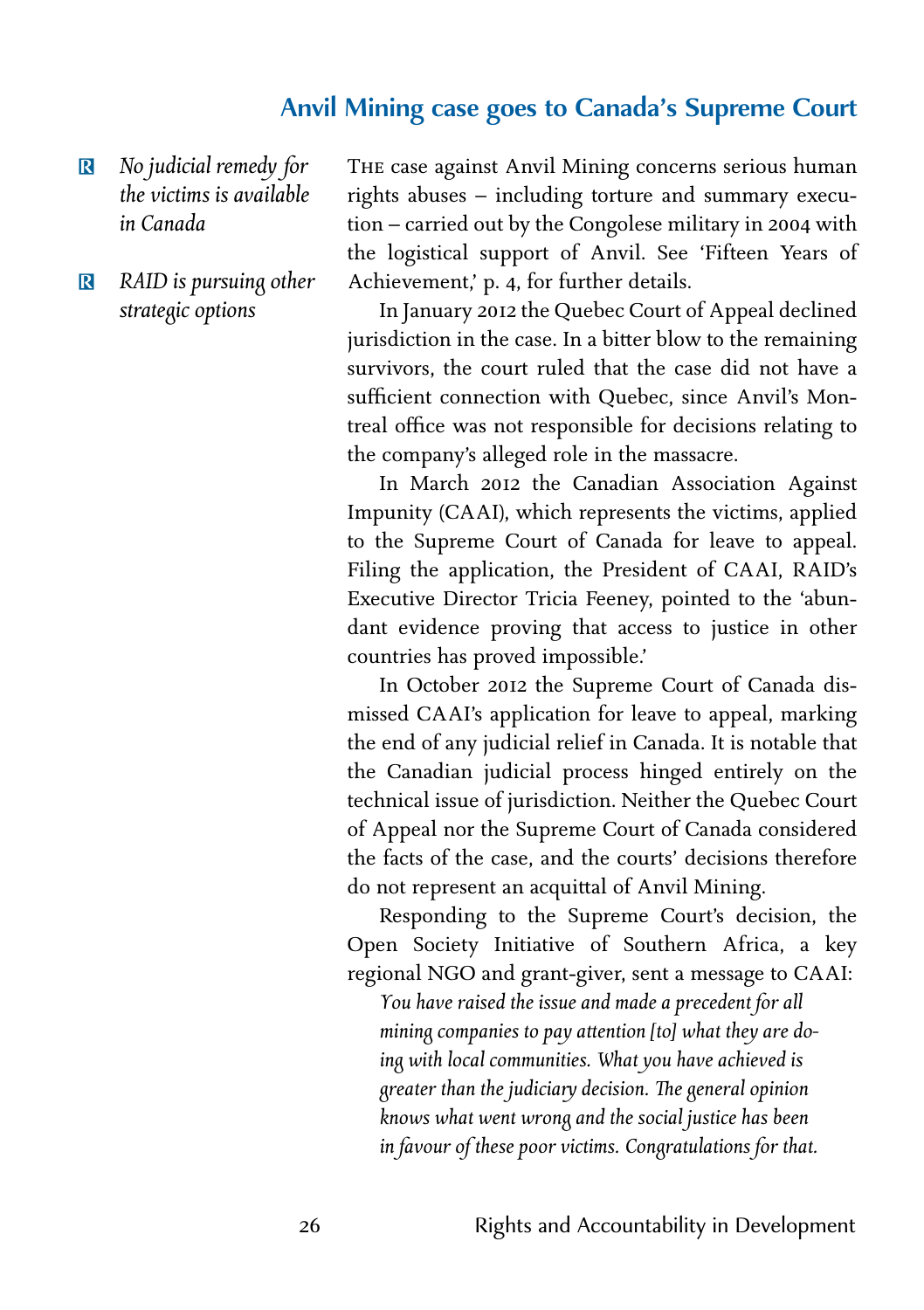

*Family and friends of the Kilwa victims at Lubumbashi Cathedral for a service of commemoration nine years after the massacre. PHOTO: Chantal Peyer/Bread for a*

The legal profession is also becoming aware of the need for the law to keep up with globalisation. Justice Ian Binnie, a retired Canadian Supreme Court judge, told the leading Quebec newspaper La Presse that, while there is no law that specifically allows this type of action before Canadian courts,

*[judges] need to be creative... The law must constantly reinvent itself… Globalisation has produced a lot of posi*tive effects, but there is still no mechanism for the people who suffer abuse to find justice. That means in effect that *the cost of globalisation is borne solely by the victims.*

Throughout the long legal process, RAID has raised the profile of the Anvil-Kilwa case internationally through press releases with its partners, presentations at international conferences and papers at expert meetings. These have been widely disseminated, and have ensured that the significance of the case is well understood.

RAID finds it deplorable that victims cannot hold Canadian companies accountable in Canadian courts for their alleged involvement in serious human rights violations committed abroad. This case demonstrates the extreme difficulty of proving the legal responsibility of private companies for human rights abuses and breaches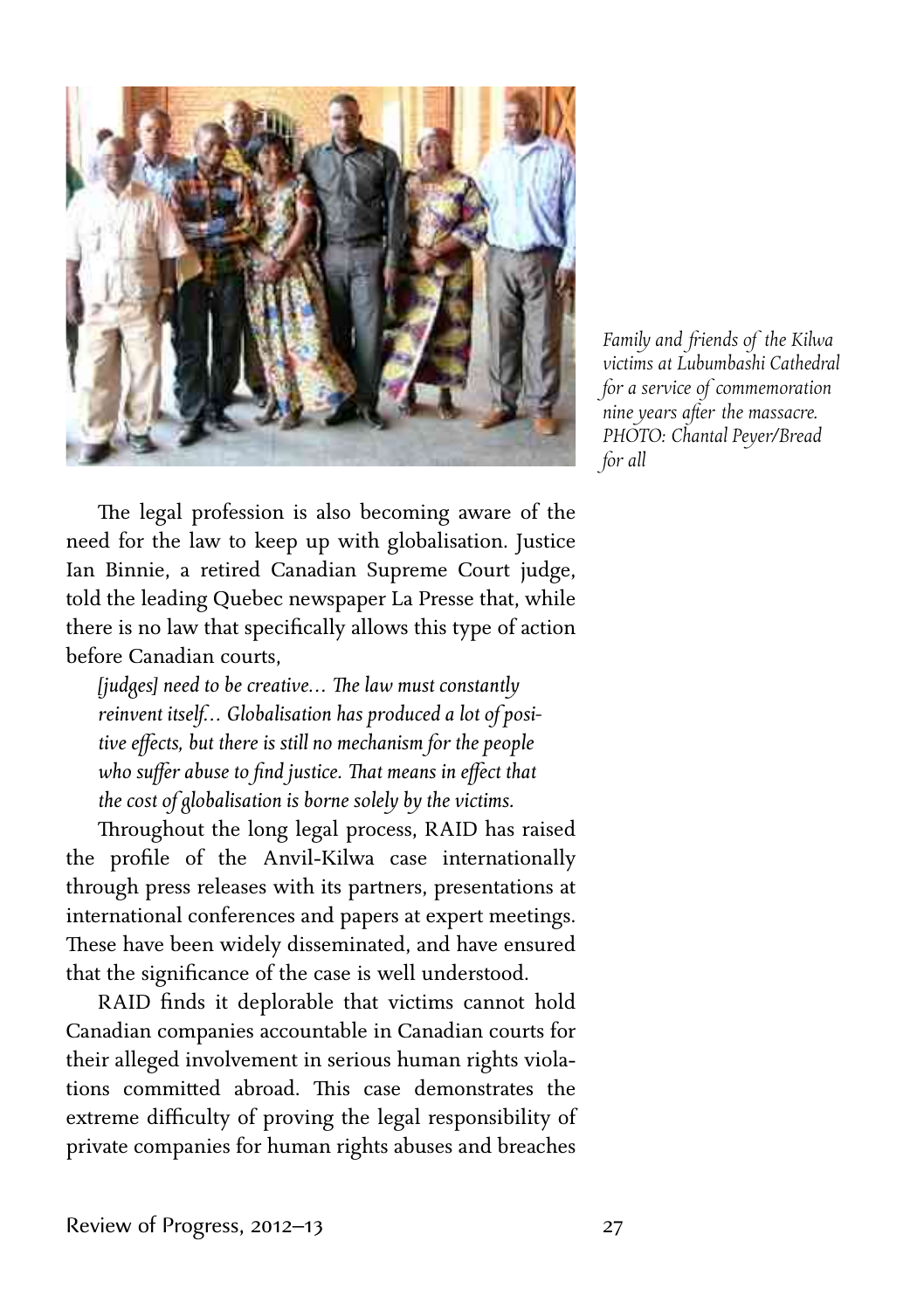of international humanitarian law, even when they are supporting armed groups. The case also highlights the risk of political interference and a lack of impartiality, particularly when economic interests are at stake.

Some of those who were tortured or shot have died of their injuries since the original trial. Pierre Kunda Musopelo, a local policeman tortured during and after the military operation, never recovered his health and died in November 2009. Augustin Kyambala Mwilambe, a fisherman, was one of two villagers to survive the mass execution at Nsensele but his right arm and shoulder were shattered by a bullet so that he could no longer work. He died in April 2013. The longer the case continues, the fewer victims survive. However, RAID remains absolutely committed to supporting the remaining survivors in their quest for justice, and is considering all possible options with a view to pursuing the case in an alternative jurisdiction.

#### **e London stock exchange – a haven for laundered conflict assets?**

- **R** The regulation of the *LSE's 'junior' market is lax and poorly enforced. RAID has recommended reforms*
- R *RAID is caing for investigations in the UK and the USA into transactions that raise questions of compliance with US and EU santions against Zimbabwe*

In 2011 RAID raised concerns about possible breaches of listing regulations for London's (junior) Alternative Investment Market (AIM). The Central African Mining  $\&$ Exploration Company plc (CAMEC) was able to trade on AIM despite the dubious provenance of its assets in the DRC, its reliance on a key manager and shareholder later named on EU and US sanctions lists, and an unsecured \$100 million loan to the Mugabe regime. RAID broached its concerns with the UK's Financial Services Authority (FSA) and with AIM's compliance department, AIM Regulation, in a confidential report, *Questions of Compli*ance: The conduct of the Central African Mining & Exploration *Company (CAMEC) plc and its nominated adviser, Seymour Pierce* Limited. See 'Fifteen Years of Achievement,' p. 8, for details.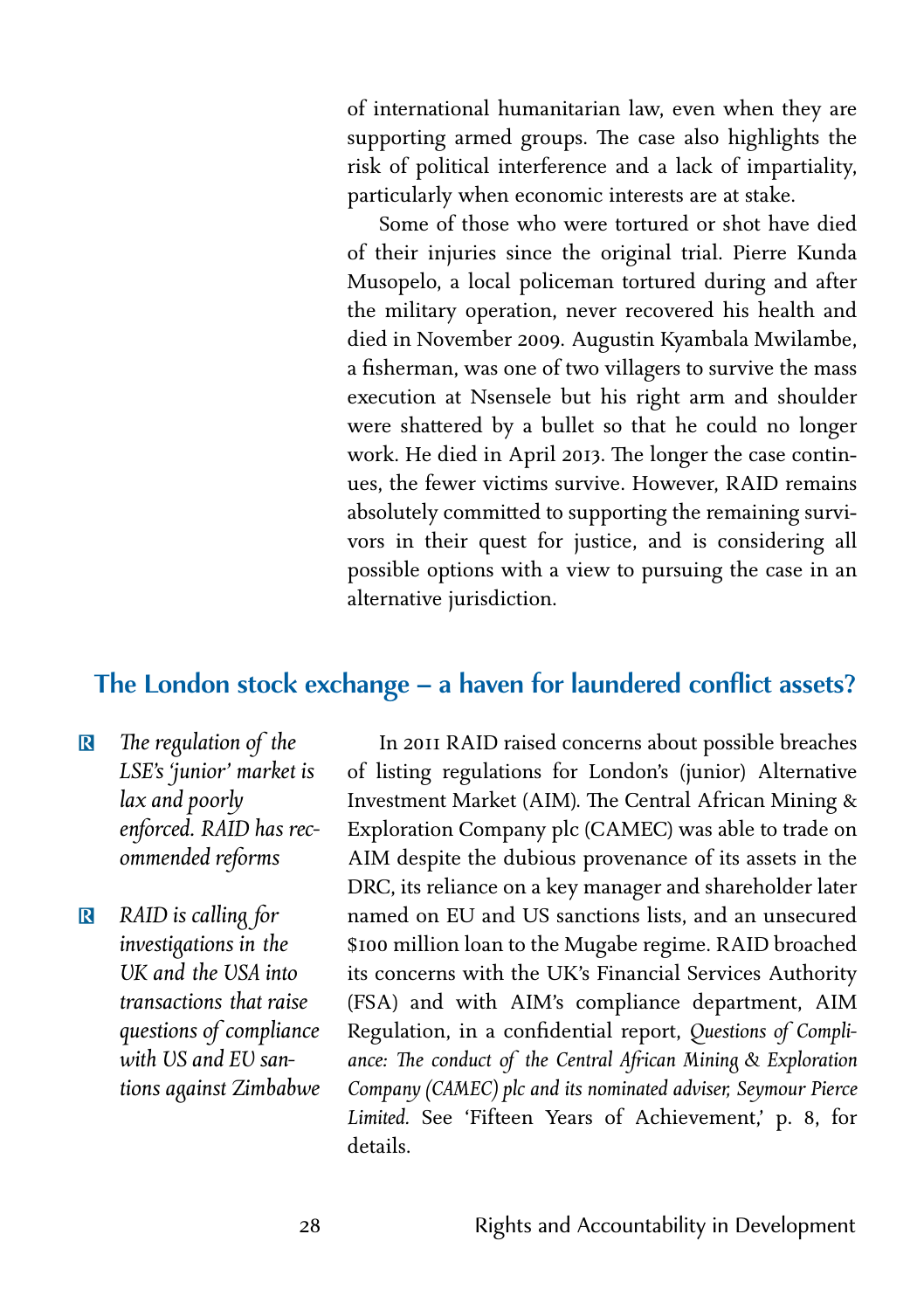A year after the submission, AIM Regulation and the FSA had still not publicly addressed RAID's questions. Both bodies cited 'confidentiality' as preventing them from letting RAID know the outcome of any investigation, or indeed whether an investigation was taking place.

Accordingly, in July 2012 RAID published the original report in full, in order to bring its questions to the attention of a wider public. Simultaneously, RAID released a follow-up, *Asset Laundering and AIM: Congo, corporate misconduct and the market value of human rights,* which summarised the original report and included a detailed critique of AIM Regulation in the light of its failure to deal adequately with RAID's questions. *Asset Laundering and AIM* examines problems with both the formulation and the implementation of AIM's rules, and discusses the human rights implications. In March 2013 Asset Laun*dering and AIM* was published as a book, together with a CD-ROM containing the original submission and correspondence with the regulators.

After RAID's critique, AIM Regulation set out further guidance for advisors. RAID was concerned that the requirements for due diligence on substantial shareholders and controlling individuals were ambiguous: AIM now advises that the principles of due diligence on directors apply equally to key stakeholders. Similarly, RAID identified many instances where price-sensitive information appears to have been withheld: AIM now emphasises the need for advisors to consider the 'spirit and underlying purpose' of rules governing the notification of price-sensitive information, and to follow up questions in a meaningful way.

In a parallel development, the European Union revised its Transparency and Accounting Directives to require extractive and logging companies to publish payments they make to governments. In the  $UK - as$ advocated by RAID – the directives will extend beyond the main regulated markets to include AIM.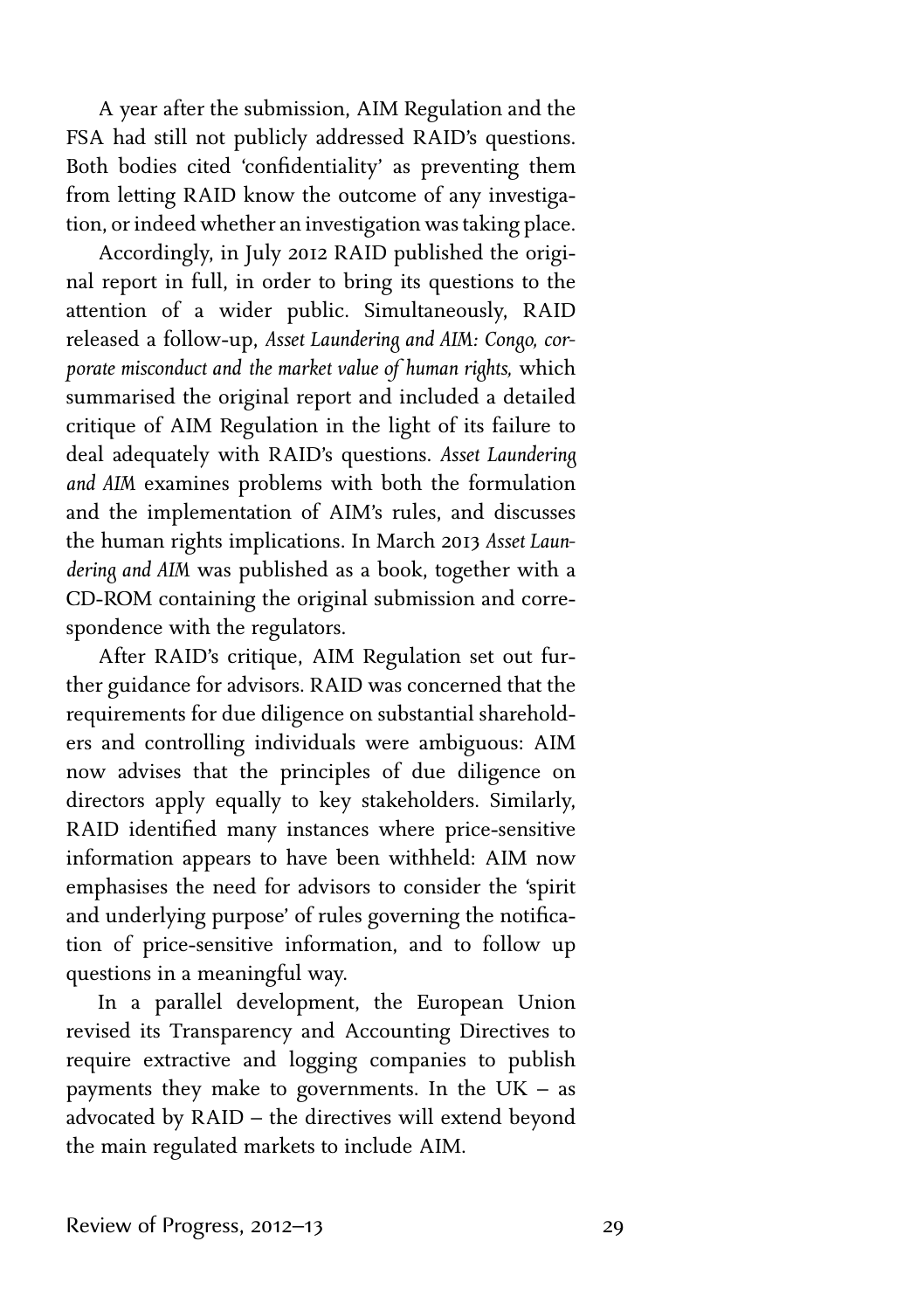In June 2013 RAID and Global Witness convened an expert meeting entitled *Regulation and the City: ENRC and CAMEC,* to examine what lessons could be learned from the recent controversies surrounding high-profile companies on the main and junior markets exploiting minerals in unstable host countries. The G8's Lough Erne Declaration of 2013 holds forth the prospect of bringing increased transparency to company ownership, which should assist in identifying the beneficiaries of corrupt deals.



*Share prices displayed at the London Stock Exchange. PHOTO: Kaihsu Tai*

R *RAID's research has exposed the arbitra and inconsistent nature of the sanctions regimes in the UK and the USA*

#### RAID monitors sanctions compliance

In late 2009, while RAID was researching Questions of *Compliance,* CAMEC was acquired by the Eurasian Natural Resources Corporation plc (ENRC) – a company listed at that time on the main market of the London Stock Exchange. The acquisition raised issues of compliance with sanctions and disclosure rules. In particular, the deal involved the purchase and sale of large shareholdings held by entities whose assets were frozen under US and EU sanctions against Zimbabwe.

RAID submitted a memorandum asking for an investigation by HM Treasury's Asset Freezing Unit (AFU), which is responsible for enforcing sanctions in the UK. RAID has subsequently filed a detailed freedom of information request asking the AFU to clarify its licensing of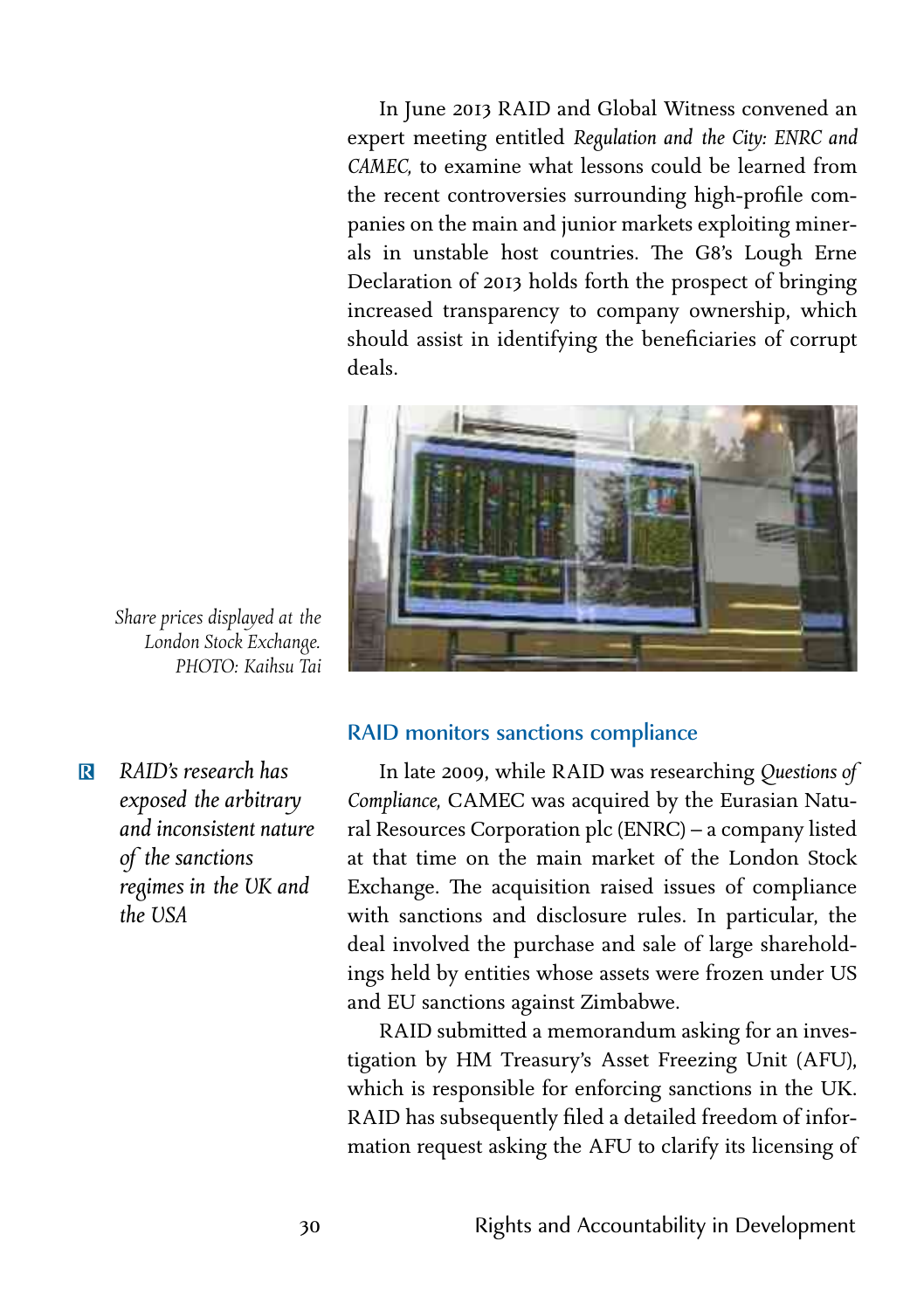the sale of shares and the release of any funds to sanctioned individuals. RAID is currently challenging the AFU's refusal to release information.

In mid-2013 RAID also provided information to the Treasury and to the US Office of Foreign Assets Control about CAMEC's 2008 acquisition of platinum assets in Zimbabwe. Both EU and US sanctions against Zimbabwe were in force at the time. As part of the deal, CAMEC made a \$100 million loan to the Zimbabwean government, finance that originated with a US hedge fund, Och-Ziff Capital Management Group LLC. The money was used by Mugabe to fund a campaign of violence against opposition supporters, enabling him to retain the presidency in the 2008 election.

While waiting to hear whether the authorities are to take action, RAID wrote to several pension funds in the UK and the USA that use Och-Ziff to manage investments. Funds that have led the way in promoting ethical investment must scrutinise the records not only of the companies in which they hold shares but also of their fund managers. At the same time as finance originating with Och-Ziff funded a campaign of violence condemned by US unions, many union members were unwiingly invested in Och-Ziff via their pension funds*.*

# **Parliamentarians look to RAID for advice**

- IN March 2012 RAID met Commissioners and staff of the US Securities and Exchange Commission (SEC) to advise them on the implementation of the rules for Section of the Dodd-Frank Wall Street Reform and Consumer Protection Act, which deals with conflict minerals. Since August 2012, companies that file reports with the SEC are required to determine whether minerals in their consumer products come from the DRC or surrounding countries. If so, the companies must attempt to verify
- R *RAID routinely advises policymakers and legislators on financial conduct and human rights due diligence*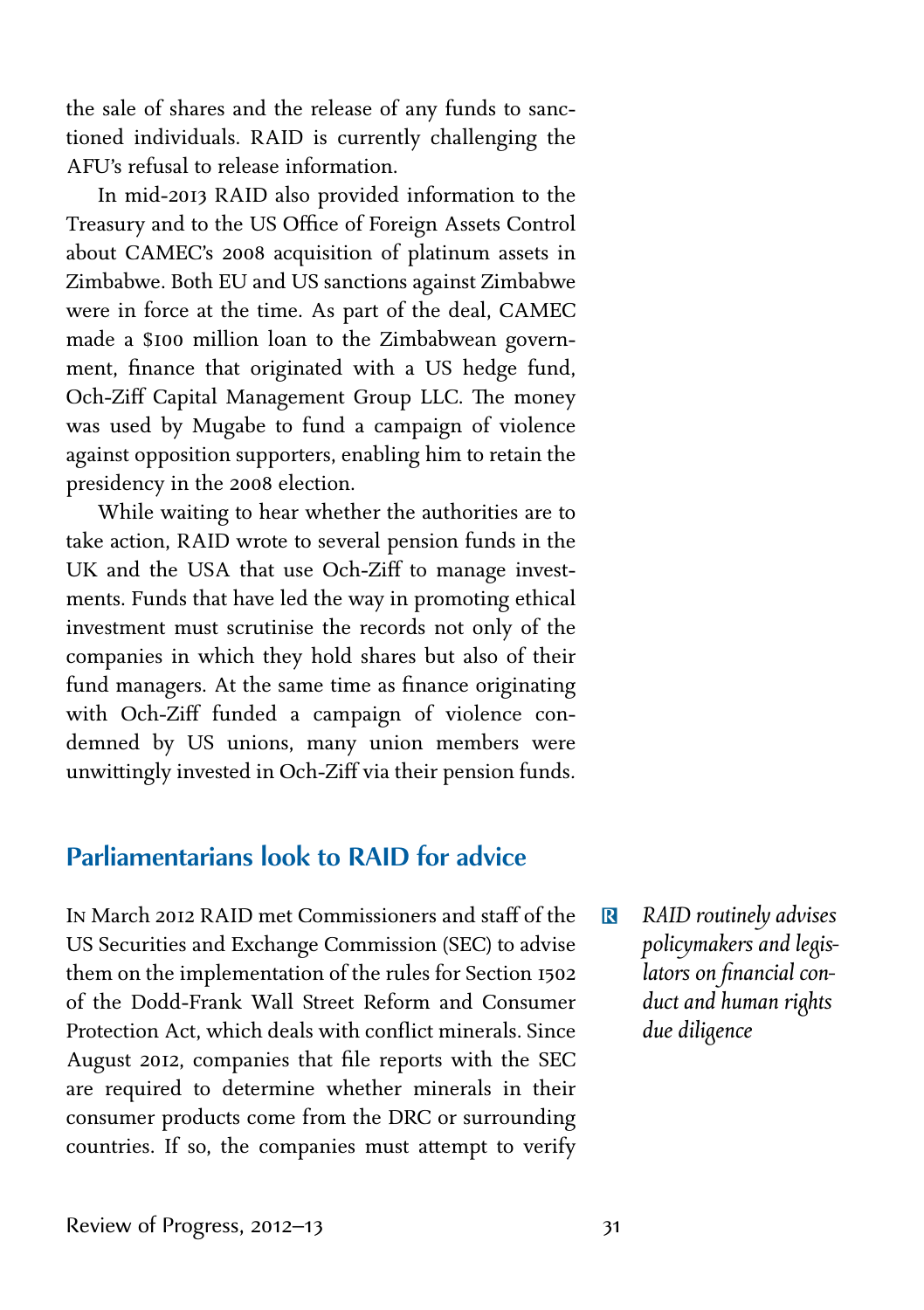that the minerals do not finance or benefit armed groups in those countries, and they must admit publicly if they are unable to do so. Companies subject to the rule are required to file their first report in May 2014. In February 2012 the Congolese government introduced domestic legislation requiring all companies and individuals operating in the DRC's tin, tantalum, tungsten and gold sectors to undertake supply-chain due diligence in the line with the OECD Due Diligence Guidance.

In autumn 2012 RAID submitted comments on the Financial Services Bill under consideration by the UK Parliament to reform, inter alia, the Financial Services and Markets Act. RAID's report *Polishing the Family Silver* (November 2012) was a response to the Financial Services Authority's consultation paper *Enhancing the Effectiveness of* the Listing Regime. The work has significance not only for the regulation of the London Stock Exchange, but for junior and main markets around the world.

In May 2013 RAID submitted evidence to the Foreign Affairs Committee concerning the Foreign and Commonwealth Office's human rights work in 2012. RAID's submission dealt with foreign mining assets and the regulation of the London Stock Exchange; the functioning of the sanctions regime; and the regulation of private security providers.

In September 2013 RAID's Executive Director was invited to speak at an expert meeting of the All-Party Parliamentary Group on Anti-Corruption. RAID provided input on the lax regulation of AIM (the 'junior' market of the London Stock Exchange) to the Business, Innovation and Skills Select Committee inquiry into the UK extractive industries, which is due to report in spring 2014. The Committee is examining inter alia the corporate governance concerns raised by the number of extractive industries companies listed in the UK, and the reputational risks for the UK and UK financial institutions in being a centre for such businesses.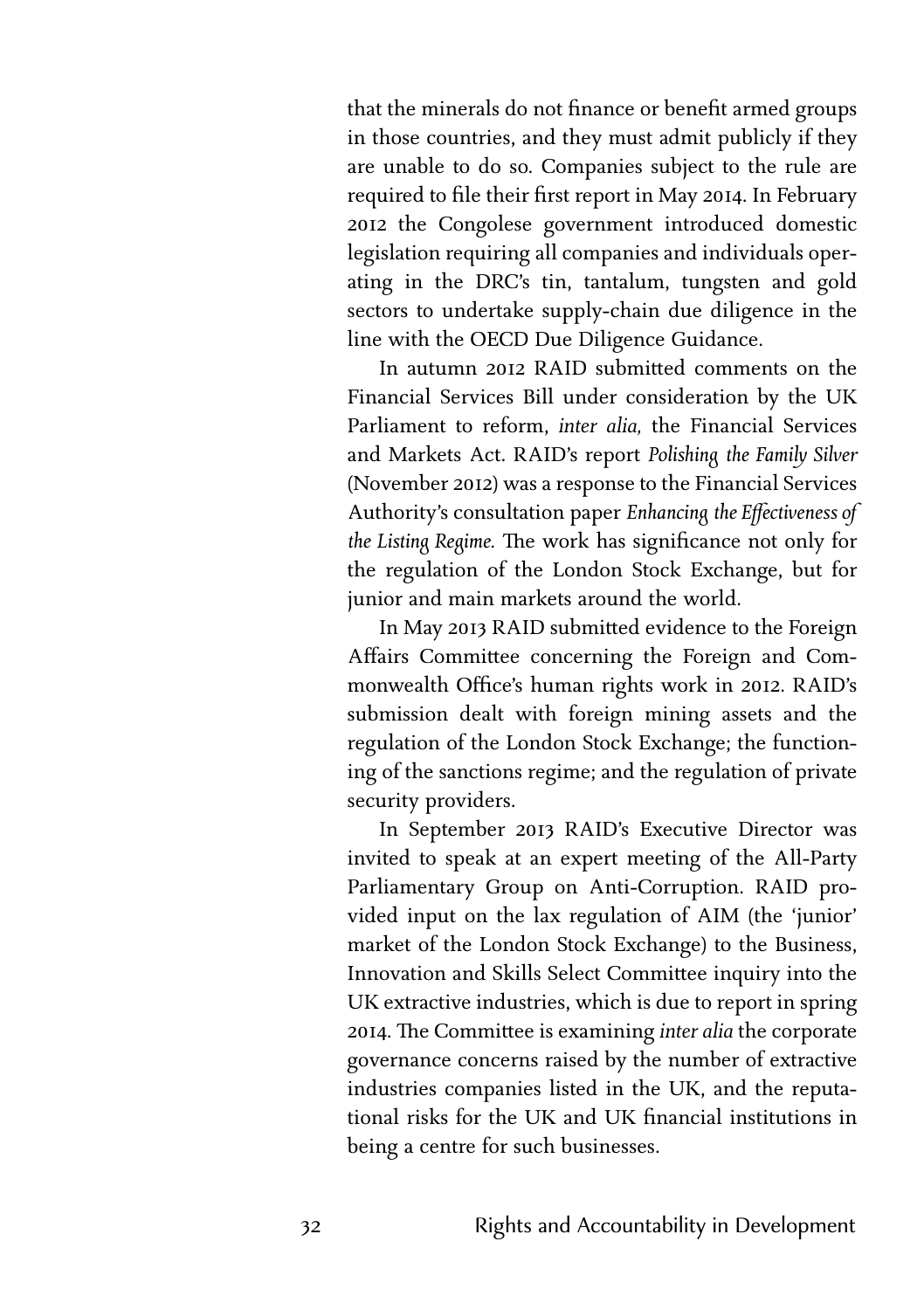### **RAID and partners investigate human rights and conflict minerals**

#### Report exposes abuses of DRC mineworkers

DURING 2011-13 RAID's Executive Director visited mining areas in the Katanga province of the DRC with representatives of Amnesty International, to gather information on the activities of non-OECD companies. This work focuses on Chinese businesses, and follows the groundbreaking RAID survey of working conditions *Chinese Mining Operations in Katanga, Democratic Republic of the Congo* (2009), which synthesised the experiences, concerns and recommendations of Chinese and Congolese workers.

Much of the mining in Katanga is done by artisanal miners, who frequently work with bare hands, without protective clothing, and in poorly ventilated underground shafts where temperatures can be extremely high. They rarely have access to safety equipment, and are exposed to a range of health risks such as falling rocks and dust inhalation. Every year scores of them die or are seriously injured when mineshafts collapse.

Miners are no longer allowed, as they were in the past, to remove minerals from mining sites in order to sell them. Instead, they are obliged to sell to on-site traders, who are effectively agents of the concessionholders and typically pay far below market value. Artisanal miners caught removing minerals from the site are routinely beaten by guards and sometimes killed.

Chinese state-owned and private companies have been purchasing and processing minerals obtained from artisanal sources in Katanga since the mid-1990s. In January 2008 a US\$8 billion resources-for-infrastructure deal was signed between a consortium of Chinese State construction companies and the DRC's state-owned mining company Gécamines. This deal has boosted the influence of Chinese mining companies in the DRC, while the Congolese authorities have an increased incentive to support these companies' commercial interests.

- R *RAID is working with partners to expose the problems and make recommendations for improvement*
- R *Chinese-owned mining companies in the DRC have a great deal of political influence and are often accused of being insensitive to community concerns and entitlements under customa law*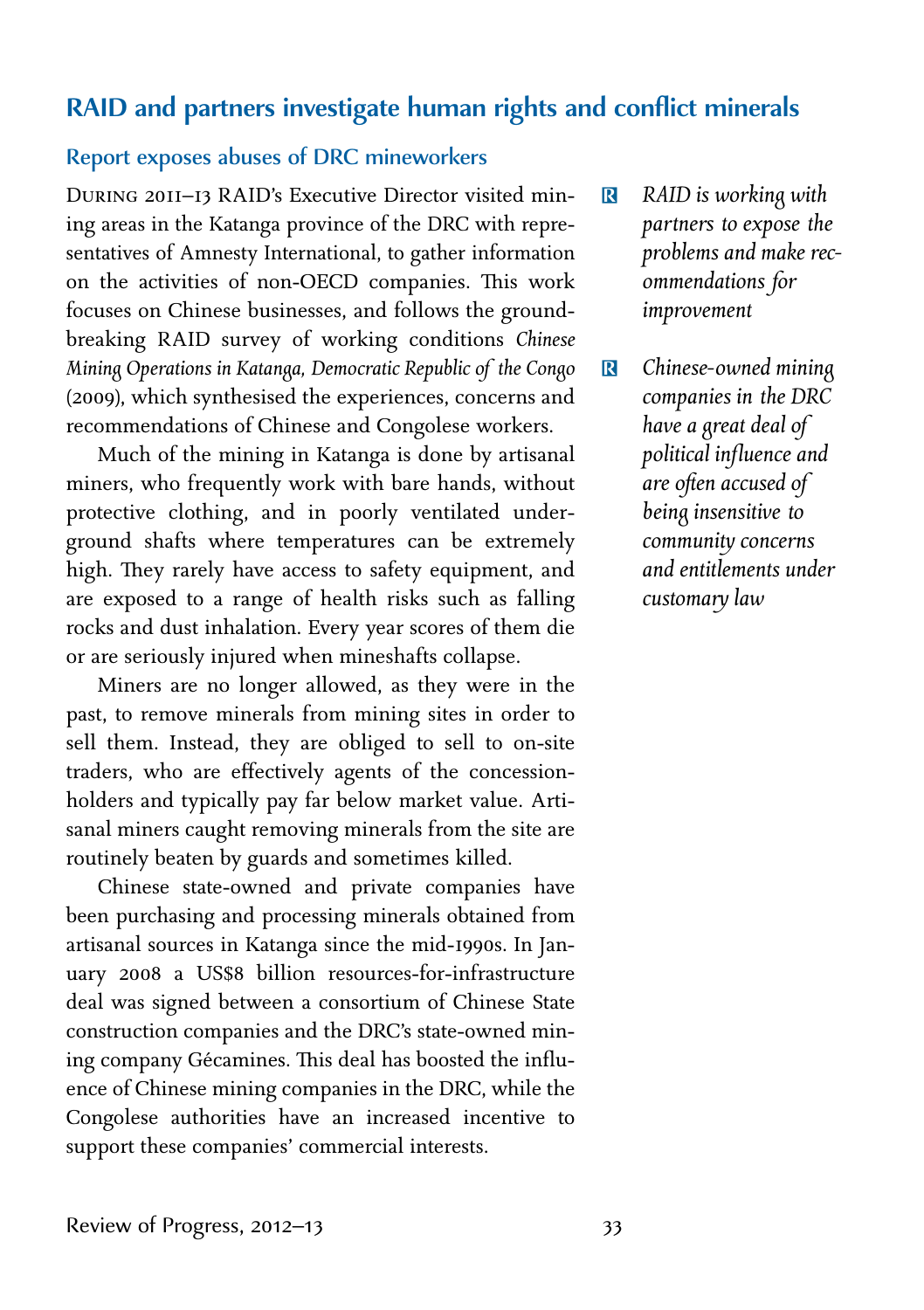

*Kashana Ngombe, the mother of Isaac Mukeba Muzala, an artisanal miner kied in mysterious circumstances after being accused of stealing minerals. According to his family, his head had been crushed and there were bruises* and scratches all over the body. *PHOTO: RAID*

> The fieldwork uncovered a number of serious human rights problems.

- ß Mining conditions are often extremely dangerous. In the rare cases when ventilation systems are put in place, they depend on small – often manual – pumps. Serious or permanent injuries are not uncommon, and accidents are not always properly recorded.
- Child labour is widespread. There are an estimated to be between  $70,000$  and  $150,000$  artisanal miners in Katanga, of whom some 40,000 are children under 16.
- **n** There are no adequate legal safeguards to prevent abuse. Guards can detain people and lock them in containers, sometimes for days at a time. Beatings are frequent and sometimes fatal.
- A community of around 300 families was forcibly evicted from Luisha when the Chinese mining company CIMCO acquired rights to their land. The villagers were not compensated for the loss of their crops and fruit trees, and were left living in tents, in an area with no housing or other infrastructure such as clean water supply, markets or schools.
- ß Access to water has been blocked. In Luisha, the Chinese-Congolese company COMILU dug a deep trench about three metres wide to block access to the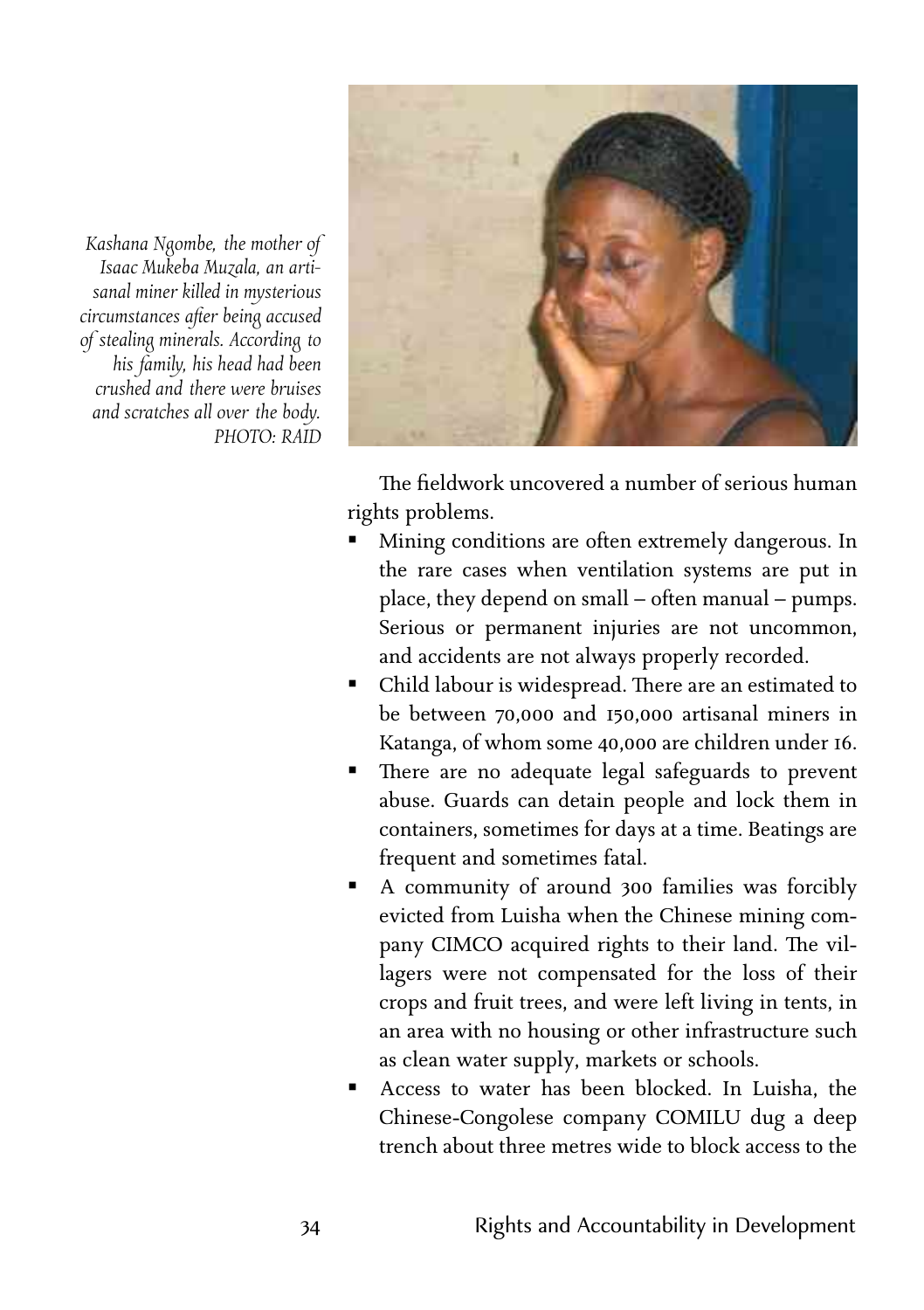site, cutting off a rural road that had been used for decades by local people to reach their fields and fetch water. What had been a  $15-20$ -minute walk to the fields and back became a two-hour journey.

The OECD Due Diligence Guidance for Responsible Supply *Chains of Minerals from Conflict Affected and High-Risk Areas* requires all actors in the supply chain to conduct due diligence aimed at ensuring that they do not contribute to human rights abuses. Companies operating on the ground have responsibilities to the local population, even when the State lacks the capacity or the will to fulfil its own obligations. Businesses worldwide that trade in copper from these mines sustain and profit from the abuses that RAID identified, and must be regarded as complicit.

The findings from the field trips, together with a series of recommendations, were published by Amnesty International in 2013 as *Profits and Loss: Mining and human rights in Katanga, Democratic Republic of the Congo.*

#### Fieldwork investigates supply chains for tin, tungsten and coltan

Researchers from RAID and *Action contre l'impunité pour les droits humains* carried out field work over a 12-month period from April 2012, visiting a number of mine sites in Manono and Mitwaba Territories in Katanga. In the Provincial capital, Lubumbashi, the researchers discussed the certification programme and the human rights context with Congolese officials and UN agencies. In Manono and Mitwaba the researchers had meetings with a range of officials including the Territorial administration, the *Service d'Assistance et d'Encadrement d'Artisanal* et Small Scale Mining (which oversees small-scale and artisanal mining), the Division of Mines (a subordinate body of the *Direction des Mines* under the Mining Ministry) and the mine police.

The researchers interviewed staff from the US capacity-building organisation Pact and the tin industry trade R *Working conditions* are very poor for arti*sanal miners, including tens of thousands of children*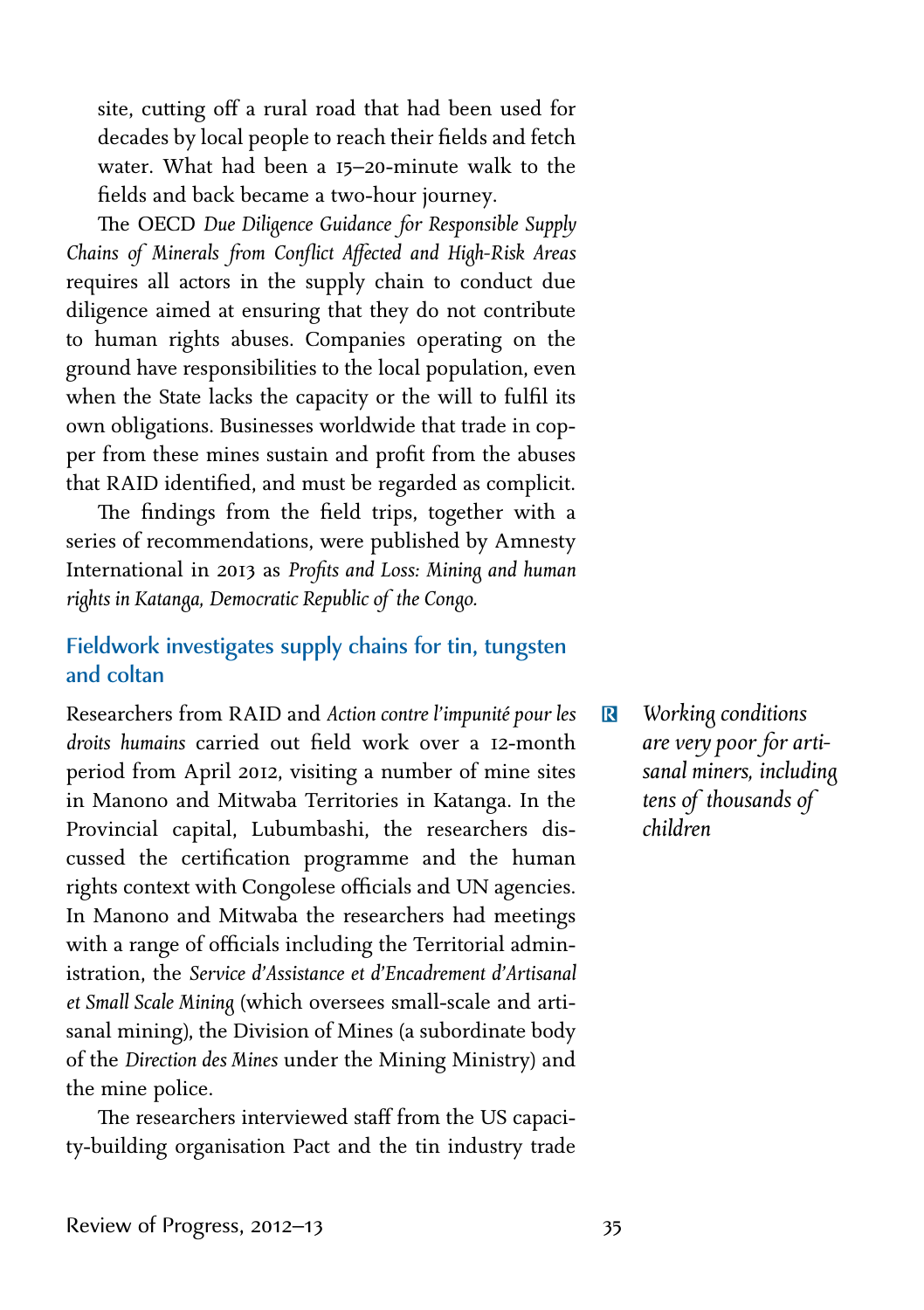

*A young mother engaged to wash minerals at an artisanal mining site, Katanga, June 2012. PHOTO: Emmanuel Umpula*

body ITRI, which have been working together since to implement ITRI's Tin Supply Chain Initiative, iTSCi. They also interviewed representatives of companies, mining cooperatives and small-scale miners' groups that participate in the iTSCi programme. The research included independent visits to a number of mine sites in Central Katanga where artisanal miners – men, women and children – shared their experience of the mineral supply chain and human rights abuses they had experienced or witnessed. Sites visited include Camp-Sowe, Mwika I, Nsele and Kankeza in Mitwaba Territory; and Dragon, Ngobo, Djibende, Lusonde and Mwikmpweto in Manono Territory. In addition the research included a desk-based study of reports prepared by the OECD, independent auditors, ITRI and Pact. A report is in preparation.

During 2012 and 2013 RAID regularly participated in meetings of the International Conference on the Great Lakes Region (ICGLR) and the OECD to review and discuss implementation of the *OECD Due Diligence Guidance*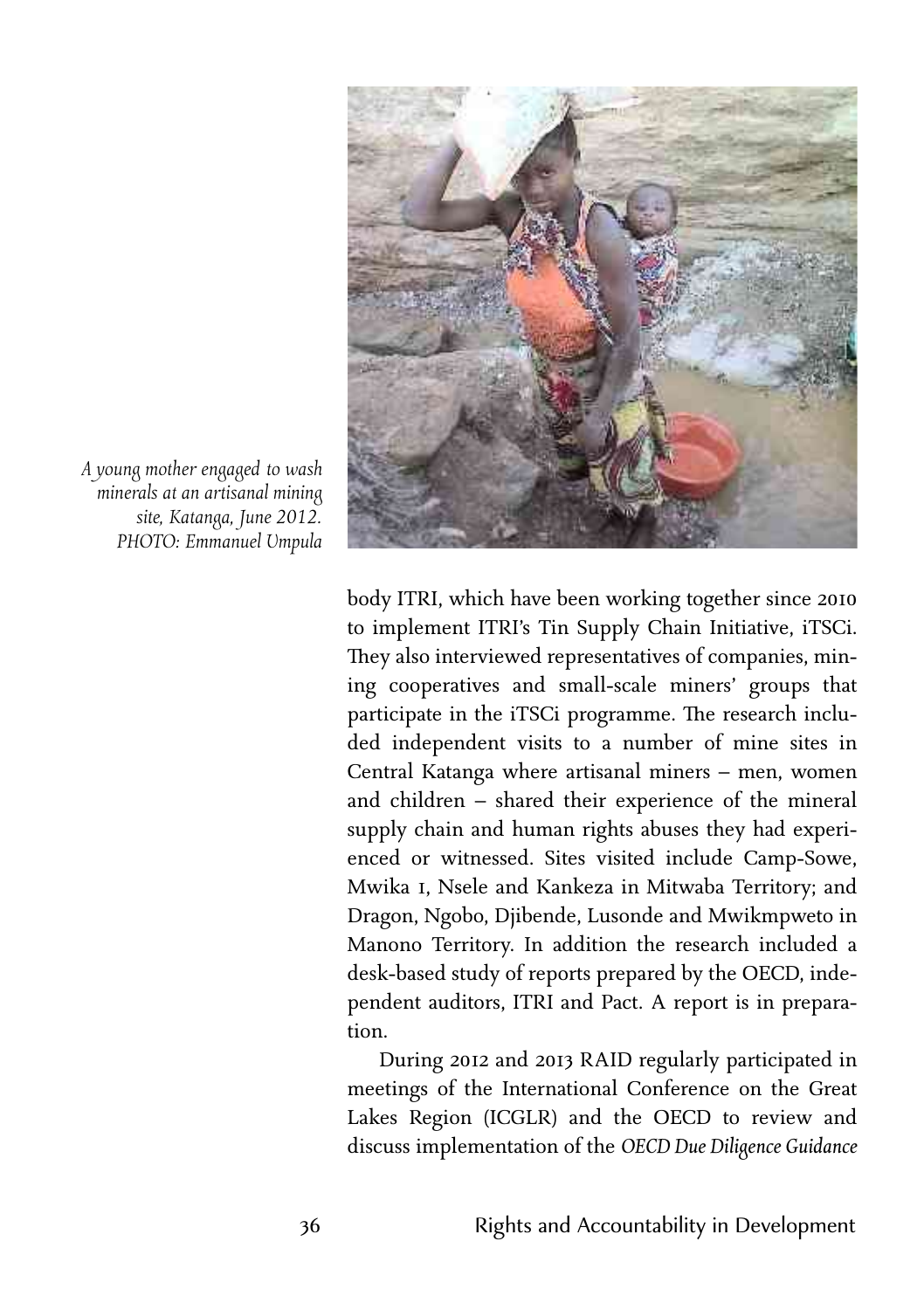*for Responsible Supply Chains of Minerals from Conflict-Affected and High-Risk Areas* and the ICGLR Regional Certification Mechanism. Carolyn Norris, a RAID consultant, attended the 6th meeting of the ICGLR-OECD-UN GoE (Group of Experts) Joint Forum on Responsible Mineral Supply Chains in Kigali, Rwanda in November 2013.

# **Private security providers' Code of Conduct Association launched**

OVER the past 10 years RAID has interviewed numerous victims of human rights abuses related to private military and security companies (PMSCs), and has worked closely with affected communities and NGOs in Africa and the Americas to hold the perpetrators to account.

In September 2008, following a joint initiative of the Swiss Government and the International Committee of the Red Cross, an initial statement of good practice for PMSCs was published. Since then, a series of stakeholder workshops and meetings have been held in order to develop a more formal code of conduct and an oversight mechanism. RAID's Executive Director Tricia Feeney has contributed regularly as a member of the Working Group on the Resolution of Third Party Grievances.

The discussions led to the agreement of an International Code of Conduct (ICoC) in November 2010. Initially adopted by 58 PMSCs, it has now been signed by over 700 companies from 70 countries. Further meetings since 2010 have concentrated on disseminating the ICoC and developing a charter for its Oversight Mechanism. In September 2012 RAID and Human Rights First organised a meeting in London for UK and European NGOs, seeking their input into the ongoing debate about the form and reach of the Oversight Mechanism.

The International Code of Conduct for Private Security Service Providers' Association (ICoCA) held its inaugural conference in Montreux in September 2013. Tricia Feeney was elected to the Board of Directors.

R *RAID is contributing to the development and dissemination of good practice guidelines for private security companies*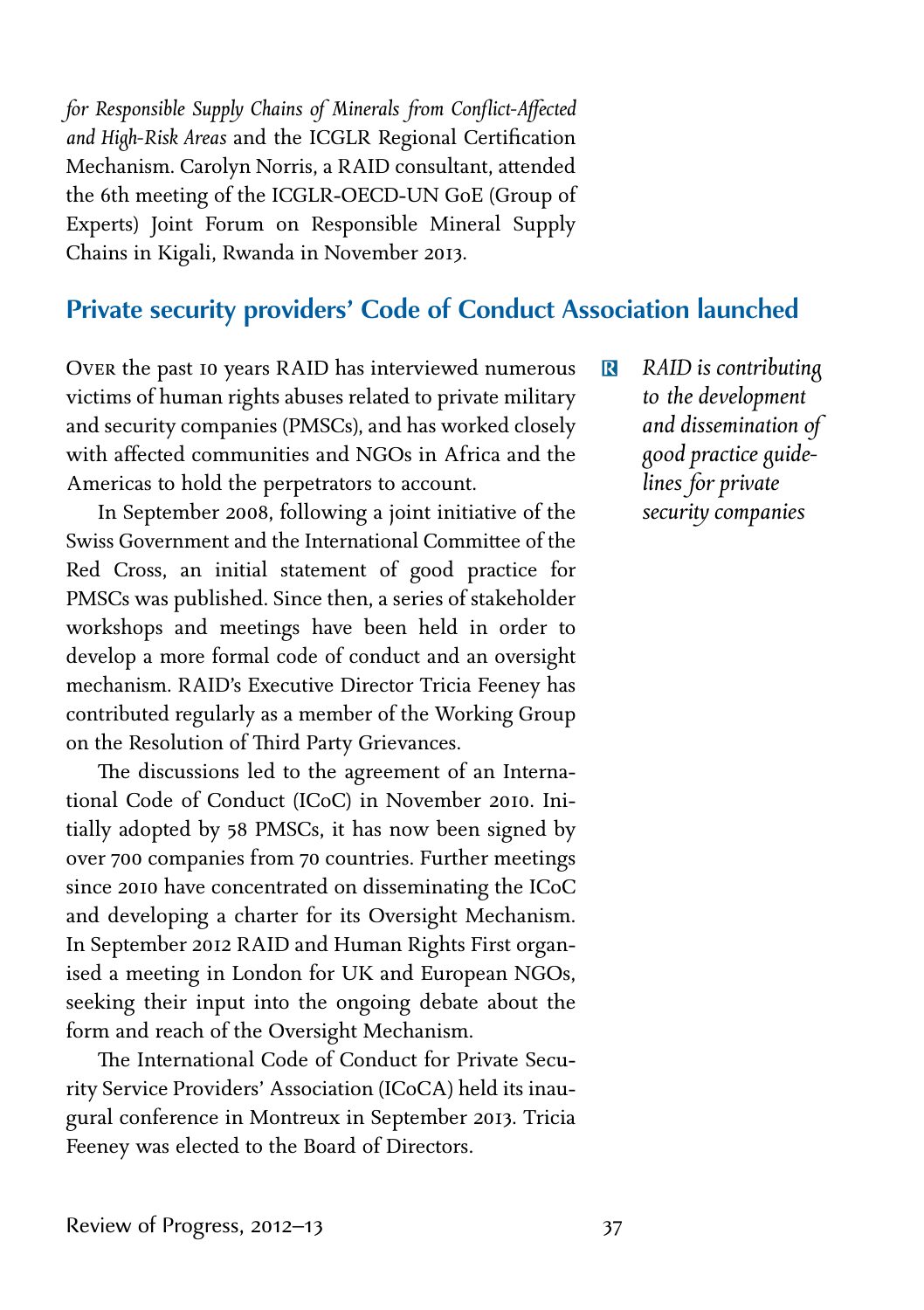# **Collaborations**

R *RAID works closely with local groups and international partners to achieve results*

COLLABORATION with other NGOs continues to be an important means for RAID to increase its impact and disseminate its analysis. During 2012-13 RAID's successful partnerships have included working with:

- ß *Action contre l'impunité pour les droits humains* (ACIDH, DRC) and the International Federation of Human Rights on achieving redress for the victims of the Kawama evictions (see p. 20)
- ß *L'association africaine de défense des droits de l'homme* (DRC), ACIDH, *L'entraide missionnaire* (Canada), the Canadian Centre for International Justice and Global Witness on the Anvil Mining case (see p. 26)
- **EXTERN** Amnesty International on the report into mining conditions in Katanga (see p. 33)
- the International Commission of Jurists to write the report *Access to Justice: Human rights abuses involving corporations: Democratic Republic of the Congo,* which has been used to increase awareness among prosecutors and judges regarding corporate human rights abuses and the difficulties in holding perpetrators to account
- **Human Rights Watch, the International Corporate** Accountability Roundtable, Global Witness and others, calling on the US Securities and Exchange Commission to publish rules on reporting relating to conflict minerals. Following pressure from RAID and others, the rules (which legally should have been released by April 2011) were finally published in August 2012, and took effect from January 2013
- the International Network on Economic, Social and Cultural Rights (ESCR-Net), developing its Corporate Accountability strategy
- ß Oxfam GB on mediation with the London-based New Forests Company regarding the eviction of villagers, and the consequent loss of their livelihoods, to make way for new timber plantations.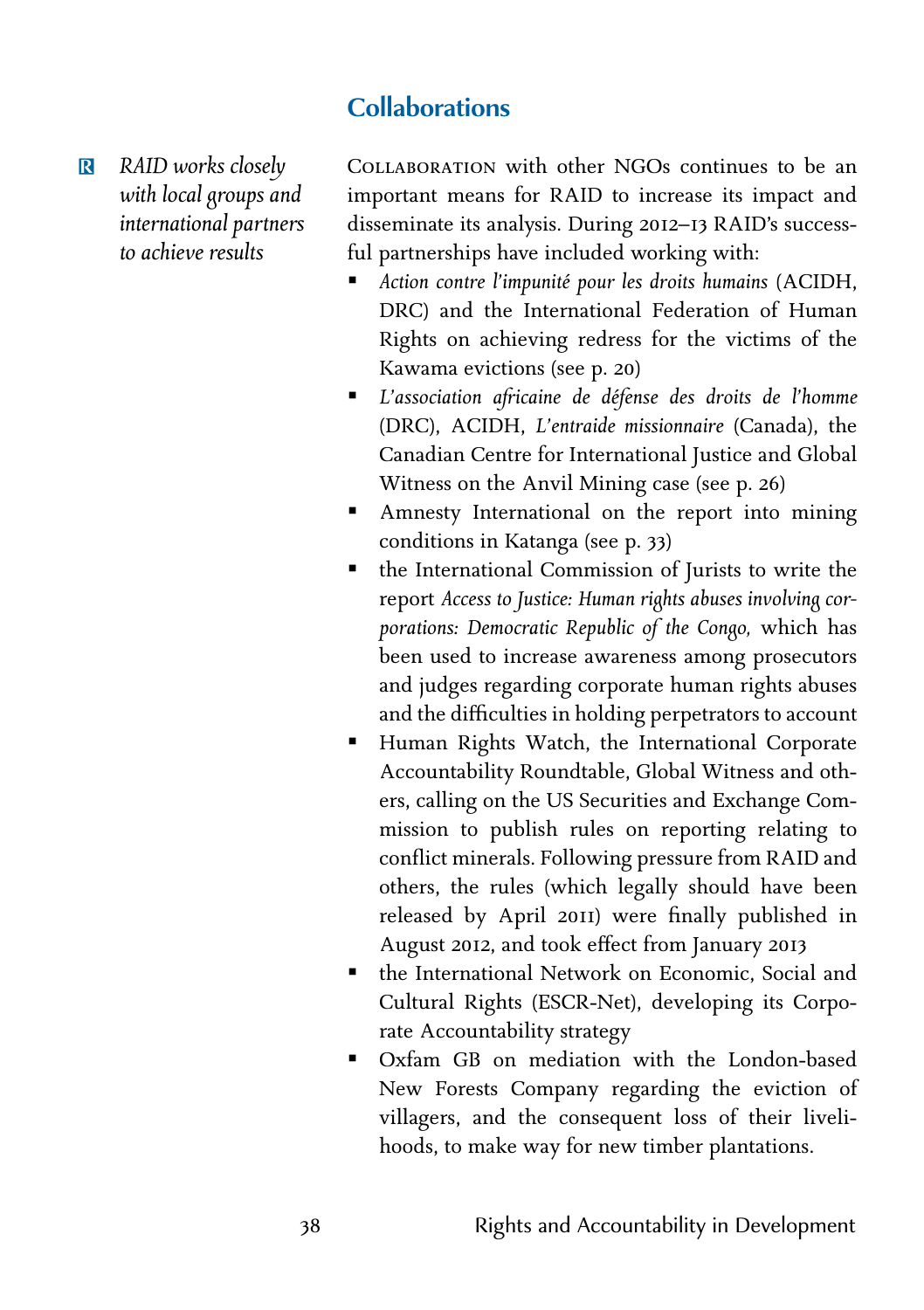# **Publications, media engagement and conferences**

RAID has built a strong reputation with the media community for reliable research and informed comment, and Tricia Feeney, RAID's Executive Director, is much in demand among media researchers and producers drawing on her expert knowledge of corporate human rights issues. Feeney has briefed journalists from business news agencies, national daily and weekly newspapers (including the *Financial Times,* the *Wa Street Journal, Outlook* of India, the *Daily Telegraph*) and the broadcast media (BBC Radio's *File on ,* BBC Television's *Panorama,* BBC World Service, Radio Okapi of the DRC).

RAID's work has been covered extensively in the press as well as on television and radio. Among the very large number of media outlets reporting on RAID's projects were the *Wall Street Journal*, the BBC, CBC News (Canada), Africa Focus, Radio France International, *Radio Télévision Belge Francophone,* Yahoo News, AllAfrica News, *La Presse* (Canada), Sky Financial News, the *Independent* (Zimbabwe); agencies such as Reuters, Bloomberg and MarketWire; many financial and mining-related trade publications; and many online news outlets.

#### Reports, briefings and articles

"LONG road to justice: Anvil Mining and the Kilwa massacre", *Openspace on International Criminal Justice,* OSISA, March 2012, pp. 86-8. At http://www.osisa.org/sites/ default/files/long\_road\_to\_justice-patricia\_feeney.pdf.

"Request for Review of Centerra Gold's Operations at the Boroo Mine and at the Gatsuurt gold deposit, Selenge Province, Mongolia", RAID, OT Watch, MiningWatch Canada and others, March 2012.

*Access to Justice: Human rights abuses involving corporations: the Democratic Republic of the Congo,* International Commission of Jurists and RAID (Geneva: ICJ, 2012). At http://www.icj.org/wp-content/uploads/2012/06/

R *RAID disseminates its research extensively through the media and at national and international conferences*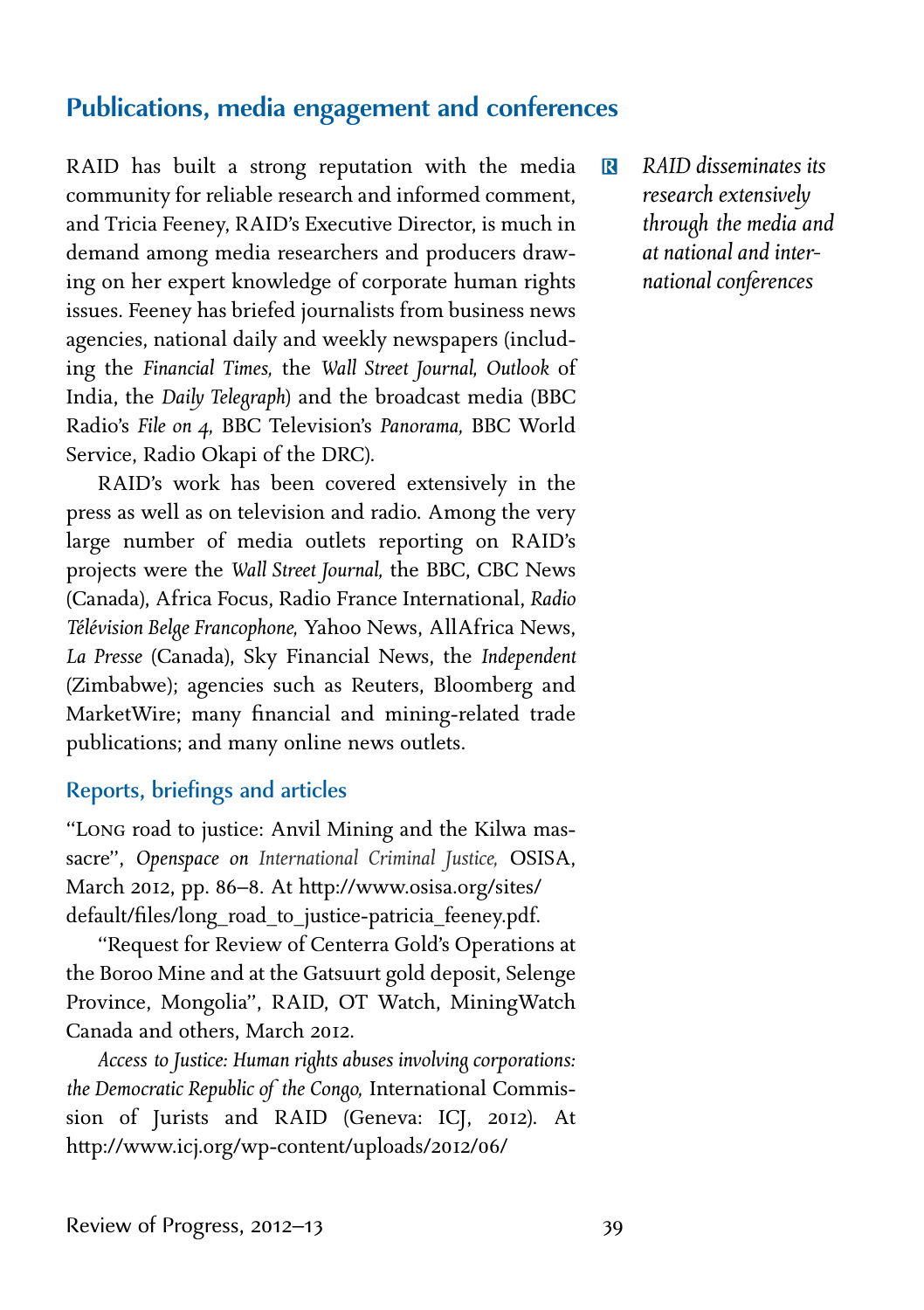Democratic-Republic-of-Congo-rights-abusescorporations-publication-2012.pdf.

"Complaint Against George Forrest International under the OECD Guidelines for Multinational Enterprise", referral to the Belgian National Contact Point, FIDH, RAID and ACIDH, April 2012.

*Asset laundering and AIM: Congo, corporate misconduct and the market value of human rights,* July 2012. Republished as a book in March 2013 (Oxford: Rights and Accountability in Development, 2013).

*Polishing the Family Silver* RAID response to the FSA's Consultation Paper CP12/25, Enhancing the effectiveness of the Listing Regime, November 2012.

**Demolitions at Kawama, Briefing Paper, November 2012.** 

"Did money from a New York Hedge Fund and US Public Pension Investments help finance human rights violations in Zimbabwe?", RAID backgrounder, July 2013.

*Sanctions, violence, pensions and Zimbabwe: A New York hedge fund, a London-traded mining company and the stealing of an election?*, RAID Briefing Paper, July 2013.

#### Press Releases

I February 2012: "Congolese massacre survivors to pursue justice at the Supreme Court of Canada". 2012

> March: "Centerra Gold Inc. flouting Mongolia's environmental protection laws: organizations file complaint with Canadian Government".

> March: "Congolese victims' pursuit of justice against Canadian Company goes to Supreme Court".

> April: "NGOs Complain to Belgian National Contact Point for the OECD Guidelines for Multinational Enterprises about George Forrest International's Illegal Demolition of Houses in the DR Congo".

> 19 July: "The London Stock Exchange - A haven for laundered conflict assets?"

> November: "No justice in Canada for Congolese massacre victims as Canada's Supreme Court dismisses leave to appeal".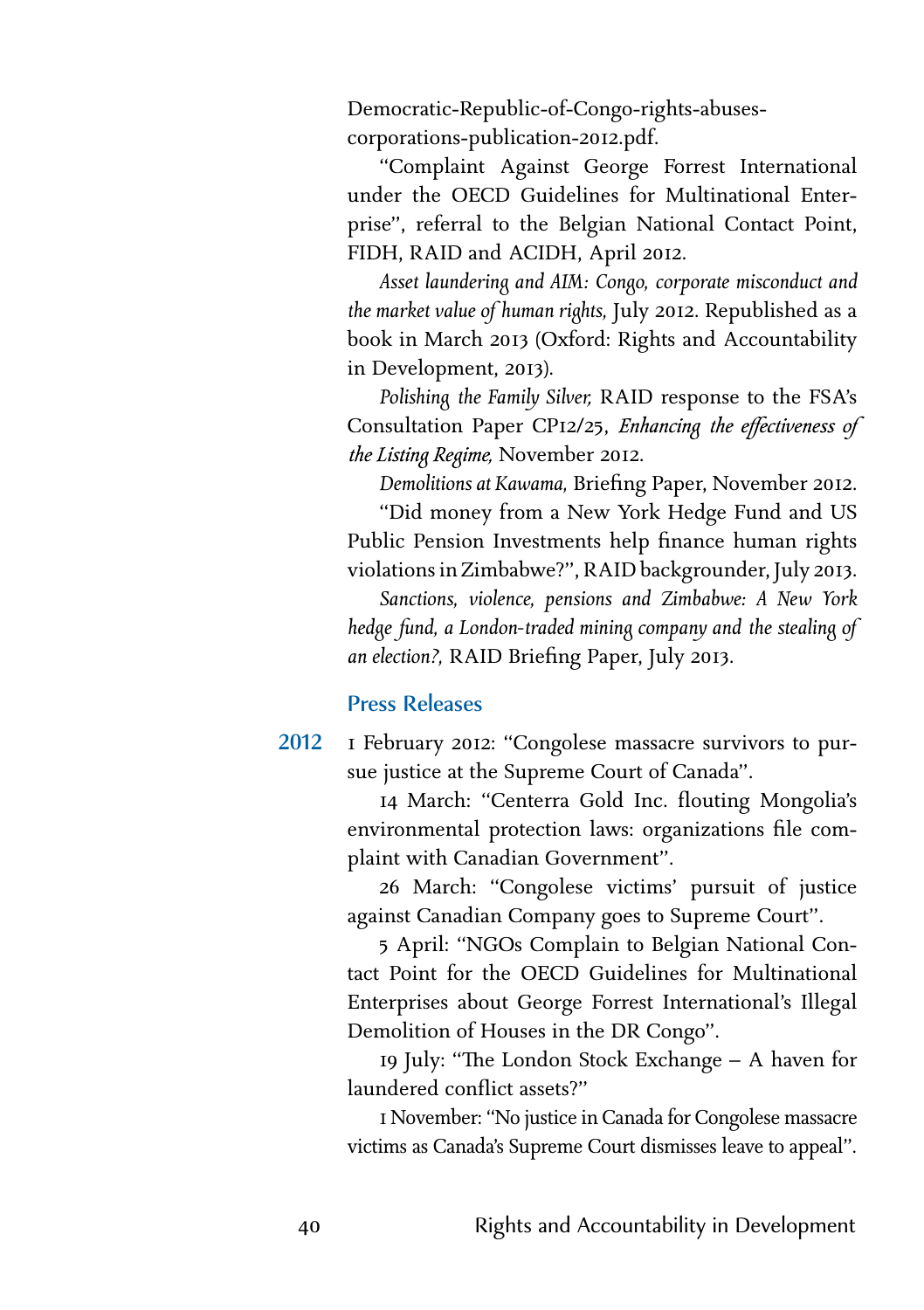30 January 2013: "Rape victims must sign away rights to get remedy from Barrick". 2013

 February: "Illegal Demolitions in DRC – George Forrest International Refuses Compensation for Dispossessed Villagers".

 May: "OECD complaint filed against Eurasian Natural Resources Corporation (ENRC) regarding DRC mining communities".

29 July: "Five lost years: how money from a US Hedge Fund and a British Mining Company kept Mugabe in power".

4 September: "The UK Action Plan on Business and Human Rights will bring little comfort to victims of corporate abuse".

 October: "Eurasian Natural Resources Corporation (ENRC): OECD Complaint Admissible, Says UK Government Watchdog".

#### Meetings and conferences addressed or attended

Tricia Feeney, RAID's Executive Director, is in great demand as a speaker and panellist at seminars and conferences. Meetings and conferences addressed and attended include:

24 November 2011: "Anvil Mining and Human Rights Abuses in the Congo: Seeking Justice through Canadian Courts", Centre for International Policy Studies, University of Ottawa, Ottawa.

19 January 2012: International Conference, *Corruption and Human Rights – the Arab Spring.* Organised and Chaired by Tricia Feeney for the Centre for the Study of Governance and Transparency, Kellogg College, University of Oxford. 2012

 February: "Global Companies: Enemies or Friends of Human Rights?", St Antony's College, Oxford; St Antony's Visiting Parliamentary Fellowship seminar series.

 March: Forum on International Regulation of the Private Security Sector, Lancaster House, London.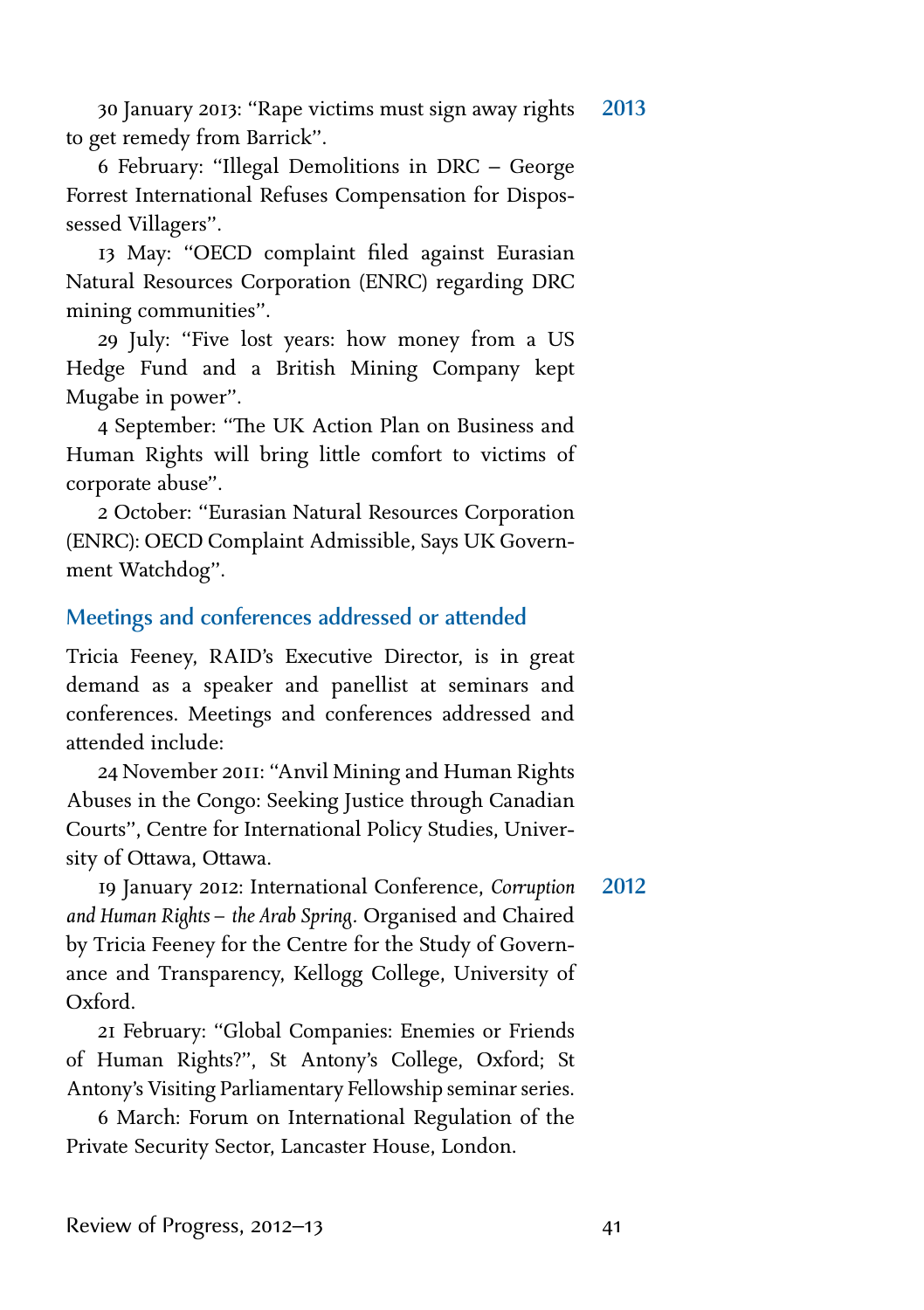March: CSO workshop on UK implementation of the UN Guiding Principles.

– March: Meetings with the Securities and Exchange Commission in Washington, DC on the Dodd-Frank Act's Section 1502 on Conflict Minerals.

 March: OECD/UK Department for Business, Innovation and Skills meeting on OECD National Contact Points and the Extractive Sector.

– May: ICGLR-OECD-UN Group of Experts Joint Meeting on Implementation of the *Due Diligence Guidance for Responsible Supply Chains of Minerals from Conflict-Affected and High-Risk Areas* in the Great Lakes Region.

 May: Meeting on the draft charter of the International Code of Conduct for Private Security Service Providers, hosted by the Foreign Office, London.

– August: Open-ended Inter-governmental Working Group on Regulation of Private Military and Security Companies, Geneva.

– September: "Private Military And Security Companies", XXXVth Round Table on Current Issues of Interna*tional Humanitarian Law,* Sanremo.

10 September: *Human Rights and Private Military and Security Companies – Ensuring Accountability.* Round table meeting organised by RAID and Human Rights First (see p. 37).

– October: "Child Rights and the Business Sector: Urging states and private companies to meet their obligations", th *Sion International Child Rights Seminar.* International Institute for the Rights of the Child (IDE) with the University Institute Kurt Bösch (IUKB), International Commission of Jurists (ICJ), Competence Centre for Human Rights, Zurich University. Tricia Feeney raised the plight of children working in the exploitative and unsafe extractive industries of the DRC, including 40,000 children working on mining sites in Katanga's copperbelt. She also pointed out the serious problems in both the Eastern DRC and Katanga, where armed groups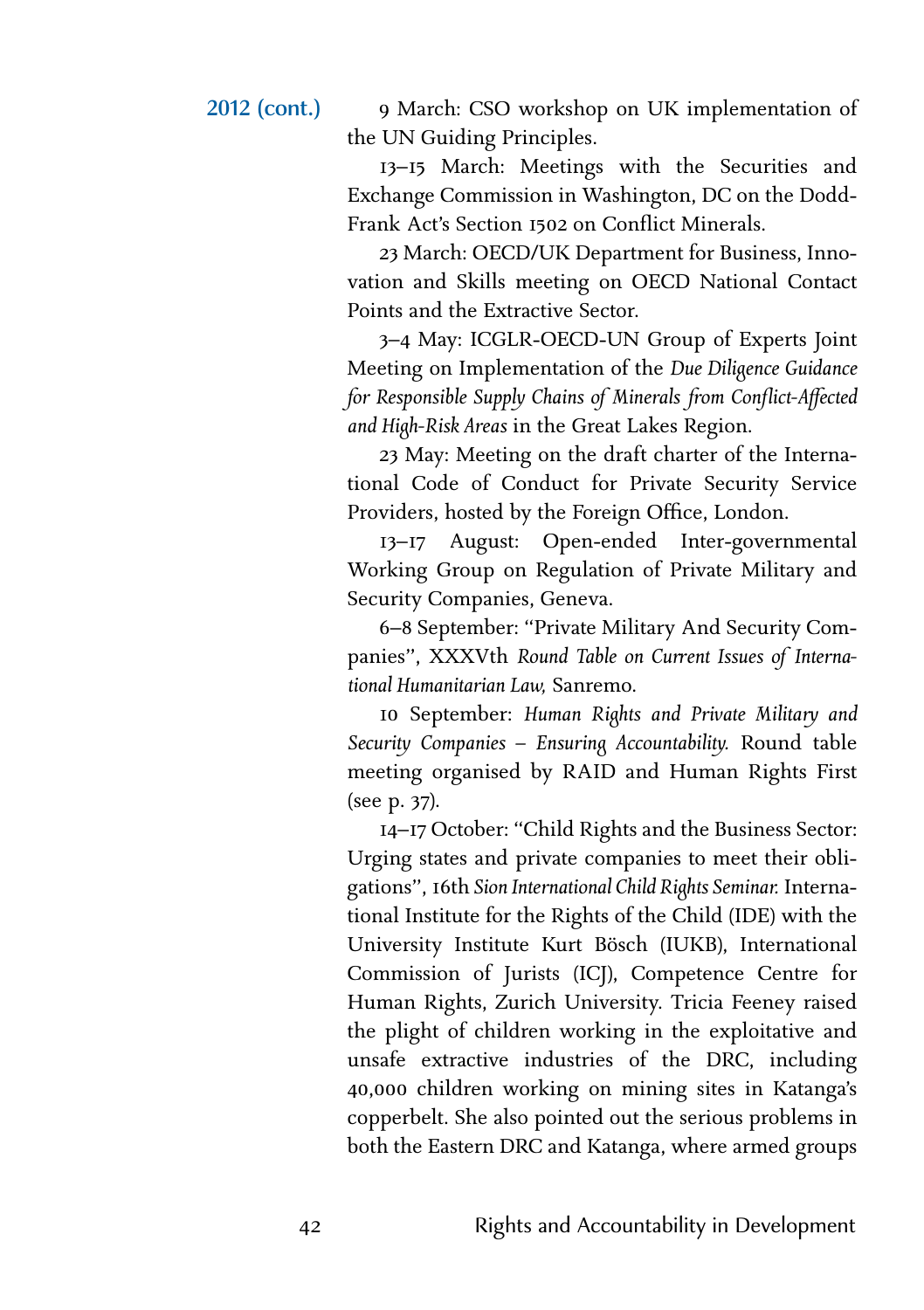(Mai Mai) and the Congolese national army (FARDC) troops routinely use threats and coercion to force men and children to mine for minerals, turn over their mineral production, and pay illegal "taxes".

– November: ICGLR-OECD-UN Group of Experts Joint Meeting on Implementation of the *Due Diligence Guidance for Responsible Supply Chains of Minerals from Conflict-Affected and High-Risk Areas* in the Great Lakes Region.

4-6 December: UN Forum on Business and Human Rights. (RAID arranged for Dickay Kunda, a representative of the Kilwa victims, to speak on access to justice.)

January 2013: Represented NGOs at a meeting in London with senior social environmental staff from the European Bank for Reconstruction and Development about concerns over the Oyu Tolgoi Project, Mongolia.

– February: Drafting Conference for the Oversight Mechanism of the International Code of Conduct (ICoC) for Private Security Service Providers, Montreux.

2-3 May, with Emmanuel Umpula N'Kumba of ACIDH: 5th meeting of the ICGLR-OECD-UN GoE (Group of Experts) Multi-Stakeholder Forum on due diligence in the tin, tantalum, tungsten and gold supply chains, OECD Conference Centre, Paris. Presented findings on human rights abuses related to artisanal mining and conflict in Northern Katanga (see p. 35).

 May: "International Regulation of the Private Security Sector", briefing on the upcoming establishment of the Oversight Mechanism of the International Code of Conduct (ICoC) for Private Security Service Providers, Australian High Commission, London.

14 June: RAID helped organise a meeting on Private Military and Security Companies, chaired by Elizabeth Wilmshurst at Chatham House. The meeting brought together various stakeholders to discuss the UK Government's policy on improving and monitoring human rights compliance by Private Security Companies. Dis2013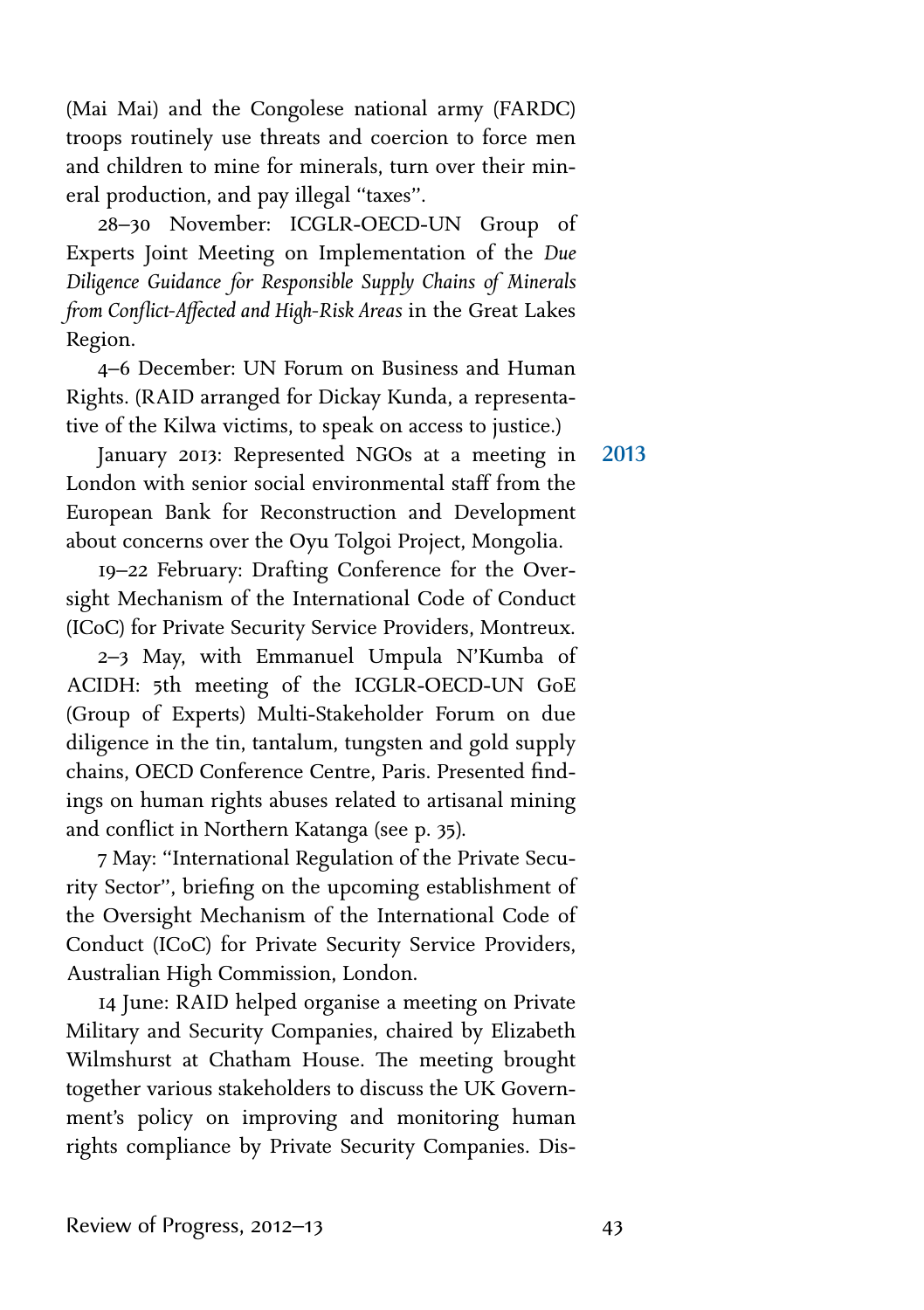cussion focused on the new International Code of Conduct Association, launched September 2013 (see p. 37).

20 June, with Global Witness: Regulation and the City: *ENRC and CAMEC.* Expert seminar.

24 June: Foreign and Commonwealth Office event on the raising of standards across Private Security Companies working in complex environments, FCO, London.

26-27 June: Global Forum on Responsible Business Conduct, OECD Conference Centre, Paris. Tricia Feeney was a speaker at the session on Stakeholder Engagement and Due Diligence in the Extractive Sector.

9 July: Tricia Feeney was invited to the launch of the UK EITI Multi-Stakeholder Group meeting, BIS Conference Centre, London.

10 September: Tricia Feeney spoke at an event held by the All-Party Parliamentary Group on Anti-Corruption, jointly chaired by the Group's co-chair Catherine McKinnell MP and Baroness Stern. The meeting was also addressed by the Rt. Hon Clare Short in her capacity as Chair of the International Board of the Extractive Industries Transparency Initiative.

19-20 September: International Code of Conduct for Private Security Providers' Association inaugural conference, Montreux. Tricia Feeney elected to Board of Directors.

 October: RAID invited by Freeport-McMoRan Copper and Gold company to a "Stakeholder Assurance and Verification Meeting" on its Corporate-level Human Rights Impact Assessment. Emma Grylls spoke on human rights and security issues at Freeport's Tenke-Fungurume mine in the DRC.

 October: Fall Meeting, American Bar Association, Section on International Law 2013, London. Tom Bradford, a barrister, spoke on behalf of RAID in the session "Human Rights and Environmental Protection: From tentative embrace to powerful partnership".

5-7 November: Tricia Feeney was a speaker and panel moderator at the People's Forum on Business and Human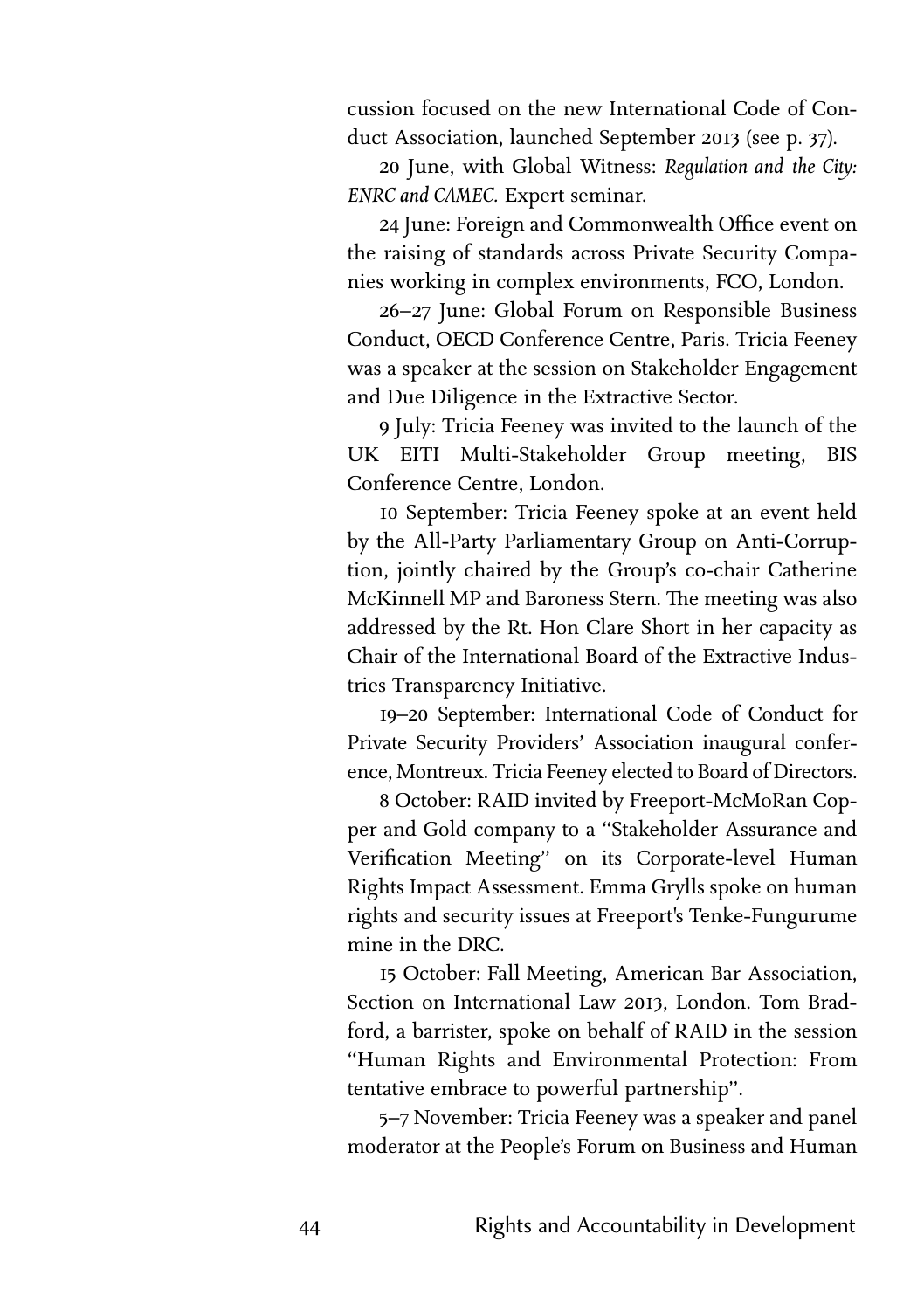

*RAID's Executive Director Tricia Feeney speaks at the People's Forum in Bangkok, November 2013. PHOTO: ESCR-Net*

Rights, Bangkok. Meeting jointly organised by International Network on Economic, Social & Cultural Rights and Asian Forum for Human Rights & Development.

13-15 November: Carolyn Norris, a RAID consultant, attended the 6th meeting of the ICGLR-OECD-UN GoE (Group of Experts) Joint Forum on Responsible Mineral Supply Chains in Kigali, Rwanda (see pp. 36-7).

– December: Tricia Feeney: "Do Non-Judicial Grievance Mechanisms Undermine Human Rights?", as part of the panel "Access to Remedy: Opportunities and challenges for judicial and non-judicial grievance mechanisms", UN Forum on Business and Human Rights, Geneva.

12 December: "Accountability and Victims' Access to Remedies", Montreux +5 Conference, Montreux. Conference organised jointly by the Swiss Government and the International Committee of the Red Cross, in cooperation with the Geneva Centre for the Democratic Control of Armed Forces. The conference marks the fifth anniversary of the signing of the Montreux Document which reaffirms the obligation on states to ensure that private military and security companies operating in armed conflicts comply with international humanitarian and human rights law.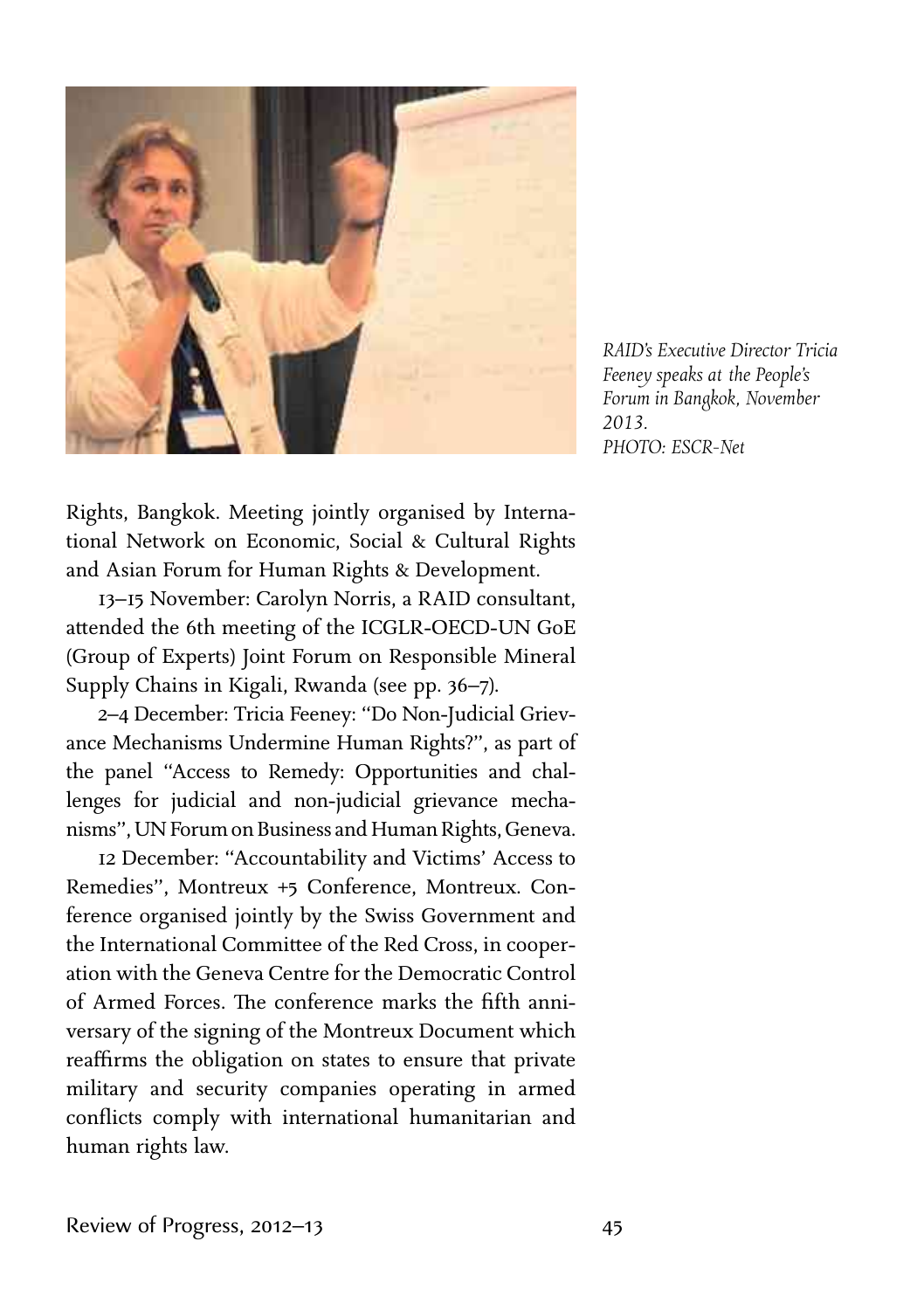#### **Future work**

RAID will continue to engage in mediation with ENRC under the auspices of the UK National Contact Point, with a view to resolving outstanding human rights issues related to the company's Congolese mines. RAID hopes that a resolution will be possible despite ENRC's delisting from the London Stock Exchange.

RAID will maintain its efforts to strengthen the enforcement of stock market regulations. RAID will pursue a complaint with the Alternative Investment Market (AIM) about the listing of a shell company whose directors have a demonstrably poor track record of compliance. Under UK and US sanctions against Zimbabwe, RAID will continue to seek disclosure of information on, and to press for an investigation into, transactions by CAMEC and Och-Ziff.

The UN Guiding Principles prescribe that both State and business have roles to play to ensure access to effective non-judicial grievance mechanisms as a complement to judicial mechanisms. However, non-judicial mechanisms have inherent weaknesses that often undermine human rights and may even cause harm to complainants and/or the affected communities they represent. Through its research, RAID will critically examine a number of nonjudicial grievance mechanisms and, drawing on detailed case studies, assess whether there is a gap between human rights principles and the procedures and outcomes of these mechanisms. RAID will also work towards the development of effective certification, monitoring and complaints procedures for private security companies.

There is still, then, much work for RAID to do. One should not end, however, without acknowledging that over the past fifteen years there has been significant progress on some issues that RAID has campaigned for. In June 2011 the Human Rights Council of the UN adopted a set of Guiding Principles on Business and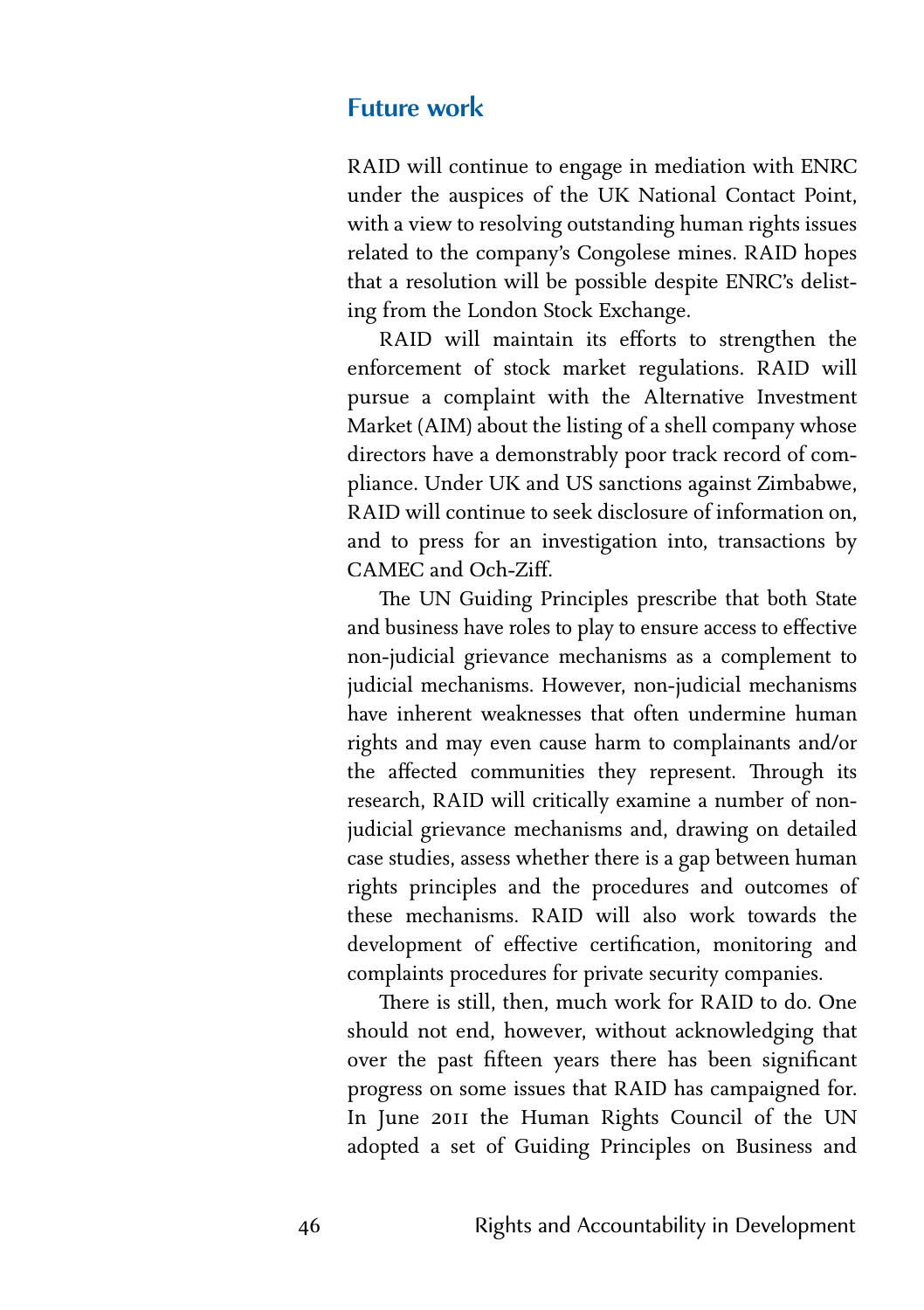Human Rights. In addition to such guidance, many practical tools have been developed to assist companies in identifying and preventing human rights abuses. There is, though, still deadlock over the issue of legal accountability for serious corporate-related human rights violations. Globalisation has increased the reports of corporate abuse in the developing world. While investment treaties and political risk insurance seek to provide multinational companies that operate even in inherently unstable environments with ever greater protection, international human rights law has not yet developed instruments capable of ensuring an effective remedy for the victims of corporate abuse. This imbalance urgently needs to be addressed, for without corporate accountability there is no deterrence and no prospect of reparation for the victims of violations.  $\mathbb{R}$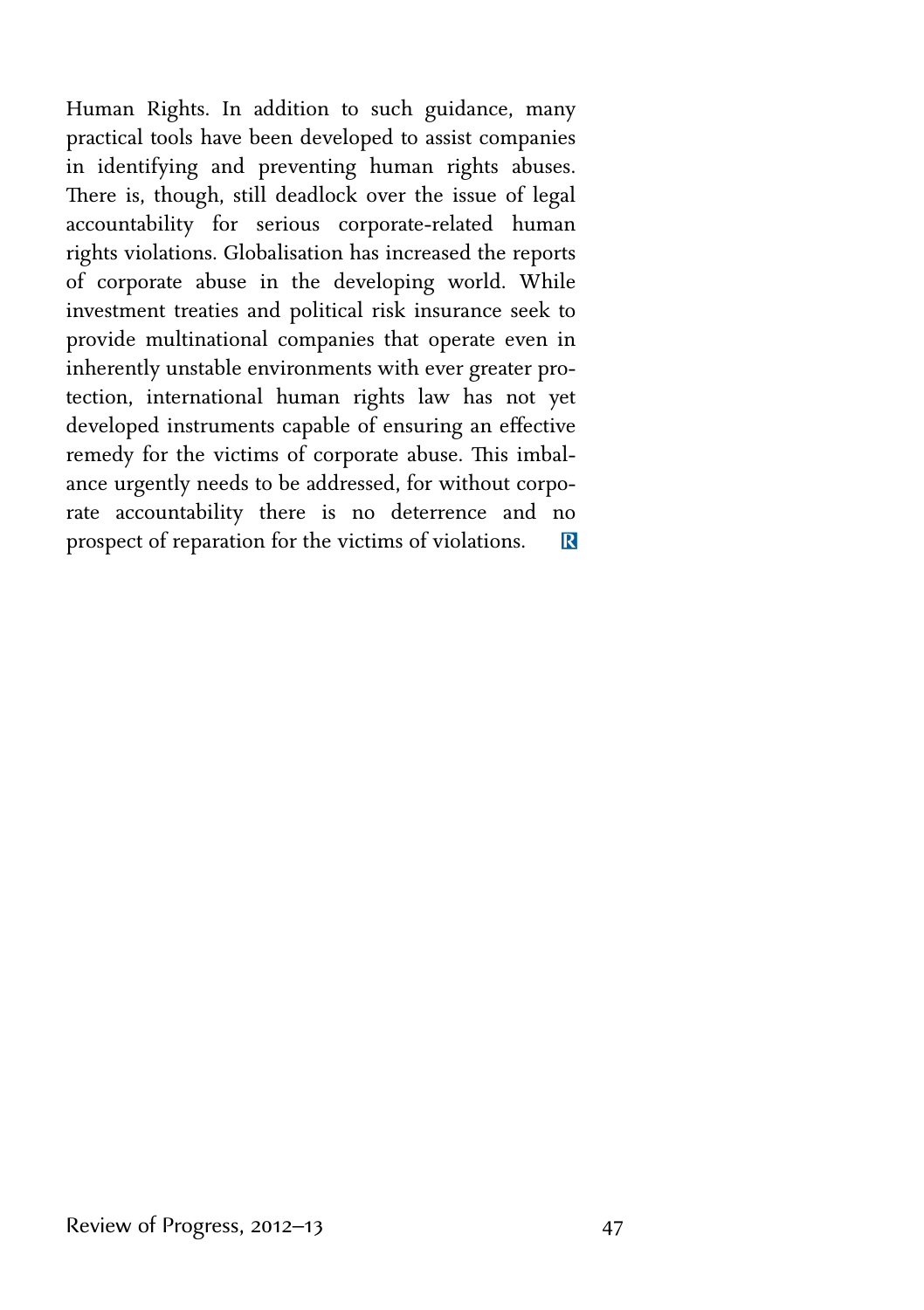# **People**

#### RAID staff

| <b>Executive Director</b>       |
|---------------------------------|
| Senior Research Consultant      |
| Fran Copeland Financial Officer |
| Communications Co-ordinator     |
| <b>Publications Consultant</b>  |
|                                 |

#### Board of Trustees

RAID's Trustees serve in their private capacities.

Bronwen Manby (Chair), Senior Programme Adviser, Africa Governance Monitoring and Advocacy Project (AfriMAP), Open Society Foundation

Dr David Grylls, Fellow of Kellogg College, University of Oxford

Seema Joshi, International Business and Human Rights Director, Amnesty International

Dr Mikko Kuisma, Senior Lecturer in International Relations, Oxford Brookes University

Anneke Van Woudenberg, Senior Researcher for the Democratic Republic of Congo (DRC) in Human Rights Watch's Africa division

Emmanuel Umpula N'Kumba, Executive Director, *Action contre l'impunité pour les droits humains* (*ex officio*)

#### Legal Adviser

Dan Leader, barrister, Leigh Day & Co.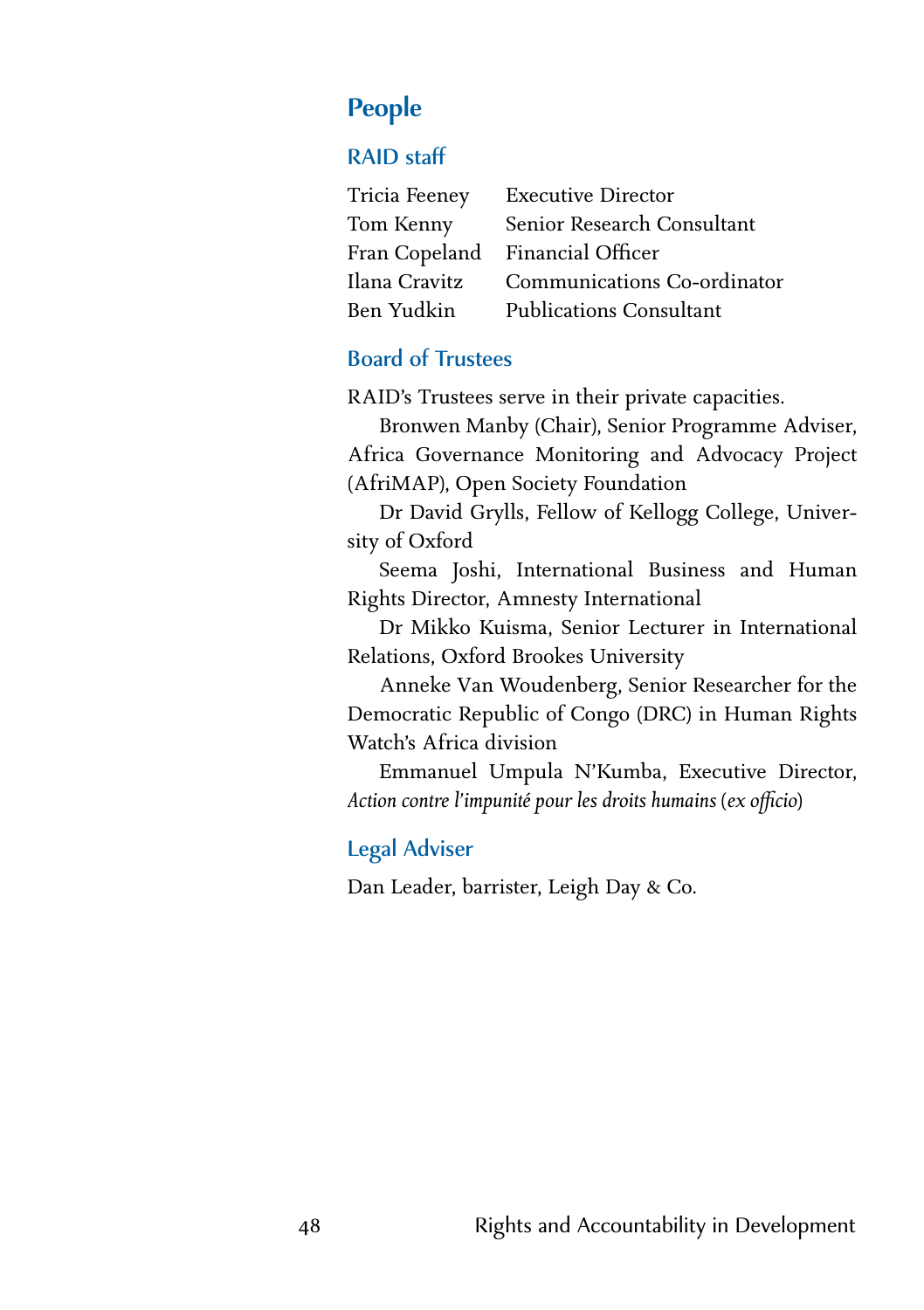# **Donors and contributors**

RAID gratefully acknowledges the generous support of our funders, without whom our work to promote human rights and responsible business conduct would not have been possible. In particular, we thank

- **BED Sigrid Rausing Trust**
- **American Jewish World Service**
- **•** Open Society Institute for Southern Africa
- **Ford Foundation**
- ß *Fondation des droits de l'Homme au travail* FDHT. RAID is very grateful to Nicholas Garner and Avia-

tion Partners for donating our beautiful new typefaces, Combi serif, italic and sans.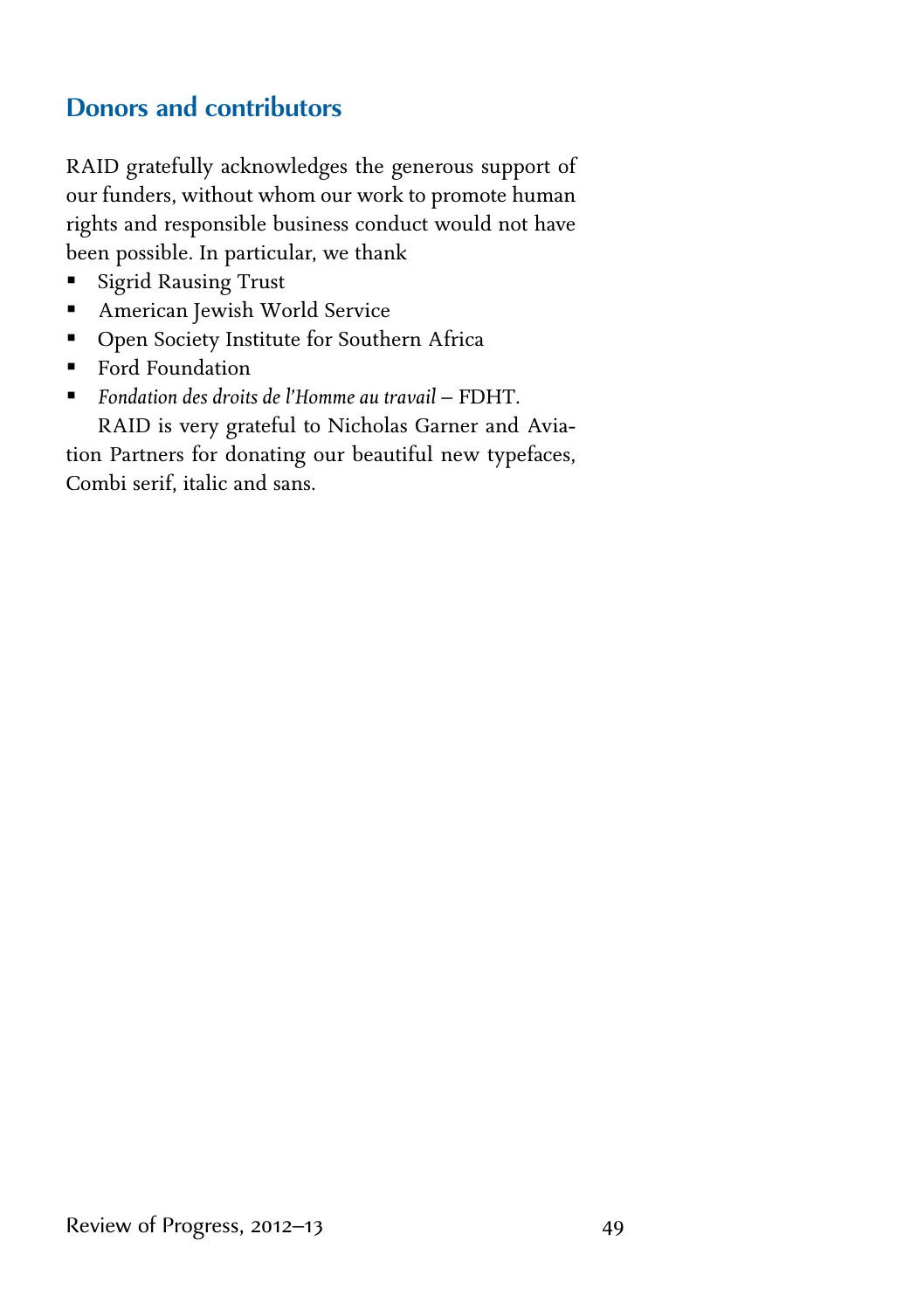#### **Financial summary**

RAID's accounts may be obtained from Companies House or by writing directly to the Trustees at RAID's registered address: I Bladon Close, Oxford, OX2 8AD, UK. In due course, accounts will also be available from the Charity Commission. (Since RAID became a registered charity only in 2013, charity accounts are not yet available.)

Below is a summary of RAID's financial position for the year ended 30 September 2013.

|                         | £          |
|-------------------------|------------|
| Income                  | 190,722    |
| Administrative expenses | (132, 891) |
| Interest                | 13         |
| Surplus for the year    | 57,844     |

RAID had net assets (capital and reserves) of £136,612.

The accounts were independently examined and signed off on 8 January 2014 by John Richard Hunter, FCA, Hunter Marshall & Company Limited, Hinksey Court, West Way, Oxford, OX2 9JU.